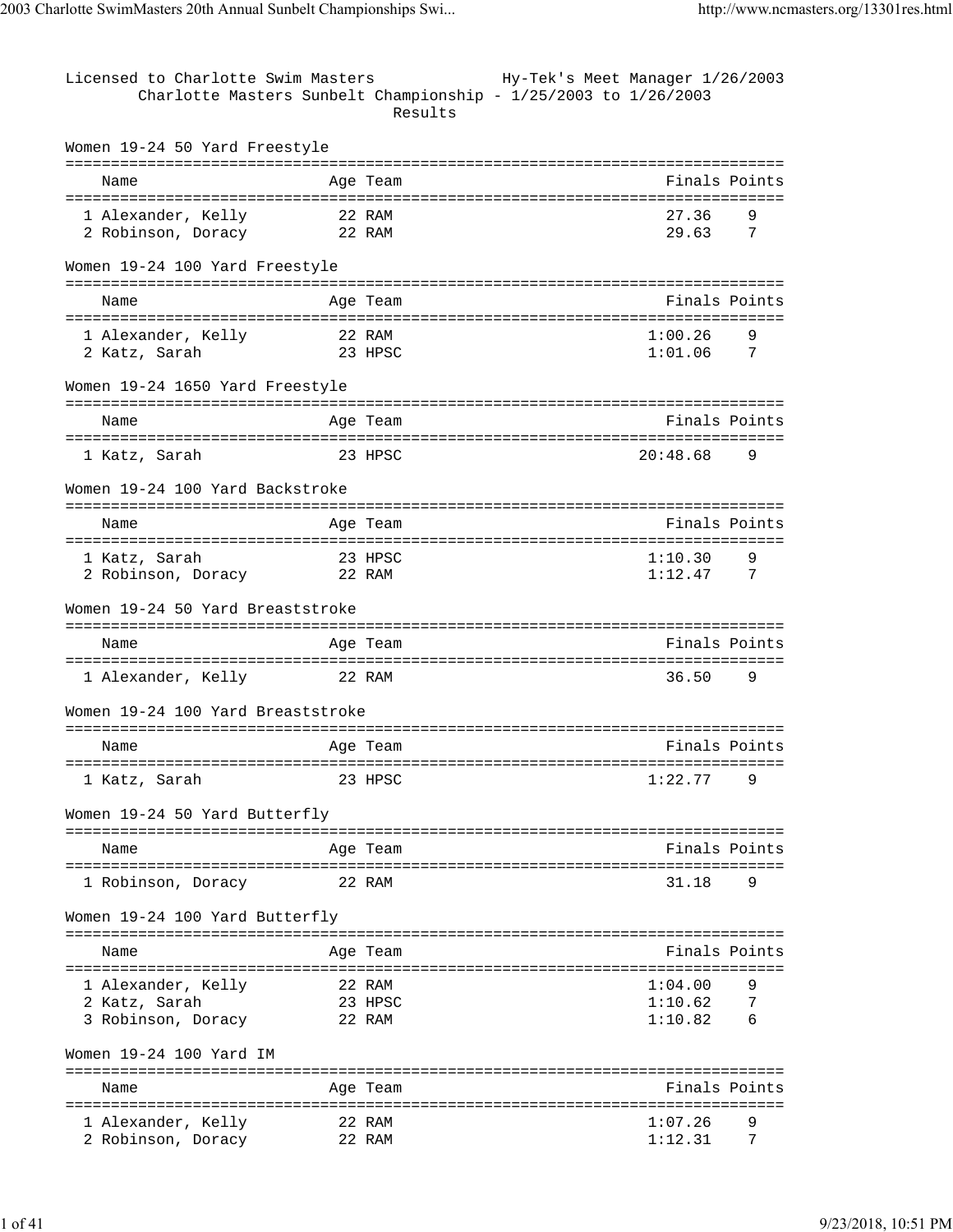| Women 19-24 200 Yard IM                    |                  |            |                                                  |                 |
|--------------------------------------------|------------------|------------|--------------------------------------------------|-----------------|
| Name                                       |                  | Age Team   | -------------------------------<br>Finals Points |                 |
| 1 Katz, Sarah                              |                  | 23 HPSC    | 2:32.81                                          | 9               |
| Women 19-24 400 Yard IM                    |                  |            |                                                  |                 |
| Name                                       |                  | Age Team   | Finals Points                                    |                 |
| 1 Katz, Sarah                              |                  | 23 HPSC    | 5:29.72                                          | 9               |
| Women 25-29 50 Yard Freestyle              |                  |            |                                                  |                 |
| Name<br>:=========================         | ==============   | Age Team   | Finals Points                                    |                 |
| 1 Stringer, Jennifer                       |                  | 26 RAM     | 24.86                                            | 9               |
| 2 Fraas, Kerry                             |                  | 28 CSM     | 25.00                                            | 7               |
| 3 Tone, Stacey                             |                  | 29 VMST    | 28.15                                            | 6               |
| 4 Soper, Aileen                            |                  | 29 CSM     | 38.29                                            | 5               |
| Women 25-29 100 Yard Freestyle             |                  |            |                                                  |                 |
|                                            |                  |            | ===========================                      |                 |
| Name                                       |                  | Age Team   | Finals Points                                    |                 |
|                                            |                  | 26 RAM     | 54.90                                            | 9               |
| 1 Stringer, Jennifer<br>2 Shigehara, Karen |                  | 27 TMS     | 1:03.18                                          | 7               |
| 3 Tone, Stacey                             |                  | 29 VMST    | 1:04.46                                          | $6\overline{6}$ |
|                                            |                  |            |                                                  |                 |
| Women 25-29 200 Yard Freestyle             |                  |            |                                                  |                 |
|                                            |                  |            |                                                  |                 |
| Name                                       |                  | Age Team   | Finals Points                                    |                 |
| 1 Pirih, Marisa                            |                  | 25 TMS     | 2:11.59                                          | 9               |
| 2 Shigehara, Karen                         |                  | 27 TMS     | 2:20.90                                          | 7               |
| Women 25-29 100 Yard Backstroke            |                  |            |                                                  |                 |
|                                            |                  |            |                                                  |                 |
| Name                                       |                  | Age Team   | Finals Points                                    |                 |
| 1 Soper, Aileen                            |                  | 29 CSM     | 1:45.39                                          | 9               |
| Women 25-29 50 Yard Breaststroke           |                  |            |                                                  |                 |
| ---------------------------                |                  |            | ==================================               |                 |
| Name                                       |                  | Age Team   | Finals Points                                    |                 |
| 1 Fraas, Kerry                             |                  | 28 CSM     | 33.11                                            | 9               |
| 2 Tone, Stacey                             |                  | 29 VMST    | 35.62                                            | 7               |
| Women 25-29 100 Yard Breaststroke          |                  |            |                                                  |                 |
|                                            |                  |            |                                                  |                 |
| Name                                       |                  | Age Team   | Finals Points                                    |                 |
| 1 Tone, Stacey                             |                  | 29 VMST    | 1:19.97                                          | 9               |
| Women 25-29 50 Yard Butterfly              |                  |            |                                                  |                 |
|                                            |                  | ---------- |                                                  |                 |
| Name<br>----------------------             | ================ | Age Team   | Finals Points<br>=====================           |                 |
| 1 Glossop, Amanda                          |                  | 27 CSM     | 30.79                                            | 9               |
| 2 Shigehara, Karen                         |                  | 27 TMS     | 32.36                                            | 7               |
| Women 25-29 100 Yard Butterfly             |                  |            |                                                  |                 |
|                                            |                  |            |                                                  |                 |
| Name                                       |                  | Age Team   | Finals Points                                    |                 |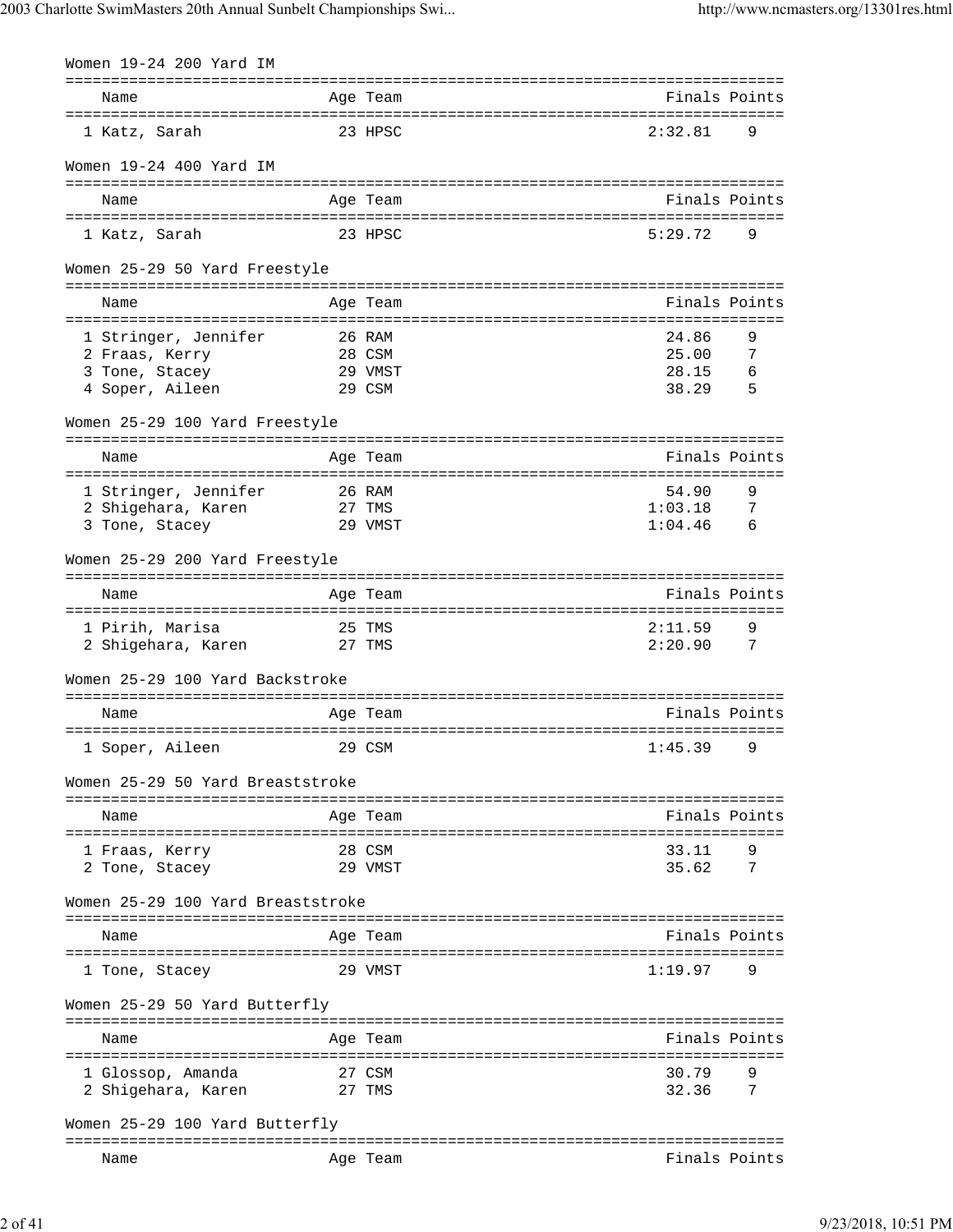| 1 Shigehara, Karen                    |                 | ================<br>27 TMS                        | 1:12.16            | 9              |
|---------------------------------------|-----------------|---------------------------------------------------|--------------------|----------------|
| Women 25-29 100 Yard IM               |                 |                                                   |                    |                |
| ---------------------<br>Name         | =============== | -----------------------------<br>Age Team         |                    | Finals Points  |
| 1 Fraas, Kerry                        |                 | 28 CSM                                            | 1:04.03            | 9              |
| 2 Glossop, Amanda                     |                 | 27 CSM                                            | 1:15.59            | 7              |
| 3 Soper, Aileen                       |                 | 29 CSM                                            | 1:35.72            | 6              |
| Women 30-34 50 Yard Freestyle         |                 |                                                   |                    |                |
| Name                                  |                 | Age Team                                          |                    | Finals Points  |
| 1 Bonfilio, Dawn                      |                 | 34 MAC                                            | 29.56              | 9              |
| Women 30-34 100 Yard Freestyle        |                 |                                                   |                    |                |
| Name                                  |                 | --------------------------------<br>Age Team      |                    | Finals Points  |
| 1 Bonfilio, Dawn                      |                 | =====================================<br>34 MAC   | 1:05.66            | 9              |
| Women 30-34 500 Yard Freestyle        |                 |                                                   |                    |                |
|                                       |                 |                                                   |                    |                |
| Name                                  |                 | Age Team                                          |                    | Finals Points  |
| 1 Bonfilio, Dawn                      |                 | 34 MAC                                            | 7:06.06            | 9              |
| Women 30-34 200 Yard Backstroke       |                 |                                                   |                    |                |
| Name                                  |                 | Age Team                                          |                    | Finals Points  |
| =========================             |                 | =============<br>================================ |                    |                |
| 1 Riley, Jennifer                     |                 | 30 RAM                                            | 2:46.30            | 9              |
| Women 30-34 50 Yard Breaststroke      |                 |                                                   |                    |                |
| Name                                  |                 | Age Team                                          |                    | Finals Points  |
|                                       |                 |                                                   |                    |                |
| 1 Bonfilio, Dawn                      |                 | 34 MAC                                            | 36.80              | 9              |
| Women 30-34 100 Yard Breaststroke     |                 |                                                   |                    |                |
| Name                                  |                 | Age Team                                          |                    | Finals Points  |
| 1 Bonfilio, Dawn                      |                 | 34 MAC                                            | 1:19.20            | 9              |
| Women 30-34 200 Yard Breaststroke     |                 |                                                   |                    |                |
| Name                                  |                 | Age Team                                          |                    | Finals Points  |
|                                       |                 |                                                   |                    |                |
| 1 Bonfilio, Dawn<br>2 Riley, Jennifer |                 | 34 MAC<br>30 RAM                                  | 2:57.31<br>3:08.80 | 9<br>7         |
|                                       |                 |                                                   |                    |                |
| Women 30-34 100 Yard IM               |                 |                                                   |                    |                |
| Name                                  |                 | Age Team                                          |                    | Finals Points  |
| 1 Bonfilio, Dawn                      |                 | 34 MAC                                            | 1:15.60            | 9              |
| 2 Riley, Jennifer                     |                 | 30 RAM                                            | 1:20.06            | $\overline{7}$ |
| Women 30-34 200 Yard IM               |                 |                                                   |                    |                |
| Name                                  |                 | Age Team                                          |                    | Finals Points  |
|                                       |                 |                                                   |                    |                |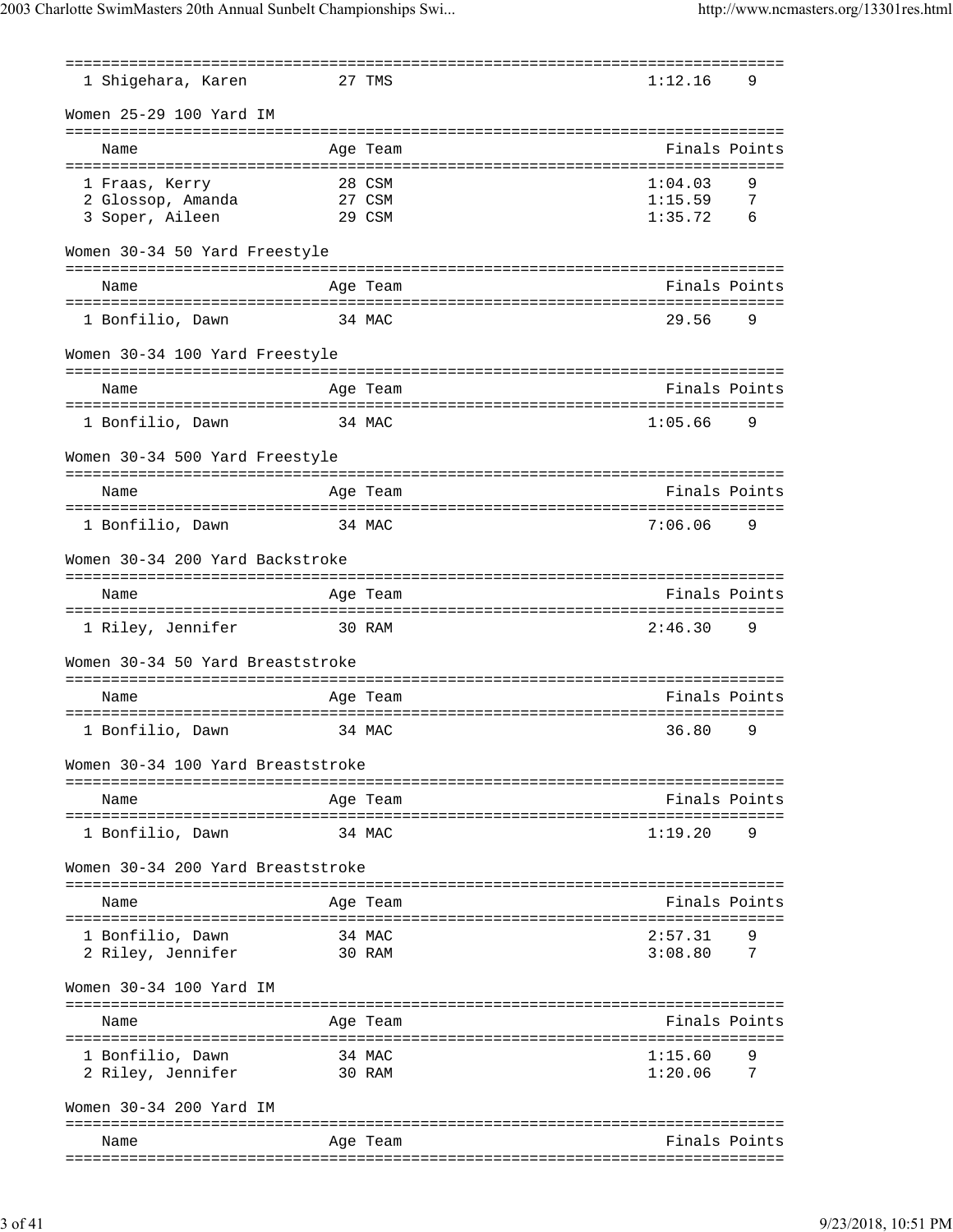| 1 Bonfilio, Dawn                         | 34 MAC            | 2:46.96                                                | 9      |
|------------------------------------------|-------------------|--------------------------------------------------------|--------|
| Women 35-39 50 Yard Freestyle            |                   |                                                        |        |
|                                          |                   |                                                        |        |
| Name                                     | Age Team          | Finals Points<br>------------------------------------- |        |
| 1 Vess, Christine                        | 38 CSM            | 26.70                                                  | 9      |
| 2 Dore, Mary                             | 39 CSM            | 28.45                                                  | 7      |
| 3 Pender, Danielle                       | 36 RAM            | 28.52                                                  | 6      |
| 4 Rogers, Christina                      | 38 HPSC           | 29.13                                                  | 5      |
| 5 Brouse, Susan                          | 36 MAC            | 29.55                                                  | 4      |
| 6 Hetzel, Wnitney                        | 35 MAC            | 30.22                                                  | 3      |
| Women 35-39 100 Yard Freestyle           |                   |                                                        |        |
| ------------------------------           | ----------        |                                                        |        |
| Name                                     | Age Team          | Finals Points                                          |        |
|                                          |                   |                                                        |        |
| 1 Dore, Mary                             | 39 CSM<br>38 CSM  | 1:00.66<br>1:00.72                                     | 9<br>7 |
| 2 Vess, Christine<br>3 Rogers, Christina |                   | 1:05.35                                                | 6      |
|                                          | 38 HPSC<br>36 MAC | 1:06.22                                                | 5      |
| 4 Brouse, Susan<br>5 Blanchar, Jill      | 38 CSM            | 1:07.58                                                | 4      |
| 6 Hetzel, Wnitney                        | 35 MAC            | 1:08.68                                                | 3      |
|                                          |                   |                                                        |        |
| Women 35-39 200 Yard Freestyle           |                   |                                                        |        |
| Name                                     | Age Team          | Finals Points                                          |        |
| 1 Dore, Mary                             | 39 CSM            | 2:12.36                                                | 9      |
| 2 Vess, Christine                        | 38 CSM            | 2:20.83                                                | - 7    |
| 3 Brouse, Susan                          | 36 MAC            | 2:30.44                                                | 6      |
| Women 35-39 500 Yard Freestyle           |                   |                                                        |        |
| Name                                     | Age Team          | Finals Points                                          |        |
|                                          |                   |                                                        |        |
| 1 Dore, Mary                             | 39 CSM            | 6:07.41                                                | 9      |
| 2 Blanchar, Jill                         | 38 CSM            | 7:02.65                                                | 7      |
| 3 Hetzel, Wnitney                        | 35 MAC            | 7:08.55                                                | 6      |
| Women 35-39 50 Yard Backstroke           |                   |                                                        |        |
|                                          |                   | Finals Points                                          |        |
| Name                                     | Age Team          |                                                        |        |
| 1 Vess, Christine                        | 38 CSM            | 31.68                                                  | 9      |
| 2 Blanchar, Jill                         | 38 CSM            | 37.60                                                  | 7      |
| 3 Hetzel, Wnitney                        | 35 MAC            | 39.07                                                  | 6      |
| Women 35-39 100 Yard Backstroke          |                   |                                                        |        |
|                                          |                   |                                                        |        |
| Name                                     | Age Team          | Finals Points                                          |        |
| 1 Vess, Christine                        | 38 CSM            | 1:09.09                                                | 9      |
| 2 Brouse, Susan                          | 36 MAC            | 1:21.19                                                | 7      |
| 3 Hetzel, Wnitney                        | 35 MAC            | 1:26.13                                                | 6      |
| Women 35-39 200 Yard Backstroke          |                   |                                                        |        |
| Name                                     | Age Team          | Finals Points                                          |        |
| ---------------------                    |                   |                                                        |        |
| 1 Vess, Christine                        | 38 CSM            | 2:34.15                                                | 9      |
| Women 35-39 50 Yard Breaststroke         |                   |                                                        |        |
| Name                                     | Age Team          | Finals Points                                          |        |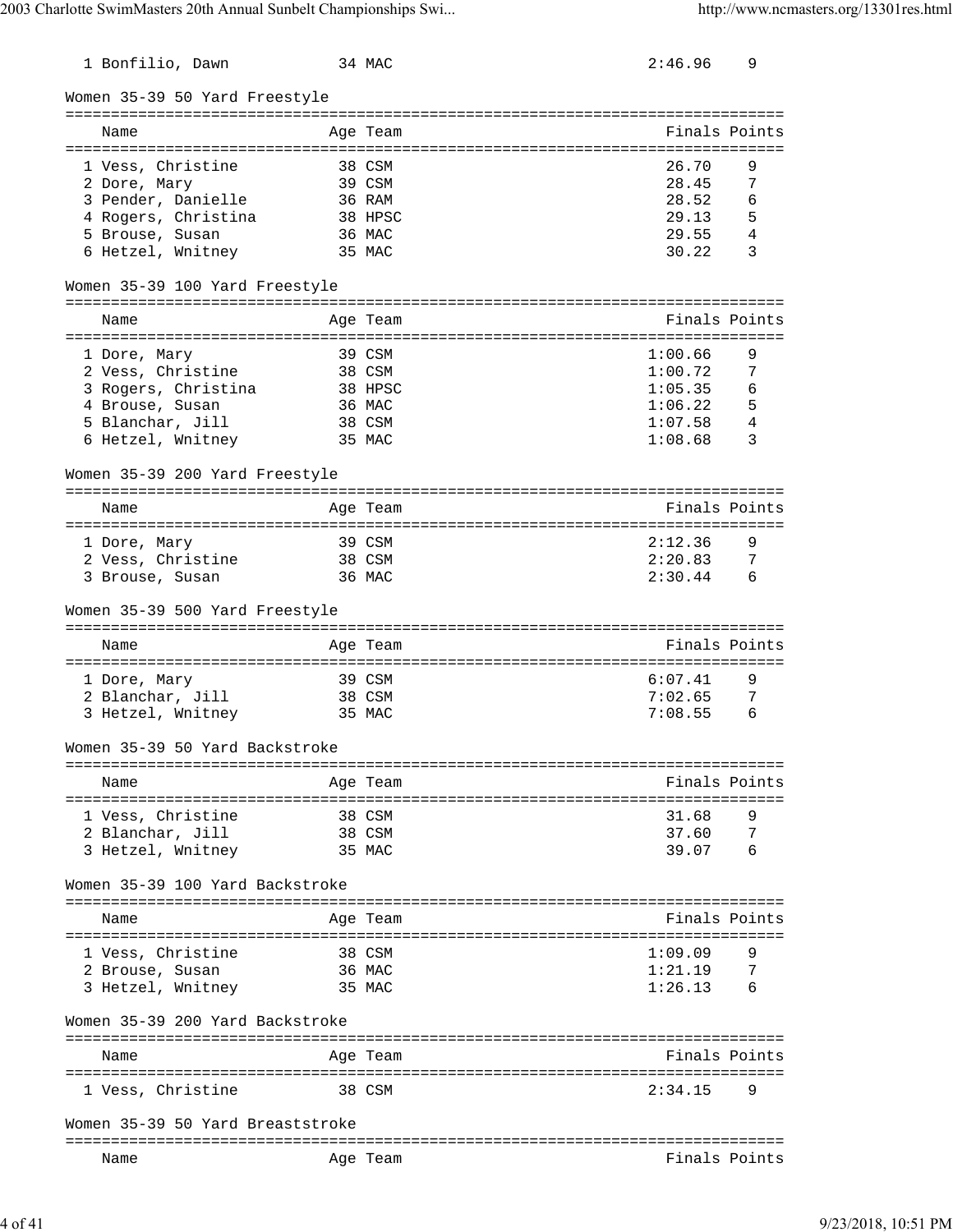| 1 Lindroos, Pamela                 |         | 37 NCAM           | 34.88              | 9              |
|------------------------------------|---------|-------------------|--------------------|----------------|
| 2 Pender, Danielle                 |         | 36 RAM            | 35.74              | 7              |
| 3 Vess, Christine                  |         | 38 CSM            | 38.59              | 6              |
| 4 Rogers, Christina                | 38 HPSC |                   | 39.26              | 5              |
| 5 Hetzel, Wnitney                  |         | 35 MAC            | 42.57              | 4              |
|                                    |         |                   | 52.85              | 3              |
| 6 Smith, Celeste                   |         | 36 CSM            |                    |                |
| Women 35-39 100 Yard Breaststroke  |         |                   |                    |                |
| Name                               |         | Age Team          | Finals Points      |                |
|                                    |         |                   |                    |                |
| 1 Schick, Lori                     |         |                   |                    |                |
|                                    |         | 39 NCMS           | 1:18.38            | 9              |
| 2 Pender, Danielle                 |         | 36 RAM            | 1:18.55            | $\overline{7}$ |
| 3 Hetzel, Wnitney                  |         | 35 MAC            | 1:34.77            | - 6            |
| Women 35-39 200 Yard Breaststroke  |         |                   |                    |                |
|                                    |         | Age Team          | Finals Points      |                |
| Name                               |         |                   |                    |                |
| 1 Lindroos, Pamela                 | 37 NCAM |                   | 2:45.46            | 9              |
|                                    |         |                   |                    |                |
| Women 35-39 50 Yard Butterfly      |         |                   |                    |                |
| Name                               |         | Age Team          | Finals Points      |                |
|                                    |         |                   |                    |                |
| 1 Brouse, Susan                    | 36 MAC  |                   | 32.70              | 9              |
| 2 Schick, Lori                     |         | 39 NCMS           | 33.12              | 7              |
|                                    |         |                   | 33.37              |                |
| 3 Rogers, Christina 38 HPSC        |         |                   |                    | 6              |
| 4 Vess, Christine                  |         | 38 CSM            | 35.23              | - 5            |
|                                    |         |                   |                    |                |
| Women 35-39 100 Yard Butterfly     |         |                   |                    |                |
|                                    |         |                   |                    |                |
| Name                               |         | Age Team          | Finals Points      |                |
|                                    |         |                   |                    |                |
| 1 Schick, Lori                     |         | 39 NCMS           | 1:13.65            | 9              |
| 2 Dore, Mary                       |         | 39 CSM            | 1:14.92            | $\overline{7}$ |
| Women 35-39 100 Yard IM            |         |                   |                    |                |
|                                    |         |                   |                    |                |
| Name                               |         | Age Team          | Finals Points      |                |
|                                    |         |                   |                    |                |
| 1 Vess, Christine                  |         | 38 CSM            | 1:11.16            | 9              |
| 2 Dore, Mary                       |         | 39 CSM            | 1:13.93            | 7              |
| 3 Rogers, Christina                |         | 38 HPSC           |                    | 6              |
|                                    |         |                   | 1:15.40<br>1:22.57 |                |
| 4 Hetzel, Wnitney 35 MAC           |         |                   |                    | 5<br>4         |
| 5 Smith, Celeste                   |         | 36 CSM            | 1:54.06            |                |
| Women 35-39 200 Yard IM            |         |                   |                    |                |
|                                    |         |                   |                    |                |
| Name                               |         | Age Team          | Finals Points      |                |
|                                    |         |                   |                    |                |
| 1 Vess, Christine                  | 38 CSM  |                   | 2:36.90            |                |
| 2 Dore, Mary                       |         | 39 CSM            | 2:37.41            | -7             |
| 3 Schick, Lori                     |         | 39 NCMS           |                    | 6              |
| 4 Brouse, Susan                    |         | 36 MAC            | 2:43.76<br>2:51.96 | - 5            |
| -- Hetzel, Wnitney                 |         | 35 MAC            | DQ                 |                |
|                                    |         |                   |                    |                |
| Women 35-39 400 Yard IM            |         |                   |                    |                |
|                                    |         |                   |                    |                |
| Name                               |         | Age Team          | Finals Points      |                |
|                                    |         |                   |                    |                |
| 1 Lindroos, Pamela<br>2 Dore, Mary |         | 37 NCAM<br>39 CSM | 5:27.39<br>5:30.43 | 9<br>7         |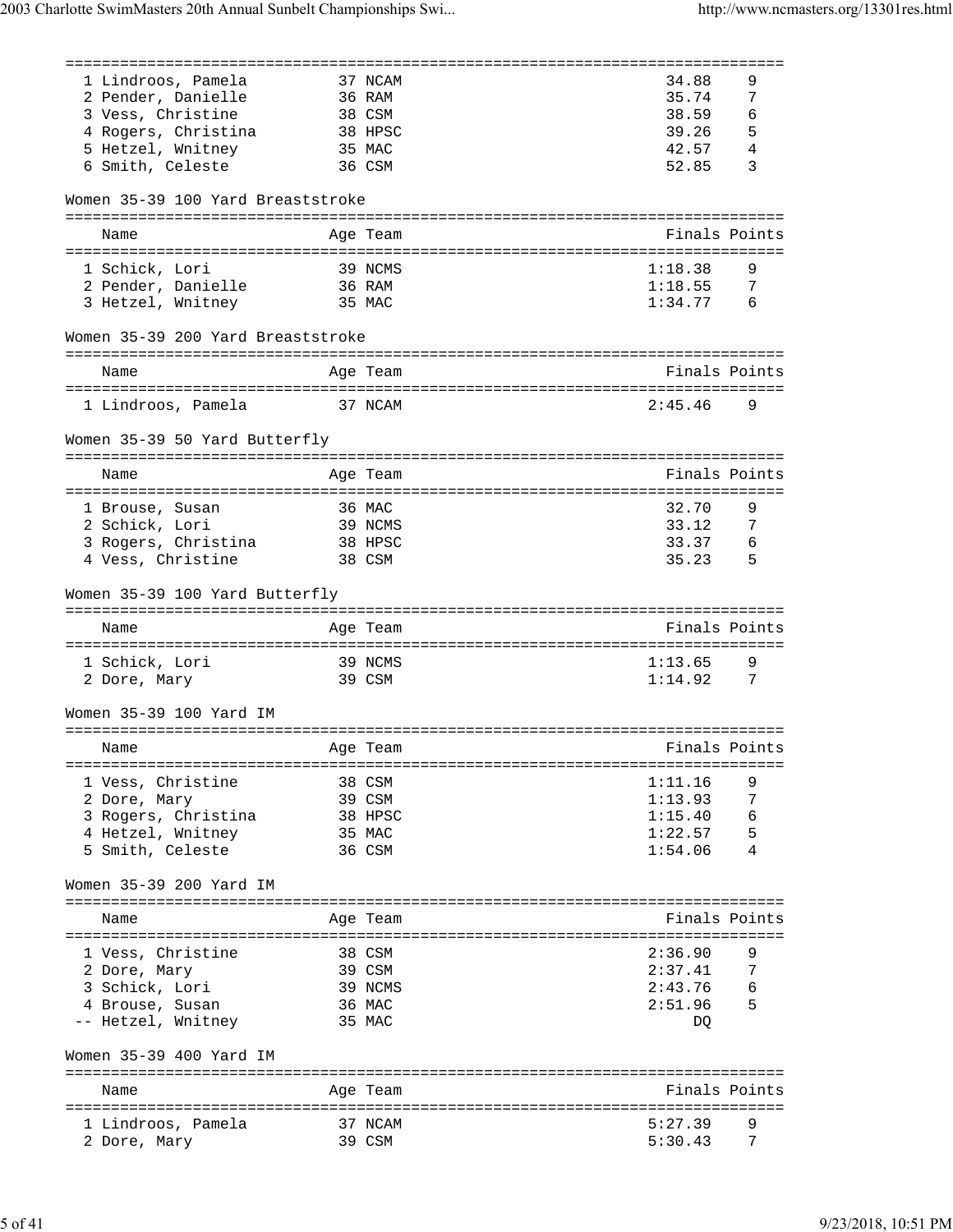| Name                            |        | Age Team | Finals Points           |
|---------------------------------|--------|----------|-------------------------|
| 1 Battle, Ruth                  |        | 40 UNA   | 25.11<br>9              |
| 2 McEachran, Frances            |        | 41 NCMS  | 28.15<br>7              |
| 3 Waldron, Patty                |        | 40 MAC   | 28.33<br>6              |
| 4 Woodard, Alis                 |        | 42 MAC   | 5<br>31.41              |
|                                 |        |          | $\overline{4}$<br>32.85 |
| 5 Yarbrough, Myrna              |        | 41 RAM   |                         |
| 6 Frederick, Bette              |        | 43 CSM   | 3<br>32.92              |
| 7 Bradbury, Shelley             |        | 43 MAC   | 2<br>33.94              |
| 8 Weber, Becky                  |        | 40 TGM   | 34.86<br>1              |
| 9 Tallmadge, Karen              |        | 40 CSM   | 35.96                   |
| 10 Willams, Kathy               |        | 44 MAC   | 38.07                   |
| 11 Miller, Bette                |        | 43 CSM   | 38.33                   |
| Women 40-44 100 Yard Freestyle  |        |          |                         |
| Name                            |        | Age Team | Finals Points           |
| 1 Battle, Ruth                  |        | 40 UNA   | 55.84<br>9              |
| 2 Waldron, Patty                |        | 40 MAC   | 1:04.09<br>7            |
| 3 Woodard, Alis                 |        | 42 MAC   | 1:10.29<br>6            |
| 4 Spencer, Constance            |        | 44 UNA   | 5<br>1:13.38            |
| 5 Bradbury, Shelley             |        | 43 MAC   | 1:17.99<br>4            |
|                                 |        |          | 1:21.78<br>3            |
| 6 Weber, Becky                  |        | 40 TGM   |                         |
| Women 40-44 200 Yard Freestyle  |        |          |                         |
| Name                            |        | Age Team | Finals Points           |
|                                 |        | 41 RAM   | 2:25.87<br>9            |
| 1 Springer, Margie              |        |          |                         |
| 2 Estep-Lampley, Kim            |        | 44 RAM   | 2:27.45<br>7            |
| 3 Waldron, Patty                |        | 40 MAC   | 2:27.84<br>6            |
| 4 Woodard, Alis                 |        | 42 MAC   | 5<br>2:35.50            |
| 5 Weber, Becky                  |        | 40 TGM   | 4<br>3:00.58            |
| 6 Willams, Kathy                |        | 44 MAC   | 3<br>3:41.36            |
| Women 40-44 500 Yard Freestyle  |        |          |                         |
| Age Team<br>Name                |        |          | Finals Points           |
|                                 |        |          |                         |
| 1 Woodard, Alis                 |        | 42 MAC   | 7:19.44                 |
| 2 Weber, Becky                  |        | 40 TGM   | 8:19.85<br>7            |
| Women 40-44 1000 Yard Freestyle |        |          |                         |
| Name                            |        | Age Team | Finals Points           |
|                                 |        |          |                         |
| 1 Woodard, Alis                 | 42 MAC |          | 14:48.83<br>9           |
| 2 Duffy, Lisa                   |        | 44 YSMS  | $17:40.68$ 7            |
| Women 40-44 1650 Yard Freestyle |        |          |                         |
| Name                            |        | Age Team | Finals Points           |
|                                 |        |          |                         |
| 1 Duffy, Lisa                   |        | 44 YSMS  | 28:11.99                |
| 2 Miller, Bette                 | 43 CSM |          | 29:53.78<br>7           |
| Women 40-44 25 Yard Backstroke  |        |          |                         |
| Name                            |        | Age Team | Finals                  |
| 1 Willams, Kathy 44 MAC         |        |          | 22.99                   |
|                                 |        |          |                         |

1 Willams, Kathy 44 MAC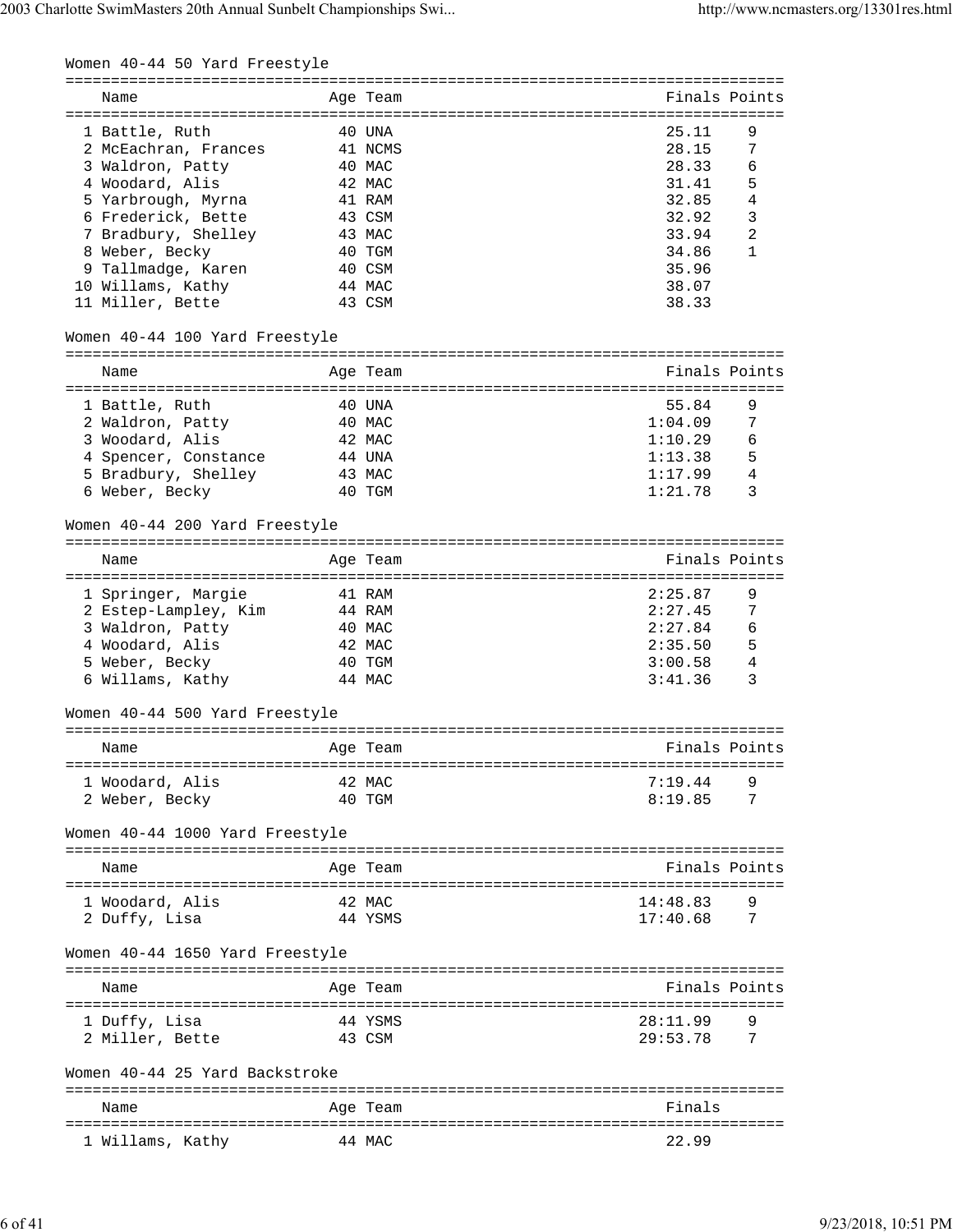| Women 40-44 50 Yard Backstroke           |                  |                                             |
|------------------------------------------|------------------|---------------------------------------------|
| Name                                     | Age Team         | ==========================<br>Finals Points |
|                                          |                  |                                             |
| 1 Battle, Ruth                           | 40 UNA           | 32.01<br>9                                  |
| 2 Waldron, Patty                         | 40 MAC           | 34.26<br>7                                  |
| 3 Springer, Margie                       | 41 RAM           | 36.09<br>6                                  |
| 4 Yarbrough, Myrna                       | 41 RAM           | 5<br>36.33                                  |
| 5 Stott, Kim                             | 43 RAM           | $\overline{4}$<br>36.84                     |
| 6 Woodard, Alis                          | 42 MAC           | 3<br>39.25                                  |
| 7 Weber, Becky                           | 40 TGM           | 2<br>41.04                                  |
| 8 Bradbury, Shelley                      | 43 MAC           | 41.25<br>1                                  |
| Women 40-44 100 Yard Backstroke          |                  |                                             |
| Name                                     | Age Team         | Finals Points                               |
|                                          |                  | ==========================                  |
| 1 McEachran, Frances                     | 41 NCMS          | 1:11.88<br>9                                |
| 2 Waldron, Patty                         | 40 MAC           | 1:13.14<br>7                                |
| 3 Stott, Kim                             | 43 RAM           | 6<br>1:17.48                                |
| 4 Springer, Margie                       | 41 RAM           | 5<br>1:18.29                                |
| 5 Yarbrough, Myrna                       | 41 RAM           | 4<br>1:22.30                                |
| 6 Frederick, Bette                       | 43 CSM           | 3<br>1:30.87                                |
|                                          |                  | 2                                           |
| 7 Weber, Becky                           | 40 TGM           | 1:39.14                                     |
| 8 Tallmadge, Karen                       | 40 CSM           | 1:52.68<br>1                                |
| Women 40-44 200 Yard Backstroke          |                  |                                             |
| Name                                     | Age Team         | Finals Points                               |
| 1 Stott, Kim                             | 43 RAM           | 2:45.45<br>9                                |
| 2 Yarbrough, Myrna                       | 41 RAM           | 3:02.33<br>7                                |
| 3 Tallmadge, Karen                       | 40 CSM           | 3:18.33<br>6                                |
| Women 40-44 50 Yard Breaststroke         |                  |                                             |
|                                          |                  |                                             |
| Name                                     | Age Team         | Finals Points                               |
| 1 Battle, Ruth                           | 40 UNA           | 35.07<br>9                                  |
| 2 Springer, Margie                       | 41 RAM           | 39.54<br>7                                  |
| 3 Estep-Lampley, Kim                     | 44 RAM           | 40.06<br>6                                  |
| 4 Stott, Kim                             | 43 RAM           | 40.73<br>5                                  |
| 5 Frederick, Bette                       | 43 CSM           | 40.77<br>4                                  |
|                                          |                  |                                             |
| 6 Tallmadge, Karen                       | 40 CSM           | 3<br>41.56                                  |
| 7 Yarbrough, Myrna                       | 41 RAM           | 2<br>43.08                                  |
| 8 Miller, Bette                          | 43 CSM           | 44.38<br>1                                  |
| 9 Bradbury, Shelley<br>10 Willams, Kathy | 43 MAC<br>44 MAC | 45.96<br>49.09                              |
| Women 40-44 100 Yard Breaststroke        |                  |                                             |
|                                          |                  |                                             |
| Name                                     | Age Team         | Finals Points                               |
|                                          |                  |                                             |
| 1 Miller, Bette                          | 43 CSM           | 1:38.01                                     |
| 2 Spencer, Constance 44 UNA              |                  | 1:40.10<br>7                                |
| Women 40-44 200 Yard Breaststroke        |                  |                                             |
| Name                                     | Age Team         | Finals Points                               |
| 1 Miller, Bette                          | 43 CSM           | 3:26.53<br>9                                |
| Women 40-44 50 Yard Butterfly            |                  |                                             |
| Name                                     |                  | Finals Points                               |
|                                          | Age Team         |                                             |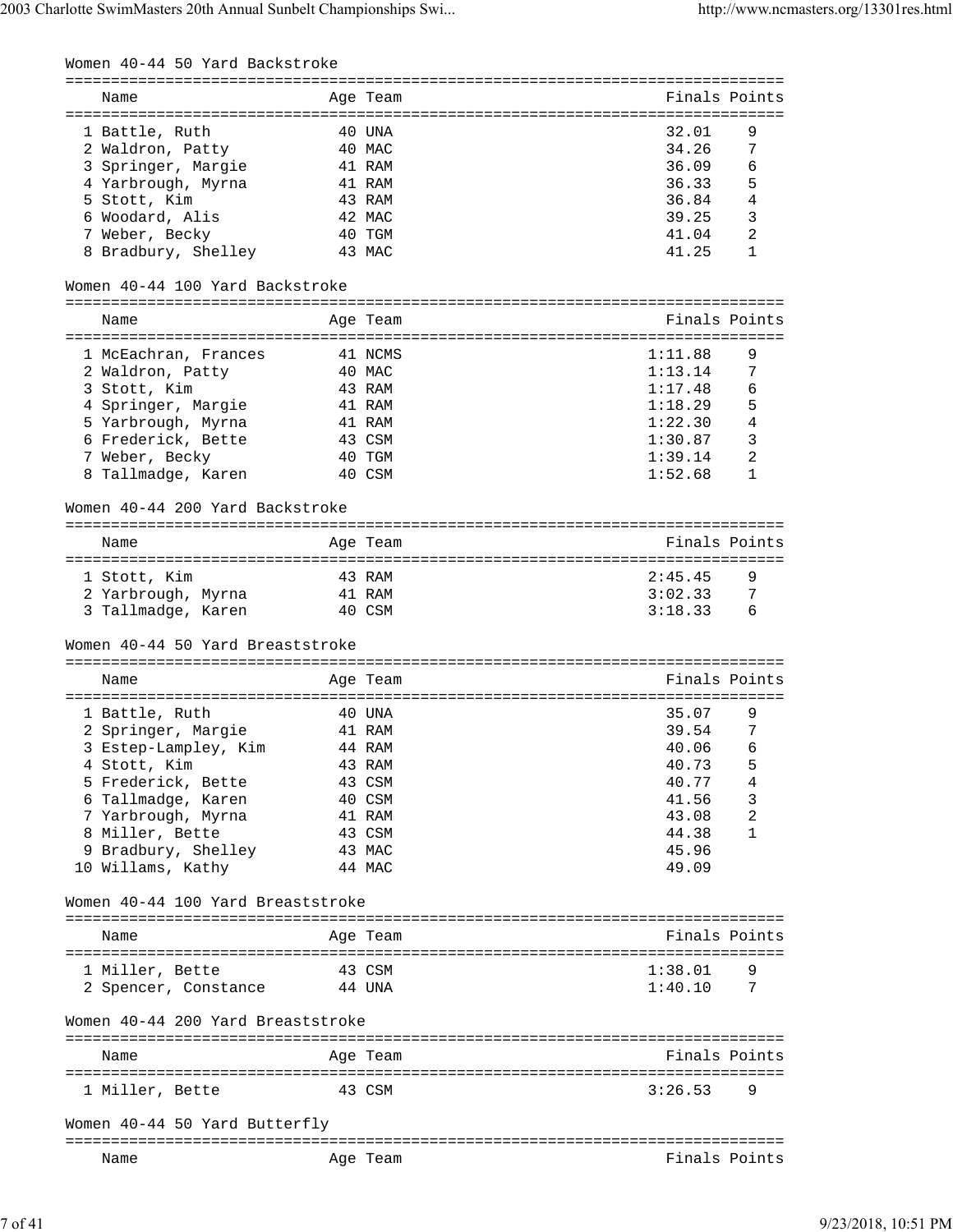| 1 Battle, Ruth                       | 40 UNA   | 27.66                                   | 9              |
|--------------------------------------|----------|-----------------------------------------|----------------|
| 2 Waldron, Patty                     | 40 MAC   | 29.35                                   | 7              |
| 3 Estep-Lampley, Kim                 | 44 RAM   | 32.91                                   | 6              |
| 4 Yarbrough, Myrna                   | 41 RAM   | 36.26                                   | 5              |
|                                      | 44 UNA   | 38.47                                   | $\overline{4}$ |
| 5 Spencer, Constance                 |          |                                         |                |
| 6 Woodard, Alis                      | 42 MAC   | 41.65                                   | 3              |
| Women 40-44 100 Yard Butterfly       |          |                                         |                |
| Name                                 | Age Team | Finals Points                           |                |
|                                      |          |                                         |                |
| 1 Waldron, Patty                     | 40 MAC   | 1:04.77                                 | 9              |
| 2 Weber, Becky                       | 40 TGM   | 1:40.62                                 | 7              |
| Women 40-44 200 Yard Butterfly       |          |                                         |                |
| Name                                 | Age Team |                                         | Finals Points  |
|                                      |          |                                         |                |
| 1 Weber, Becky                       | 40 TGM   | 3:47.60                                 | 9              |
| Women 40-44 100 Yard IM              |          |                                         |                |
| Name                                 | Age Team | Finals Points                           |                |
|                                      |          | ===================================     |                |
| 1 Battle, Ruth                       | 40 UNA   | 1:07.19                                 | 9              |
| 2 Waldron, Patty                     | 40 MAC   | 1:14.40                                 | 7              |
| 3 Estep-Lampley, Kim                 | 44 RAM   | 1:16.12                                 | 6              |
| 4 Yarbrough, Myrna                   | 41 RAM   | 1:22.94                                 | 5              |
| 5 Frederick, Bette                   | 43 CSM   | 1:27.14                                 | 4              |
| 6 Bradbury, Shelley                  | 43 MAC   | 1:29.09                                 | 3              |
| 7 Woodard, Alis                      | 42 MAC   | 1:30.49                                 | 2              |
| 8 Miller, Bette                      | 43 CSM   | 1:41.28                                 | 1              |
| Women 40-44 200 Yard IM              |          |                                         |                |
|                                      |          |                                         |                |
| Name                                 | Age Team | Finals Points                           |                |
|                                      | 41 RAM   | ============================<br>2:44.95 | 9              |
| 1 Springer, Margie                   |          | 2:48.61                                 |                |
| 2 Estep-Lampley, Kim                 | 44 RAM   |                                         | 7              |
| 3 Woodard, Alis                      | 42 MAC   | 3:24.82                                 | 6              |
| 4 Miller, Bette                      | 43 CSM   | 3:48.16                                 | 5              |
| Women 45-49 50 Yard Freestyle        |          |                                         |                |
| Name                                 | Age Team | Finals Points                           |                |
|                                      |          |                                         |                |
| 1 Sumpter, Paula                     | 45 TGM   | 31.09                                   | 9              |
| 2 Phillips, Rita                     | 47 CSM   | 47.80                                   | 7              |
| 3 Anderson, Kathey                   | 47 MAC   | 48.95                                   |                |
|                                      |          |                                         |                |
| Women 45-49 100 Yard Freestyle       |          |                                         |                |
| Name                                 | Age Team | Finals Points                           |                |
|                                      | 49 CSM   | 1:11.28                                 | 9              |
| 1 Sansbury, Mary<br>2 Sumpter, Paula | 45 TGM   | 1:12.67                                 | 7              |
| Women 45-49 500 Yard Freestyle       |          |                                         |                |
|                                      |          |                                         |                |
| Name                                 | Age Team | Finals Points                           |                |
|                                      |          |                                         |                |
| 1 Medearis, Rebecca                  | 49 CSM   | 8:39.68                                 | 9              |

Women 45-49 1000 Yard Freestyle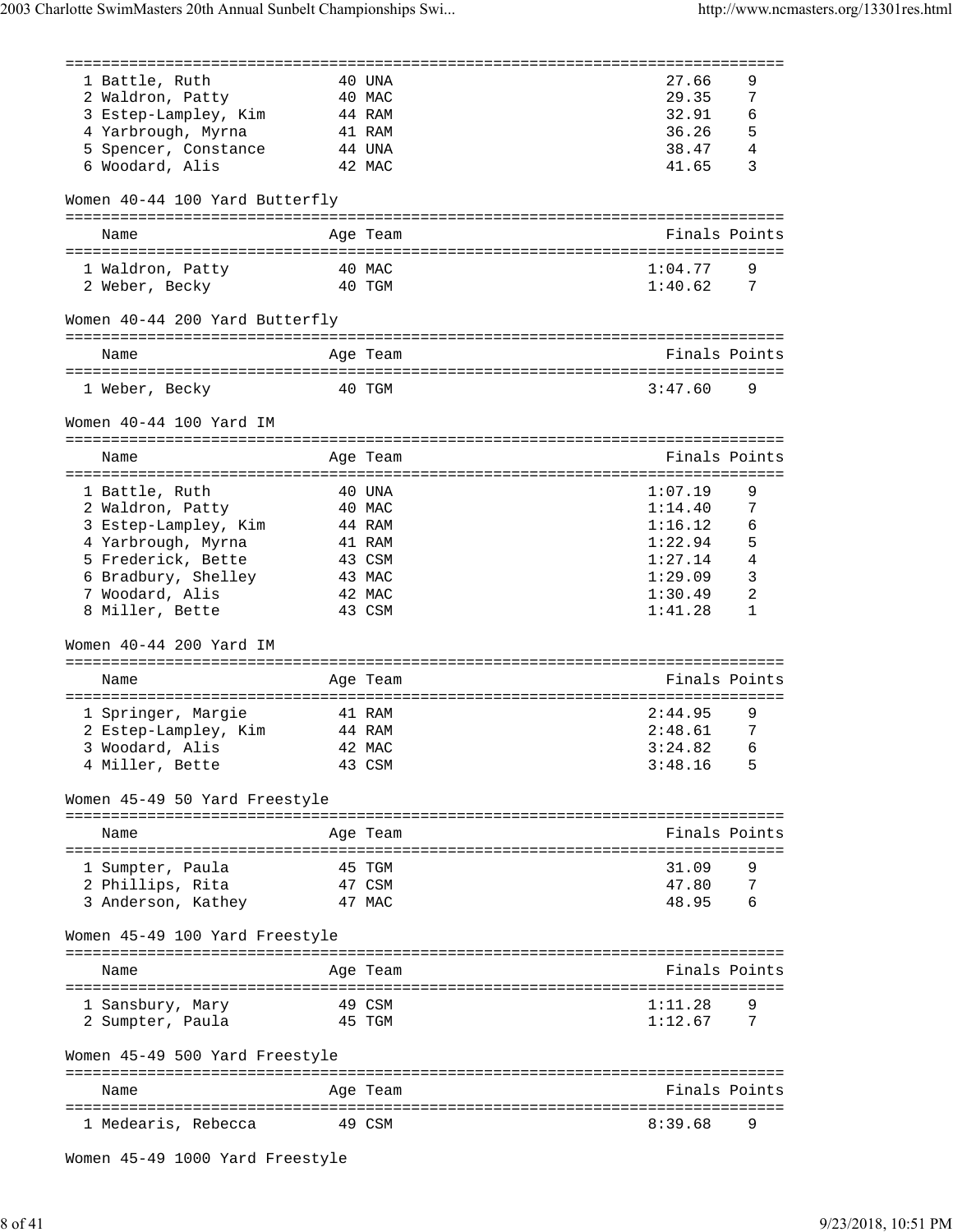| Name                              |        | Age Team         | Finals Points              |
|-----------------------------------|--------|------------------|----------------------------|
|                                   |        |                  |                            |
| 1 Anderson, Kathey                | 47 MAC |                  | 21:04.20<br>9              |
| Women 45-49 1650 Yard Freestyle   |        |                  |                            |
| Name                              |        | Age Team         | Finals Points              |
| 1 Smith, Alison                   | 48 CSM |                  | 30:58.83<br>$\overline{9}$ |
| Women 45-49 25 Yard Backstroke    |        |                  |                            |
| Name                              |        | Age Team         | Finals                     |
| 1 Anderson, Kathey                | 47 MAC |                  | 27.58                      |
| Women 45-49 50 Yard Backstroke    |        |                  |                            |
| Name                              |        | Age Team         | Finals Points              |
|                                   |        |                  |                            |
| 1 Medearis, Rebecca 49 CSM        |        |                  | 49.04<br>- 9               |
| Women 45-49 100 Yard Backstroke   |        |                  |                            |
| Name                              |        | Age Team         | Finals Points              |
|                                   |        |                  |                            |
| 1 Medearis, Rebecca               | 49 CSM |                  | 1:40.16<br>9               |
| 2 Phillips, Rita                  |        | 47 CSM           | 1:52.28<br>- 7             |
| Women 45-49 200 Yard Backstroke   |        |                  |                            |
| Name                              |        | Age Team         | Finals Points              |
| 1 Medearis, Rebecca 49 CSM        |        |                  | $3:39.49$ 9                |
| Women 45-49 50 Yard Breaststroke  |        |                  |                            |
| Name                              |        | Age Team         | Finals Points              |
|                                   |        |                  |                            |
| 1 Sumpter, Paula 45 TGM           |        |                  | 38.50<br>Q                 |
| 2 Medearis, Rebecca               |        | 49 CSM<br>47 MAC | 7<br>47.66<br>56.07<br>6   |
| 3 Anderson, Kathey                |        |                  |                            |
| Women 45-49 100 Yard Breaststroke |        |                  |                            |
| Name                              |        | Age Team         | Finals Points              |
| 1 Sumpter, Paula                  |        | 45 TGM           | 1:22.38                    |
| 2 Sansbury, Mary                  |        | 49 CSM           | 1:28.70<br>7               |
| 3 Medearis, Rebecca               |        | 49 CSM           | 6<br>1:43.65               |
| Women 45-49 200 Yard Breaststroke |        |                  |                            |
| Name                              |        | Age Team         | Finals Points              |
|                                   |        |                  |                            |
| 1 Sumpter, Paula                  |        | 45 TGM           | 2:56.06                    |
| 2 Sansbury, Mary                  | 49 CSM |                  | 3:09.58<br>7<br>6          |
| 3 Medearis, Rebecca               |        | 49 CSM           | 3:38.31                    |
| Women 45-49 50 Yard Butterfly     |        |                  |                            |
| Name                              |        | Age Team         | Finals Points              |
|                                   |        |                  |                            |
| 1 Sumpter, Paula                  |        | 45 TGM           | 35.11<br>9                 |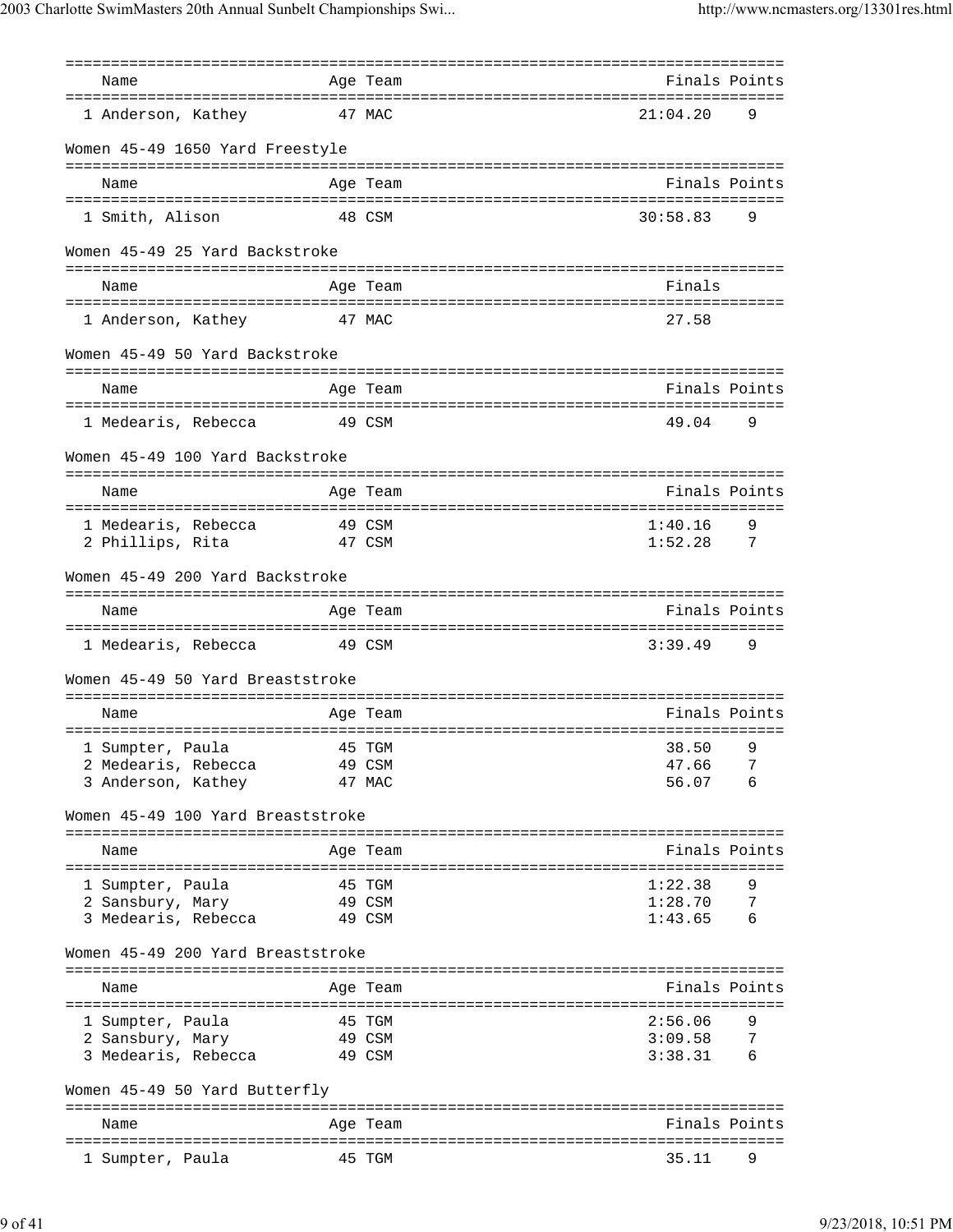| Women 45-49 100 Yard Butterfly                                  |        |                                                 |                                |               |
|-----------------------------------------------------------------|--------|-------------------------------------------------|--------------------------------|---------------|
| Name                                                            |        | =================================<br>Age Team   |                                | Finals Points |
| 1 Sumpter, Paula                                                |        | 45 TGM                                          | 1:19.22                        | 9             |
| Women 45-49 100 Yard IM                                         |        |                                                 |                                |               |
| Name                                                            |        | Age Team                                        |                                | Finals Points |
|                                                                 |        |                                                 |                                |               |
| 1 Sumpter, Paula                                                |        | 45 TGM                                          | 1:20.00                        | 9             |
| 2 Sansbury, Mary                                                |        | 49 CSM                                          | 1:20.04                        | 7             |
| 3 Phillips, Rita                                                |        | 47 CSM                                          | 2:11.22                        | 6             |
| Women 45-49 200 Yard IM                                         |        |                                                 | ------------------------------ |               |
| Name                                                            |        | Age Team                                        | Finals Points                  |               |
|                                                                 |        |                                                 |                                |               |
| 1 Sansbury, Mary                                                |        | 49 CSM                                          | 2:54.80                        | 9             |
| 2 Medearis, Rebecca                                             |        | 49 CSM                                          | 3:29.15                        | 7             |
| Women 45-49 400 Yard IM                                         |        |                                                 |                                |               |
| Name                                                            |        | Age Team                                        | Finals Points                  |               |
| 1 Sansbury, Mary                                                |        | 49 CSM                                          | 6:12.92                        | 9             |
| Women 50-54 50 Yard Freestyle                                   |        |                                                 |                                |               |
| Name<br>---------------------                                   |        | Age Team<br>:==============                     | ================               | Finals Points |
| 1 Baxter, Kim                                                   | 54 TGM |                                                 | 34.51                          | 9             |
| 2 Hill, Mary Lou                                                |        | 54 TGM                                          | 35.00                          | 7             |
| Women 50-54 100 Yard Freestyle                                  |        |                                                 |                                |               |
|                                                                 |        |                                                 | Finals Points                  |               |
| Name                                                            |        | Age Team                                        |                                |               |
| 1 Rogers, Jennie                                                |        | 50 PEAK                                         | 1:16.71                        | 9             |
| 2 Hill, Mary Lou                                                |        | 54 TGM                                          | 1:19.52                        | 7             |
| Women 50-54 200 Yard Freestyle                                  |        |                                                 |                                |               |
|                                                                 |        |                                                 |                                |               |
| Name                                                            |        | Age Team                                        |                                | Finals Points |
| 1 Baxter, Kim                                                   |        | 54 TGM                                          | 2:58.23                        | 9             |
| Women 50-54 500 Yard Freestyle<br>============================= |        | ------------<br>=============================== |                                |               |
| Name                                                            |        | Age Team                                        |                                | Finals Points |
| 1 Rogers, Jennie                                                |        | 50 PEAK                                         | 7:37.99                        | 9             |
| 2 Hill, Mary Lou                                                |        | 54 TGM                                          | 7:50.62                        | 7             |
| Women 50-54 50 Yard Backstroke                                  |        |                                                 |                                |               |
| Name                                                            |        | Age Team                                        |                                | Finals Points |
| 1 Rogers, Jennie                                                |        | 50 PEAK                                         | :===========<br>40.08          | 9             |
| Women 50-54 200 Yard Backstroke                                 |        |                                                 |                                |               |
|                                                                 |        |                                                 |                                |               |
| Name                                                            |        | Age Team                                        |                                | Finals Points |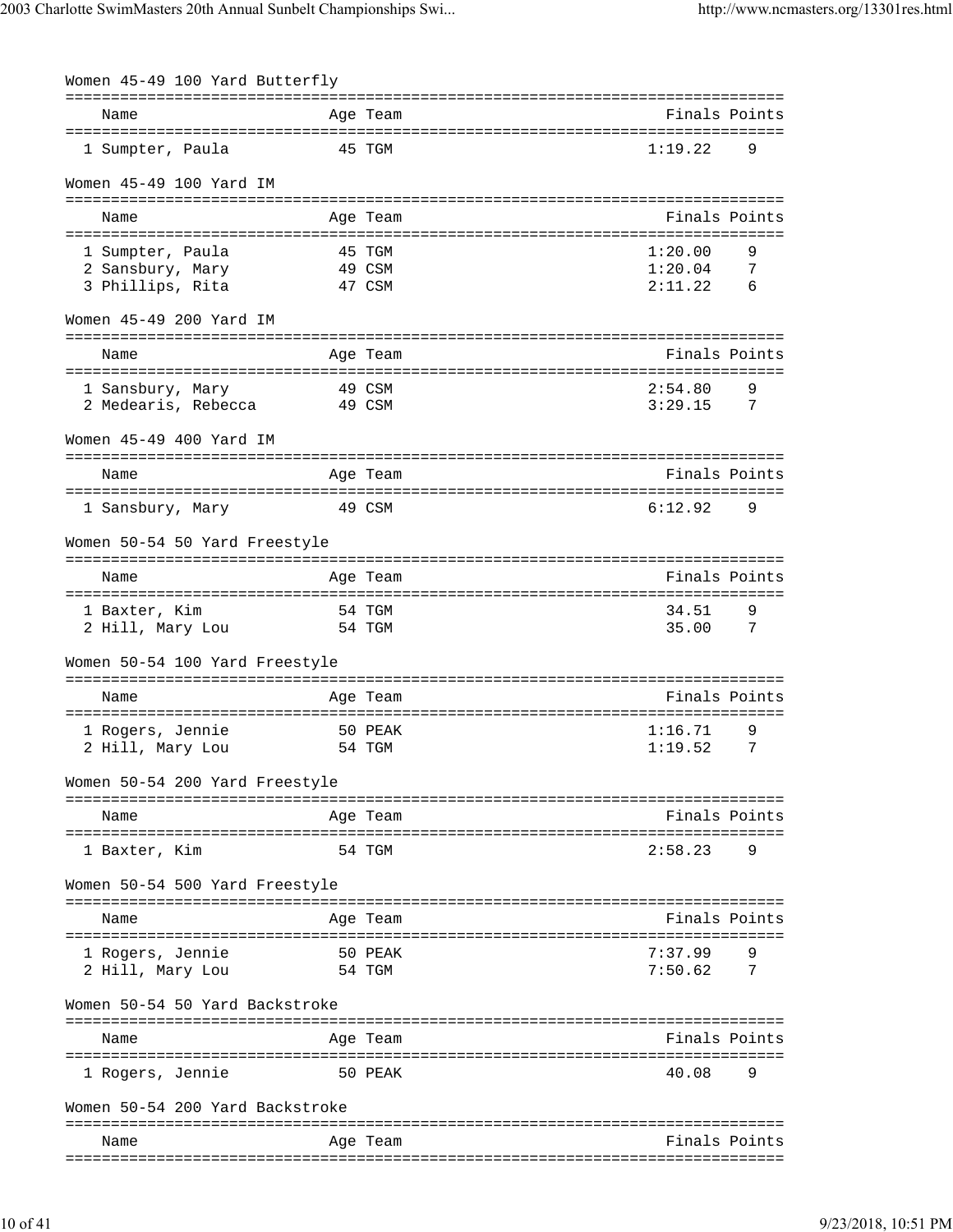| 1 Rogers, Jennie                           |          | 50 PEAK            | 3:06.76        | 9             |
|--------------------------------------------|----------|--------------------|----------------|---------------|
| Women 50-54 50 Yard Breaststroke           |          |                    |                |               |
| Name                                       |          | Age Team           | Finals Points  |               |
| 1 Hill, Mary Lou                           |          | 54 TGM             | 43.64          | 9             |
| Women 50-54 100 Yard Breaststroke          |          |                    |                |               |
| Name                                       |          | Age Team           | Finals Points  |               |
| 1 Hill, Mary Lou                           |          | 54 TGM             | 1:36.38        | 9             |
| Women 50-54 200 Yard Breaststroke          |          |                    |                |               |
| Name                                       |          | Age Team           | Finals Points  |               |
| 1 Hill, Mary Lou                           |          | 54 TGM             | 3:24.07        | 9             |
| Women 50-54 50 Yard Butterfly              |          |                    |                |               |
| Name                                       |          | Age Team           | Finals Points  |               |
| 1 Hill, Mary Lou                           |          | 54 TGM             | 49.27          | 9             |
| Women 50-54 100 Yard Butterfly             |          |                    |                |               |
| Name                                       |          | Age Team           | Finals Points  |               |
| 1 Hill, Mary Lou                           |          | 54 TGM             | 1:44.33        | 9             |
| Women 50-54 200 Yard Butterfly             |          |                    |                |               |
| Name                                       |          | Age Team           | Finals Points  |               |
| 1 Hill, Mary Lou                           |          | 54 TGM             | 3:45.85        | 9             |
| Women 50-54 100 Yard IM                    |          |                    |                |               |
| Name                                       | Aqe Team |                    | Finals Points  |               |
| 1 Hill, Mary Lou                           |          | 54 TGM             | 1:32.45        | 9             |
| 2 Baxter, Kim                              |          | 54 TGM             | 1:33.84        | 7             |
| Women 50-54 200 Yard IM                    |          |                    |                |               |
| Name                                       |          | Age Team           | Finals Points  |               |
| 1 Rogers, Jennie                           |          | 50 PEAK            | 3:14.19        | 9             |
| Women 50-54 400 Yard IM                    |          |                    |                |               |
| Name                                       |          | Age Team           | Finals Points  |               |
| 1 Baxter, Kim                              |          | 54 TGM             | 7:05.11        | 9             |
| Women 55-59 50 Yard Freestyle              |          |                    |                |               |
| Name                                       |          | Age Team           |                | Finals Points |
| 1 Mitchell, Jeannie R<br>2 Prall, Winifred |          | 56 WNCY<br>55 GAJA | 34.49<br>34.86 | 9<br>7        |

```
Women 55-59 100 Yard Freestyle
```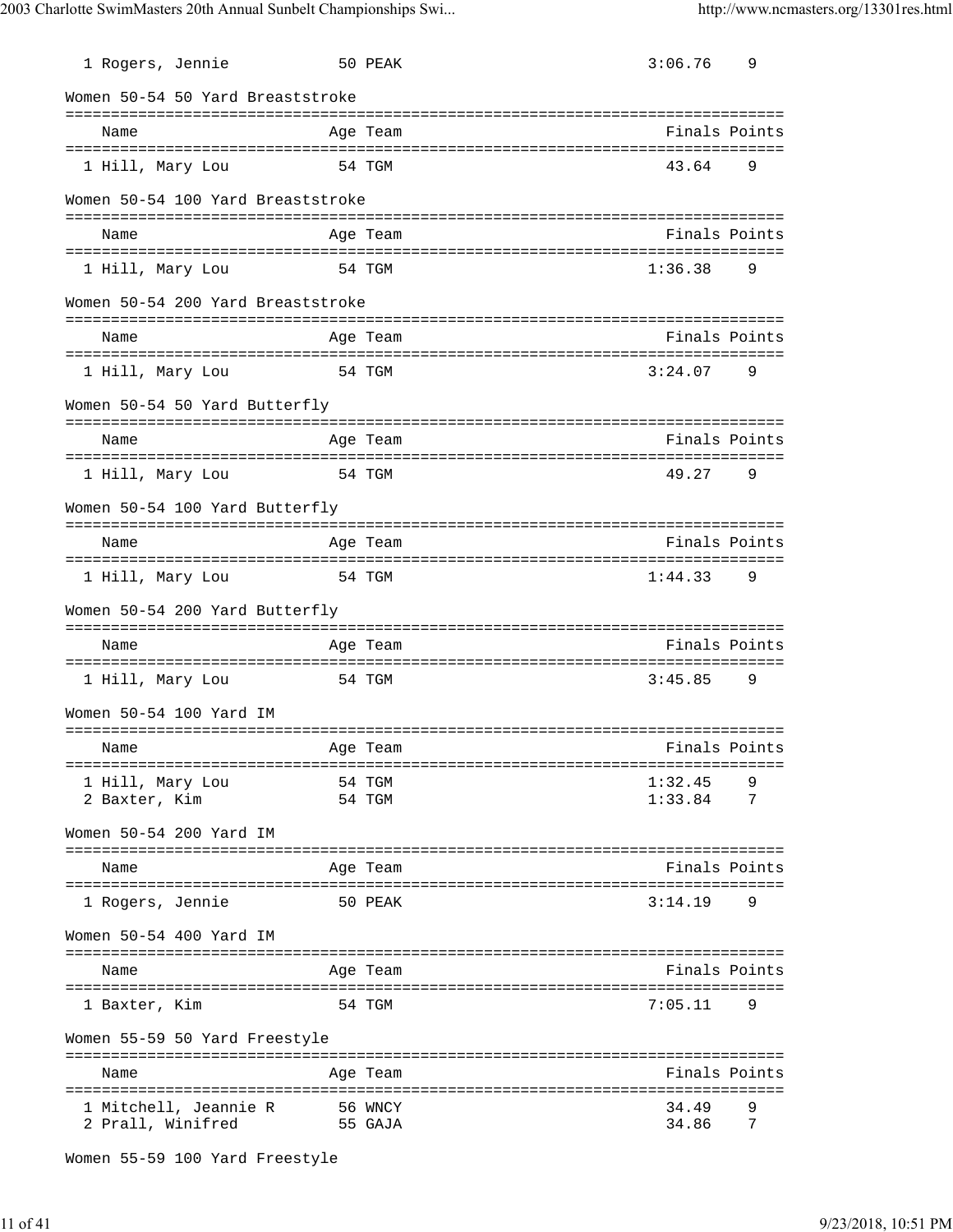| Name                              |         | Age Team                        | Finals Points                                  |   |
|-----------------------------------|---------|---------------------------------|------------------------------------------------|---|
|                                   |         |                                 |                                                |   |
| 1 Prall, Winifred                 | 55 GAJA |                                 | 1:19.56                                        | 9 |
| Women 55-59 200 Yard Freestyle    |         | =================               |                                                |   |
| Name                              |         | Age Team                        | Finals Points                                  |   |
| 1 Prall, Winifred                 |         | 55 GAJA                         | 2:56.67                                        | 9 |
| Women 55-59 500 Yard Freestyle    |         |                                 |                                                |   |
| Name                              |         | Age Team                        | Finals Points                                  |   |
| 1 Prall, Winifred                 |         | 55 GAJA                         | 7:51.04                                        | 9 |
| Women 55-59 1000 Yard Freestyle   |         |                                 |                                                |   |
| Name                              |         | Age Team                        | Finals Points                                  |   |
| 1 Prall, Winifred                 |         | 55 GAJA                         | 16:16.05                                       | 9 |
| Women 55-59 50 Yard Backstroke    |         |                                 |                                                |   |
|                                   |         |                                 | Finals Points                                  |   |
| Name                              |         | Age Team                        |                                                |   |
| 1 Mitchell, Jeannie R             | 56 WNCY |                                 | 38.36                                          | 9 |
| Women 55-59 100 Yard Backstroke   |         |                                 |                                                |   |
| Name                              |         | ===================<br>Age Team | Finals Points                                  |   |
| 1 Mitchell, Jeannie R             | 56 WNCY |                                 | .==================================<br>1:23.26 | 9 |
| Women 55-59 200 Yard Backstroke   |         |                                 |                                                |   |
|                                   |         |                                 |                                                |   |
| Name                              |         | Age Team                        | Finals Points                                  |   |
| 1 Mitchell, Jeannie R             |         | 56 WNCY                         | 3:01.39                                        | 9 |
| Women 55-59 50 Yard Breaststroke  |         |                                 |                                                |   |
| Name                              |         | Age Team                        | Finals Points                                  |   |
| 1 Mitchell, Jeannie R             |         | 56 WNCY                         | 45.16                                          | 9 |
| 2 Prall, Winifred                 |         | 55 GAJA                         | 46.77<br>$\overline{7}$                        |   |
| 3 Van Meeteren, Grta              |         | 56 RAM                          | 48.94<br>- 6                                   |   |
| Women 55-59 100 Yard Breaststroke |         |                                 |                                                |   |
| Name                              |         | Age Team                        | Finals Points                                  |   |
| 1 Prall, Winifred                 |         | 55 GAJA                         | 1:45.46                                        | 9 |
| Women 55-59 200 Yard Breaststroke |         |                                 |                                                |   |
| Name                              |         | Age Team                        | Finals Points                                  |   |
| 1 Prall, Winifred                 |         | 55 GAJA                         | 3:49.43                                        | 9 |
| 2 Van Meeteren, Grta 56 RAM       |         |                                 | 3:52.26<br>$\overline{7}$                      |   |
| Women 55-59 50 Yard Butterfly     |         |                                 |                                                |   |
| Name                              |         | Age Team                        | Finals Points                                  |   |
|                                   |         |                                 |                                                |   |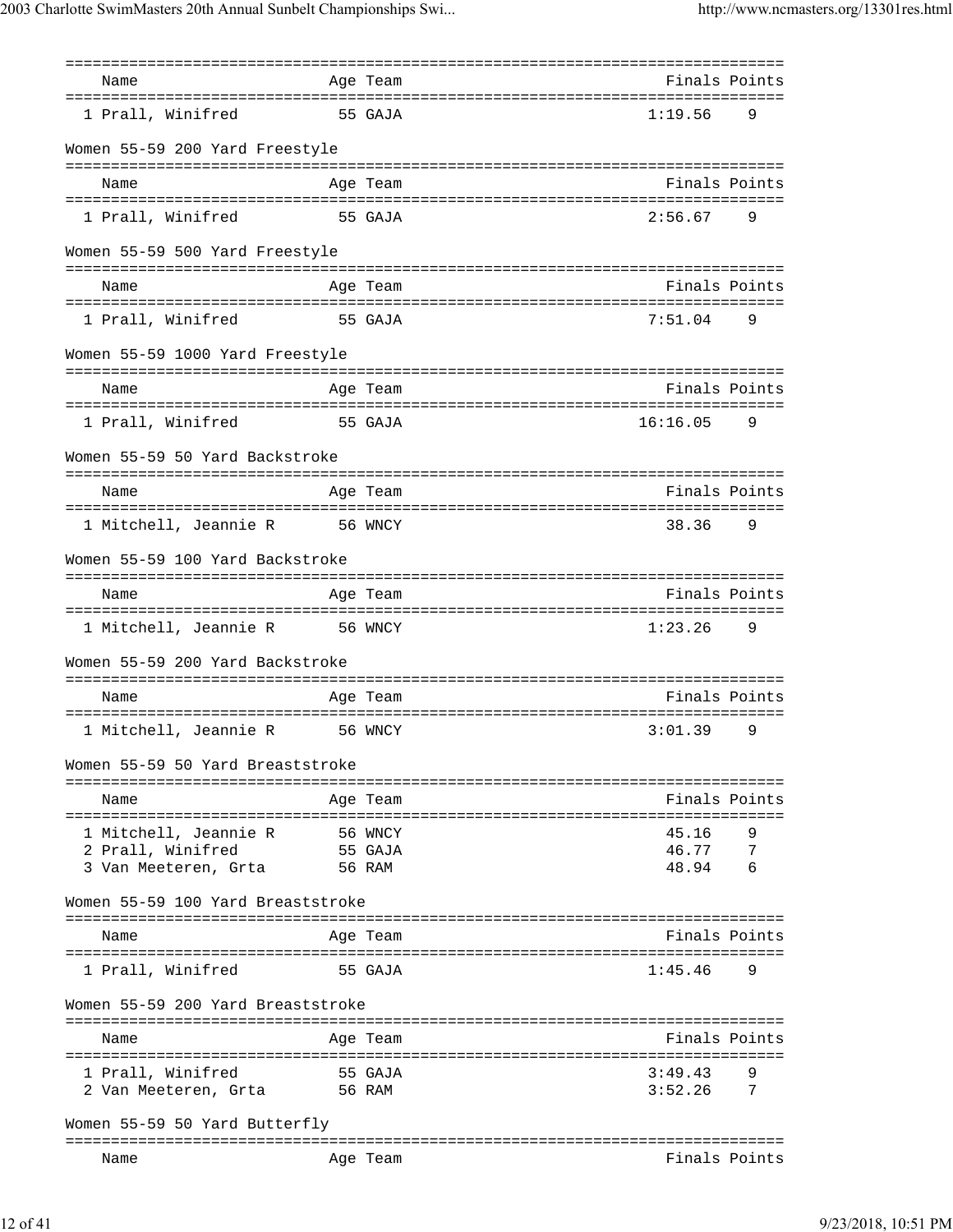| 1 Mitchell, Jeannie R                                   | 56 WNCY                  | 41.27         | 9               |
|---------------------------------------------------------|--------------------------|---------------|-----------------|
| 2 Prall, Winifred                                       | 55 GAJA                  | 44.05         | 7               |
|                                                         |                          |               |                 |
| Women 55-59 100 Yard Butterfly                          |                          |               |                 |
|                                                         |                          |               |                 |
| Name                                                    | Age Team                 | Finals Points |                 |
|                                                         |                          |               |                 |
| 1 Prall, Winifred 55 GAJA                               |                          | 1:41.59       | 9               |
|                                                         |                          |               |                 |
| Women 55-59 100 Yard IM                                 |                          |               |                 |
|                                                         |                          |               |                 |
| Name                                                    | Age Team                 | Finals Points |                 |
|                                                         |                          |               |                 |
| 1 Mitchell, Jeannie R 56 WNCY                           |                          | 1:28.54       | 9               |
|                                                         |                          |               |                 |
| Women 55-59 200 Yard IM                                 |                          |               |                 |
|                                                         |                          |               |                 |
| Name                                                    | Age Team                 | Finals Points |                 |
|                                                         |                          |               |                 |
| 1 Mitchell, Jeannie R 56 WNCY                           |                          | 3:13.18       | 9               |
|                                                         |                          |               |                 |
| Women 65-69 50 Yard Freestyle                           |                          |               |                 |
|                                                         |                          |               |                 |
| Name                                                    | Age Team                 | Finals Points |                 |
|                                                         |                          |               |                 |
| 1 White, Rachel                                         | 67 CSM                   | 39.96         | 9               |
| 2 Robbins-Bonitz, Suzanne 69 WAM                        |                          | 42.65 7       |                 |
| 3 Vass, Mary Katherine 66 CSM                           |                          | 47.04         | 6               |
|                                                         |                          |               |                 |
| Women 65-69 100 Yard Freestyle                          |                          |               |                 |
|                                                         |                          |               |                 |
| Name                                                    | Age Team                 | Finals Points |                 |
|                                                         |                          |               |                 |
| 66 RAM<br>1 Kremer, Sandra                              |                          | 1:31.49       | 9               |
| 67 CSM<br>2 White, Rachel                               |                          | 1:34.77       | 7               |
| 3 Robbins-Bonitz, Suzanne 69 WAM                        |                          | 1:40.82       | $6\overline{6}$ |
|                                                         |                          |               |                 |
| Women 65-69 200 Yard Freestyle                          |                          |               |                 |
|                                                         |                          |               |                 |
| Name<br>Age Team                                        | Example 31 Finals Points |               |                 |
|                                                         |                          |               |                 |
| 1 Kremer, Sandra                                        | 66 RAM                   | 3:13.09       |                 |
| 2 White, Rachel<br>67 CSM                               |                          | 3:37.95 7     |                 |
|                                                         |                          |               |                 |
| Women 65-69 50 Yard Backstroke                          |                          |               |                 |
|                                                         |                          |               |                 |
| Name                                                    | Age Team                 | Finals Points |                 |
|                                                         |                          |               |                 |
| 1 Robbins-Bonitz, Suzanne 69 WAM                        |                          | 44.93         |                 |
| 2 White, Rachel 67 CSM<br>3 Vass, Mary Katherine 66 CSM |                          | 48.22         | $\overline{7}$  |
|                                                         |                          | $51.51$ 6     |                 |
|                                                         |                          |               |                 |
| Women 65-69 100 Yard Backstroke                         |                          |               |                 |
|                                                         |                          |               |                 |
| Name                                                    | Age Team                 | Finals Points |                 |
|                                                         |                          |               |                 |
| 65 RAM<br>1 Newell, Sally                               |                          | 1:31.68       | 9               |
| 2 Robbins-Bonitz, Suzanne 69 WAM                        |                          | $1:40.95$ 7   |                 |
| 3 White, Rachel 67 CSM                                  |                          | $1:52.20$ 6   |                 |
|                                                         |                          |               |                 |
| Women 65-69 200 Yard Backstroke                         |                          |               |                 |
|                                                         |                          |               |                 |
| Name                                                    | Age Team                 | Finals Points |                 |
|                                                         |                          |               |                 |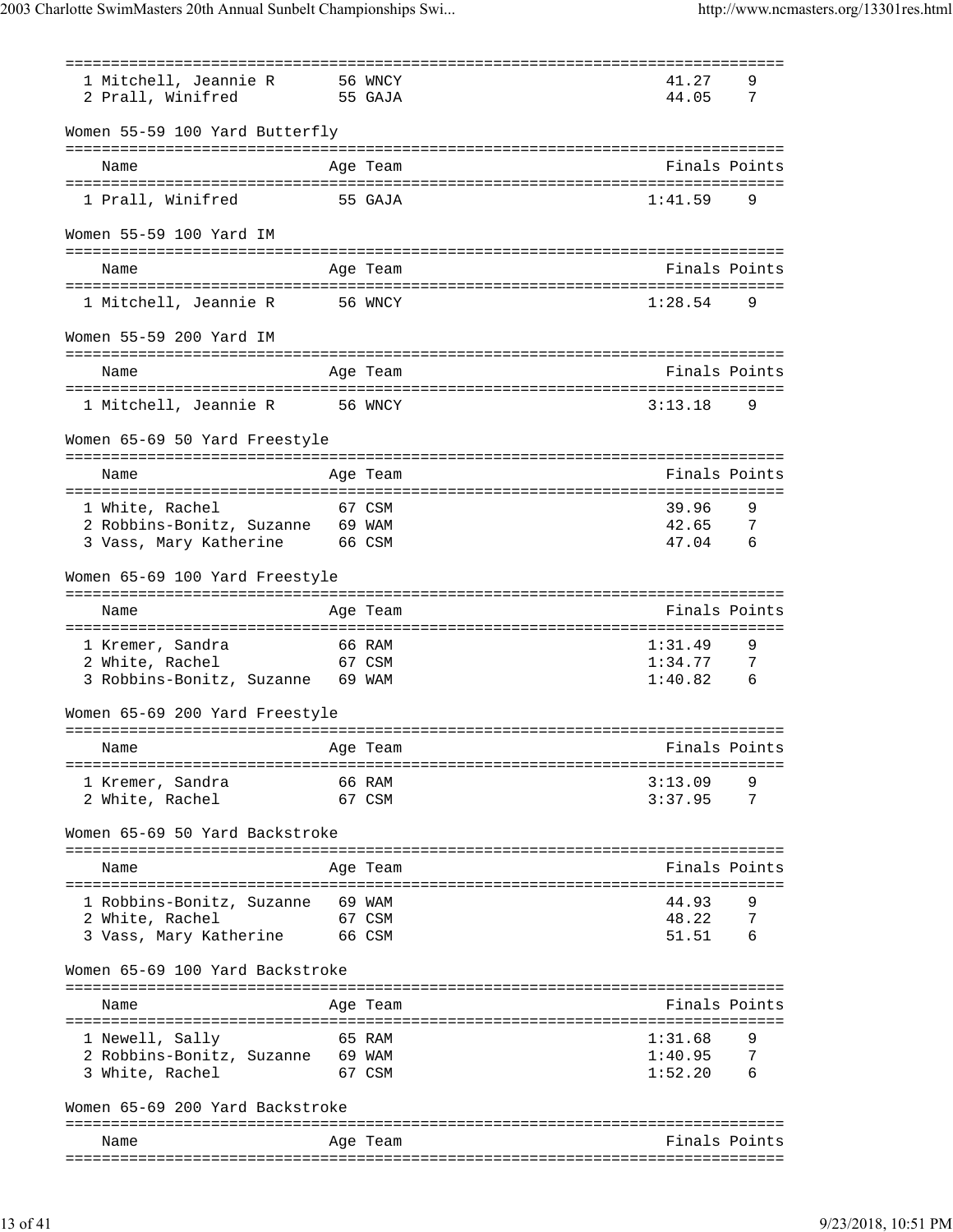| 1 Robbins-Bonitz, Suzanne<br>2 White, Rachel                    | 69 WAM | 67 CSM                                                  | 3:45.49<br>4:11.18 | 9<br>7        |
|-----------------------------------------------------------------|--------|---------------------------------------------------------|--------------------|---------------|
| Women 65-69 25 Yard Breaststroke                                |        |                                                         |                    |               |
| Name                                                            |        | -------------------------<br>Age Team                   | Finals             |               |
| 1 Vass, Mary Katherine                                          |        | 66 CSM                                                  | 22.39              |               |
| Women 65-69 50 Yard Breaststroke                                |        |                                                         |                    |               |
| Name                                                            |        | Age Team                                                |                    | Finals Points |
|                                                                 |        |                                                         |                    |               |
| 1 Newell, Sally<br>2 Kremer, Sandra                             |        | 65 RAM<br>66 RAM                                        | 43.54<br>49.70     | 9<br>7        |
| 3 Robbins-Bonitz, Suzanne 69 WAM                                |        |                                                         | 54.40              | 6             |
| 4 Vass, Mary Katherine                                          | 66 CSM |                                                         | 58.20              | 5             |
| Women 65-69 100 Yard Breaststroke                               |        |                                                         |                    |               |
| Name                                                            |        | Age Team                                                |                    | Finals Points |
|                                                                 |        |                                                         |                    |               |
| 1 Kremer, Sandra<br>2 Vass, Mary Katherine                      | 66 CSM | 66 RAM                                                  | 1:49.26<br>2:12.72 | 9<br>7        |
| Women 65-69 200 Yard Breaststroke                               |        |                                                         |                    |               |
| Name                                                            |        | Age Team                                                |                    | Finals Points |
| 1 Newell, Sally                                                 |        | 65 RAM                                                  | 3:26.47            | 9             |
| Women 65-69 50 Yard Butterfly                                   |        |                                                         |                    |               |
| ========================                                        |        | ===============================<br>:=================== |                    |               |
| Name                                                            |        | Age Team<br>:============                               |                    | Finals Points |
| 1 White, Rachel                                                 |        | 67 CSM                                                  | 53.42              | 9             |
| Women 65-69 100 Yard IM                                         |        |                                                         |                    |               |
| Name                                                            |        | Age Team                                                |                    | Finals Points |
|                                                                 |        |                                                         |                    |               |
| 1 Newell, Sally<br>66 RAM                                       |        | 65 RAM                                                  | 1:32.15<br>1:46.54 | 9<br>7        |
| 2 Kremer, Sandra                                                |        |                                                         |                    |               |
| Women 75-79 50 Yard Freestyle                                   |        |                                                         |                    |               |
| Name                                                            |        | Age Team                                                |                    | Finals Points |
|                                                                 |        |                                                         |                    |               |
| 1 Billings, Betty                                               |        | 77 CSM                                                  | 48.83              | 9             |
| Women 75-79 100 Yard Freestyle<br>============================= |        | ========<br>------------------------------------        |                    |               |
| Name                                                            |        | Age Team                                                |                    | Finals Points |
| 1 Billings, Betty                                               |        | 77 CSM                                                  | 1:54.77            | 9             |
| Women 75-79 200 Yard Freestyle                                  |        |                                                         |                    |               |
| Name                                                            |        | Age Team                                                |                    | Finals Points |
|                                                                 |        |                                                         |                    |               |
| 1 Billings, Betty                                               |        | 77 CSM                                                  | 4:10.37            | 9             |
| Women 75-79 50 Yard Backstroke                                  |        |                                                         |                    |               |
| Name                                                            |        | Age Team                                                |                    | Finals Points |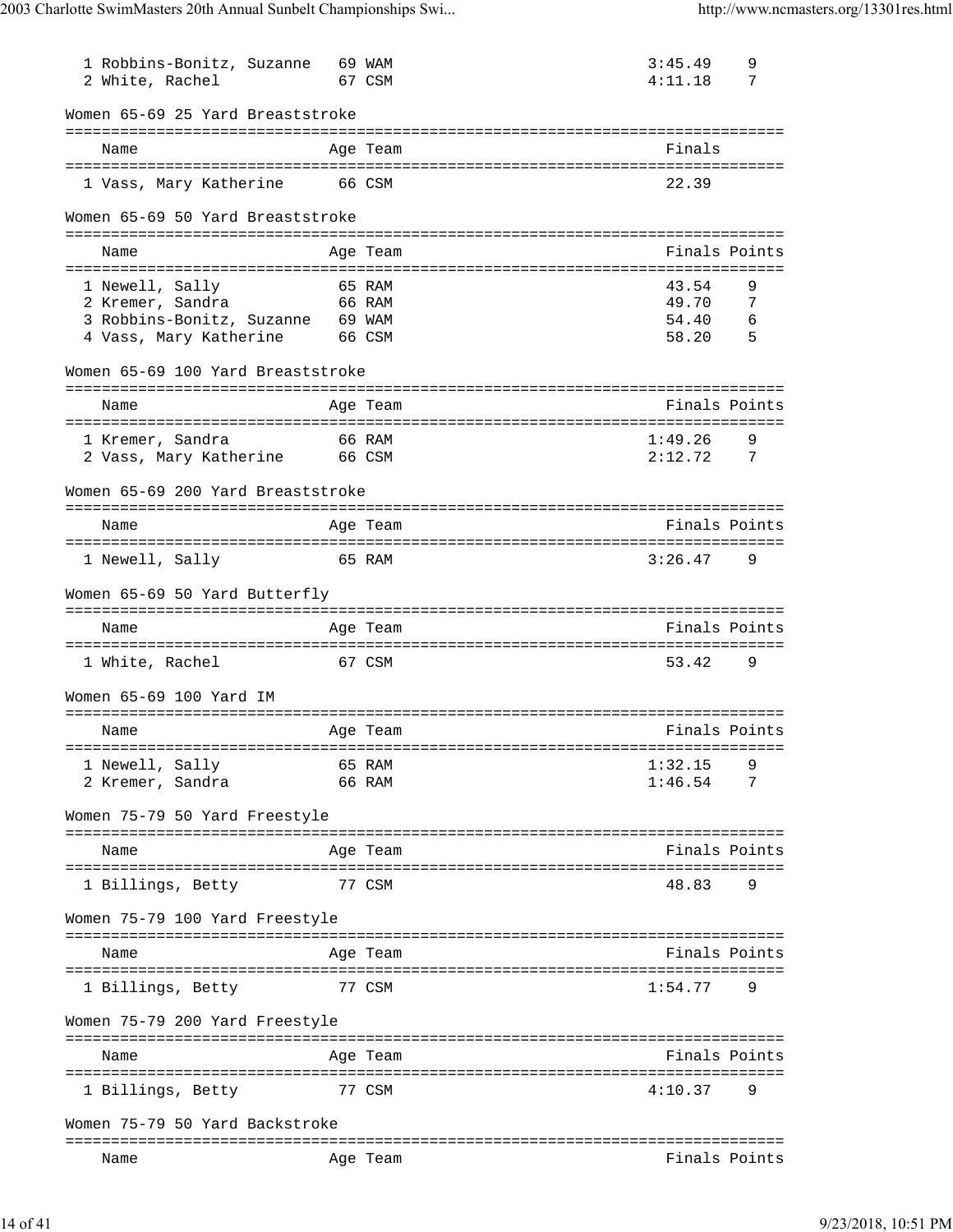| 1 Billings, Betty                            |        | 77 CSM           | 1:02.30            | 9                   |
|----------------------------------------------|--------|------------------|--------------------|---------------------|
| Women 75-79 50 Yard Breaststroke             |        |                  |                    |                     |
| Name                                         |        | Age Team         | Finals Points      |                     |
| 1 Dockendorf, Pat                            |        | 75 RAM           | 1:07.08            | 9                   |
| Women 75-79 100 Yard Breaststroke            |        |                  |                    |                     |
| Name                                         |        | Age Team         | Finals Points      |                     |
| 1 Dockendorf, Pat                            |        | 75 RAM           | 2:32.58            | 9                   |
| Women 75-79 200 Yard Breaststroke            |        |                  |                    |                     |
| Name                                         |        | Age Team         | Finals Points      |                     |
| 1 Dockendorf, Pat                            | 75 RAM |                  | 5:32.01            | 9                   |
| Men 19-24 50 Yard Freestyle                  |        |                  |                    |                     |
| Name                                         |        | Age Team         | Finals Points      |                     |
| 1 Bowker, Chris                              |        | 19 RAM           | 23.02              | 9                   |
| 2 Huges, Richard                             |        | 23 CSM           | 23.94              | $\overline{7}$      |
| Men 19-24 100 Yard Freestyle                 |        |                  |                    |                     |
| Name                                         |        | Age Team         | Finals Points      |                     |
| 1 Wickard, Brad<br>2 Bowker, Chris<br>19 RAM |        | 23 MAC           | 49.47<br>50.72     | 9<br>$\overline{7}$ |
| Men 19-24 50 Yard Breaststroke               |        |                  |                    |                     |
| Name                                         |        | Age Team         | Finals Points      |                     |
| 1 Gellin, Jonathan                           |        | 22 RAM           | 30.05              | 9                   |
| 23 CSM<br>2 Huges, Richard                   |        |                  | 32.59              | 7                   |
| Men 19-24 50 Yard Butterfly                  |        |                  |                    |                     |
| Name                                         |        | Age Team         | Finals Points      |                     |
| 1 Bowker, Chris                              |        | 19 RAM           | 24.92              | 9                   |
| 2 Gellin, Jonathan<br>3 Wickard, Brad        | 22 RAM | 23 MAC           | 25.41<br>26.38     | 7<br>6              |
| Men 19-24 100 Yard Butterfly                 |        |                  |                    |                     |
|                                              |        |                  |                    |                     |
| Name                                         |        | Age Team         | Finals Points      |                     |
| 1 Bowker, Chris<br>2 Gellin, Jonathan        |        | 19 RAM<br>22 RAM | 54.52<br>55.85     | 7                   |
| Men 19-24 200 Yard Butterfly                 |        |                  |                    |                     |
|                                              |        |                  |                    |                     |
| Name                                         |        | Age Team         | Finals Points      |                     |
| 1 Bowker, Chris<br>2 Gellin, Jonathan        |        | 19 RAM<br>22 RAM | 2:04.31<br>2:06.21 | 9<br>7              |

Men 19-24 100 Yard IM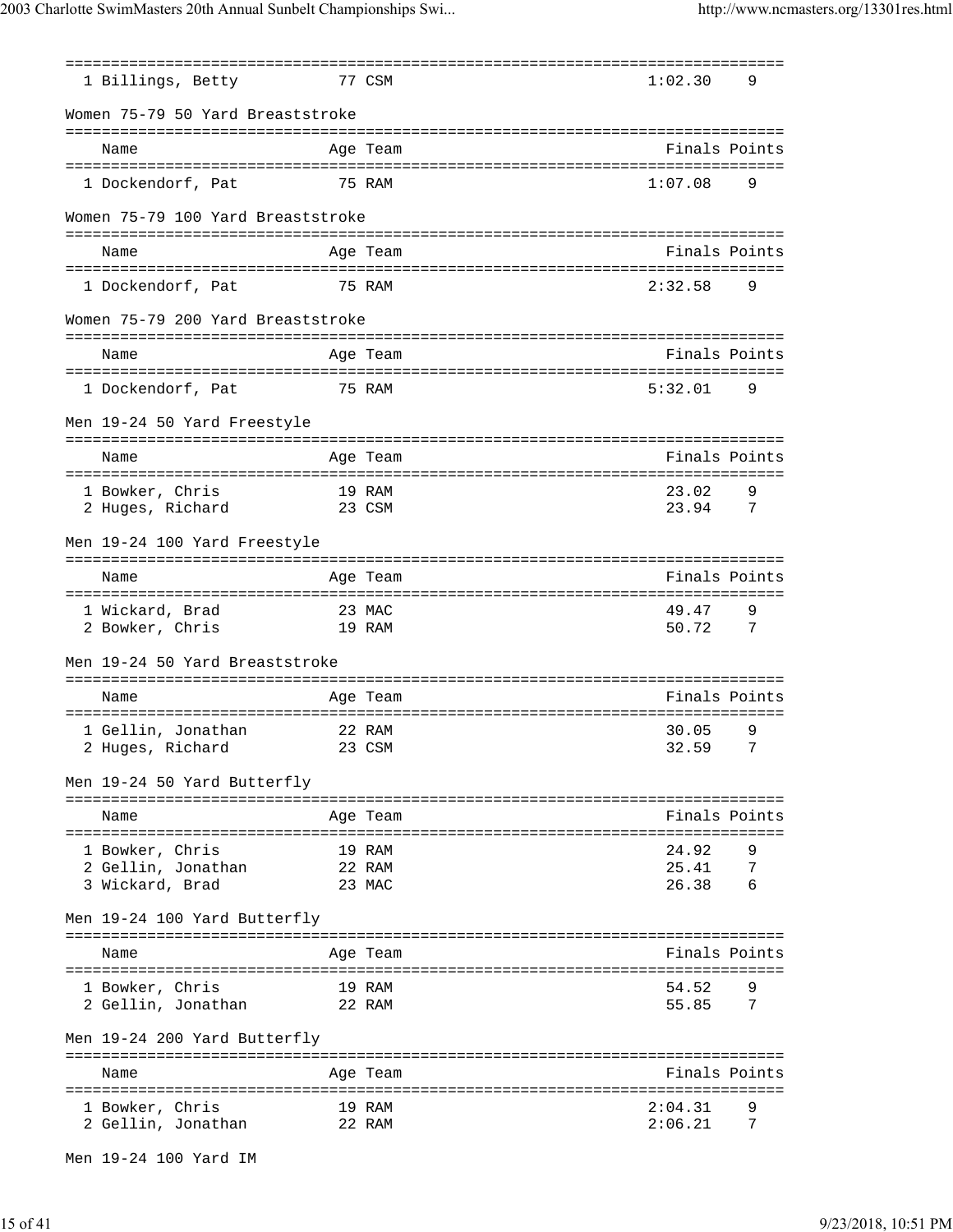| Name                           |        | Age Team         |                | Finals Points |
|--------------------------------|--------|------------------|----------------|---------------|
|                                |        |                  |                |               |
| 1 Bowker, Chris                | 19 RAM |                  | 57.05          | 9             |
| 2 Gellin, Jonathan             | 22 RAM |                  | 57.76          | 7             |
|                                |        |                  |                |               |
| Men 19-24 200 Yard IM          |        |                  |                |               |
|                                |        |                  |                |               |
| Name                           |        | Age Team         |                | Finals Points |
|                                |        |                  | 2:09.23        | 9             |
| 1 Gellin, Jonathan             | 22 RAM |                  |                |               |
| Men 25-29 25 Yard Freestyle    |        |                  |                |               |
|                                |        |                  |                |               |
| Name                           |        | Age Team         | Finals         |               |
|                                |        |                  |                |               |
| 1 Ferris, Michael<br>25 CSM    |        |                  | 11.90          |               |
|                                |        |                  |                |               |
| Men 25-29 50 Yard Freestyle    |        |                  |                |               |
|                                |        |                  |                |               |
| Name                           |        | Age Team         |                | Finals Points |
|                                |        |                  |                |               |
| 1 Geyer, David                 |        | 25 MAC           | 21.92          | 9             |
| 2 Petcu, Razvan                |        | 29 CSM           | 21.99          | 7             |
| 3 Gonzalez, Jesus              |        | 28 CSM           | 22.12          | 6             |
| 4 Ayer, Scott<br>5 Ek, Michael |        | 26 TGM<br>27 CSM | 22.20<br>22.47 | 5<br>4        |
| 6 Medendorp, Mark              |        | 25 AWSM          | 23.90          | 3             |
|                                |        |                  |                |               |
| Men 25-29 100 Yard Freestyle   |        |                  |                |               |
|                                |        |                  |                |               |
| Name                           |        | Age Team         |                | Finals Points |
|                                |        |                  |                |               |
| 1 Gonzalez, Jesus              |        | 28 CSM           | 47.89          | 9             |
| 2 Geyer, David                 | 25 MAC |                  | 49.00          | 7             |
| 3 Fritch, Terry                |        | 29 MAC           | 55.51          | 6             |
| Men 25-29 200 Yard Freestyle   |        |                  |                |               |
|                                |        |                  |                |               |
| Name                           |        | Age Team         |                | Finals Points |
|                                |        |                  |                |               |
| 1 Geyer, David                 |        | 25 MAC           | 1:48.54        | 9             |
|                                |        |                  |                |               |
| Men 25-29 500 Yard Freestyle   |        |                  |                |               |
| ===================            |        | ========         |                |               |
| Name                           |        | Age Team         |                | Finals Points |
|                                |        |                  |                |               |
| 1 Geyer, David                 |        | 25 MAC           | 5:19.97        | 9             |
| Men 25-29 1000 Yard Freestyle  |        |                  |                |               |
|                                |        |                  |                |               |
| Name                           |        | Age Team         |                | Finals Points |
|                                |        |                  |                |               |
| 1 Su, Billy                    |        | 28 RAM           | 11:52.56       | 9             |
|                                |        |                  |                |               |
| Men 25-29 50 Yard Backstroke   |        |                  |                |               |
|                                |        |                  |                |               |
| Name                           |        | Aqe Team         |                | Finals Points |
| 1 Ayer, Scott                  |        | 26 TGM           | 25.41          | 9             |
| 2 Ek, Michael                  |        | 27 CSM           | 26.23          | 7             |
| 3 Stringer, Sean               |        | 27 RAM           | 26.53          | 6             |
|                                |        |                  |                |               |
| 4 Fritch, Terry                |        | 29 MAC           | 29.81          | 5             |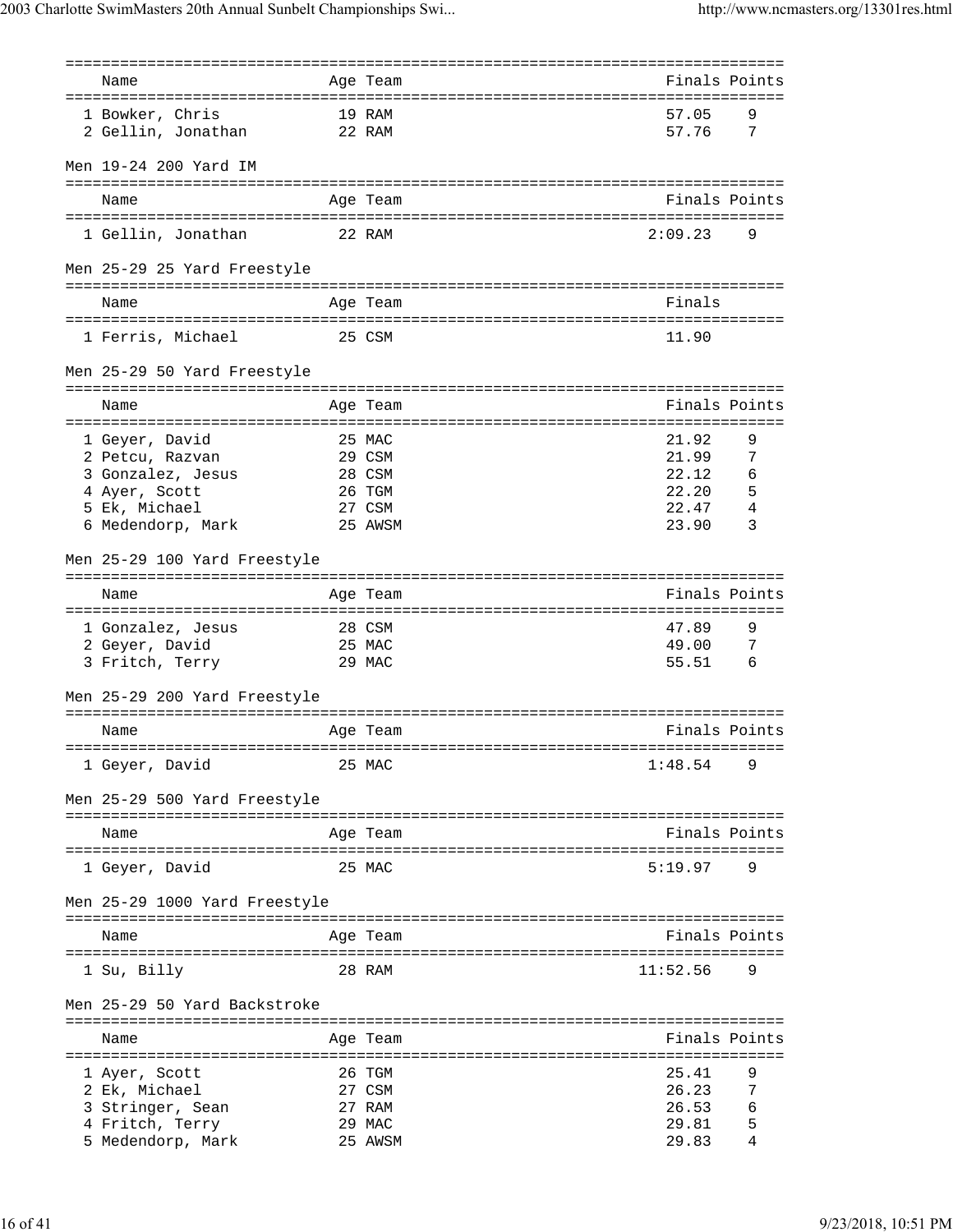| Men 25-29 100 Yard Backstroke    |        |                  |                |        |
|----------------------------------|--------|------------------|----------------|--------|
| Name                             |        | Age Team         | Finals Points  |        |
| 1 Ayer, Scott                    | 26 TGM |                  | 53.74          | 9      |
| 2 Geyer, David                   |        | 25 MAC           | 57.70          | 7      |
| Men 25-29 200 Yard Backstroke    |        |                  |                |        |
| Name                             |        | Age Team         | Finals Points  |        |
| 1 Ayer, Scott                    |        | 26 TGM           | 2:06.94        | 9      |
| Men 25-29 50 Yard Breaststroke   |        |                  |                |        |
| Name                             |        | Age Team         | Finals Points  |        |
| 1 Geyer, David                   |        | 25 MAC           | 28.55          | 9      |
| 2 Ayer, Scott                    |        | 26 TGM           | 28.77          | 7      |
| 3 Ek, Michael                    |        | 27 CSM           | 29.53          | 6      |
| 4 Green, Marcus E                |        | 27 CSM           | 29.83          | 5      |
| 5 Stringer, Sean                 |        | 27 RAM           | 30.10          | 4      |
| 6 Su, Billy                      |        | 28 RAM           | 36.30          | 3      |
| Men 25-29 100 Yard Breaststroke  |        |                  |                |        |
| Name                             |        | Age Team         | Finals Points  |        |
| 1 Geyer, David                   | 25 MAC |                  | 1:04.17        | 9      |
| 2 Green, Marcus E                |        | 27 CSM           | 1:08.31        | - 7    |
| Men 25-29 25 Yard Butterfly      |        |                  |                |        |
| Name                             |        | Age Team         | Finals         |        |
| 1 Ferris, Michael                | 25 CSM |                  | 12.91          |        |
| Men 25-29 50 Yard Butterfly      |        |                  |                |        |
|                                  |        |                  |                |        |
| Name                             |        | Age Team         | Finals Points  |        |
| 1 Gonzalez, Jesus                |        | 28 CSM           | 22.90          | 9      |
| 2 Petcu, Razvan                  |        | 29 CSM           | 23.02          | 7      |
| 3 Ayer, Scott                    |        | 26 TGM           | 24.46          | 6      |
| 4 Ek, Michael                    |        | 27 CSM           | 24.74          | 5      |
| 5 Stringer, Sean                 |        | 27 RAM           | 24.79          | 4      |
| 6 Medendorp, Mark                |        | 25 AWSM          | 25.19          | 3      |
| 7 Ferris, Michael<br>8 Su, Billy |        | 25 CSM<br>28 RAM | 28.18<br>28.32 | 2<br>1 |
| Men 25-29 100 Yard Butterfly     |        |                  |                |        |
|                                  |        |                  |                |        |
| Name                             |        | Age Team         | Finals Points  |        |
| 1 Gonzalez, Jesus                |        | 28 CSM           | 50.39          | 9      |
| 2 Geyer, David                   |        | 25 MAC           | 54.58          | 7      |
| 3 Medendorp, Mark                |        | 25 AWSM          | 56.24          | 6      |
| 4 Ferris, Michael                |        | 25 CSM           | 1:01.74        | 5      |
| 5 Su, Billy                      |        | 28 RAM           | 1:04.55        | 4      |
| Men 25-29 200 Yard Butterfly     |        |                  |                |        |
| Name                             |        | Age Team         | Finals Points  |        |
| 1 Hertz, Craig                   |        | 25 TMS           | 2:05.89        | 9      |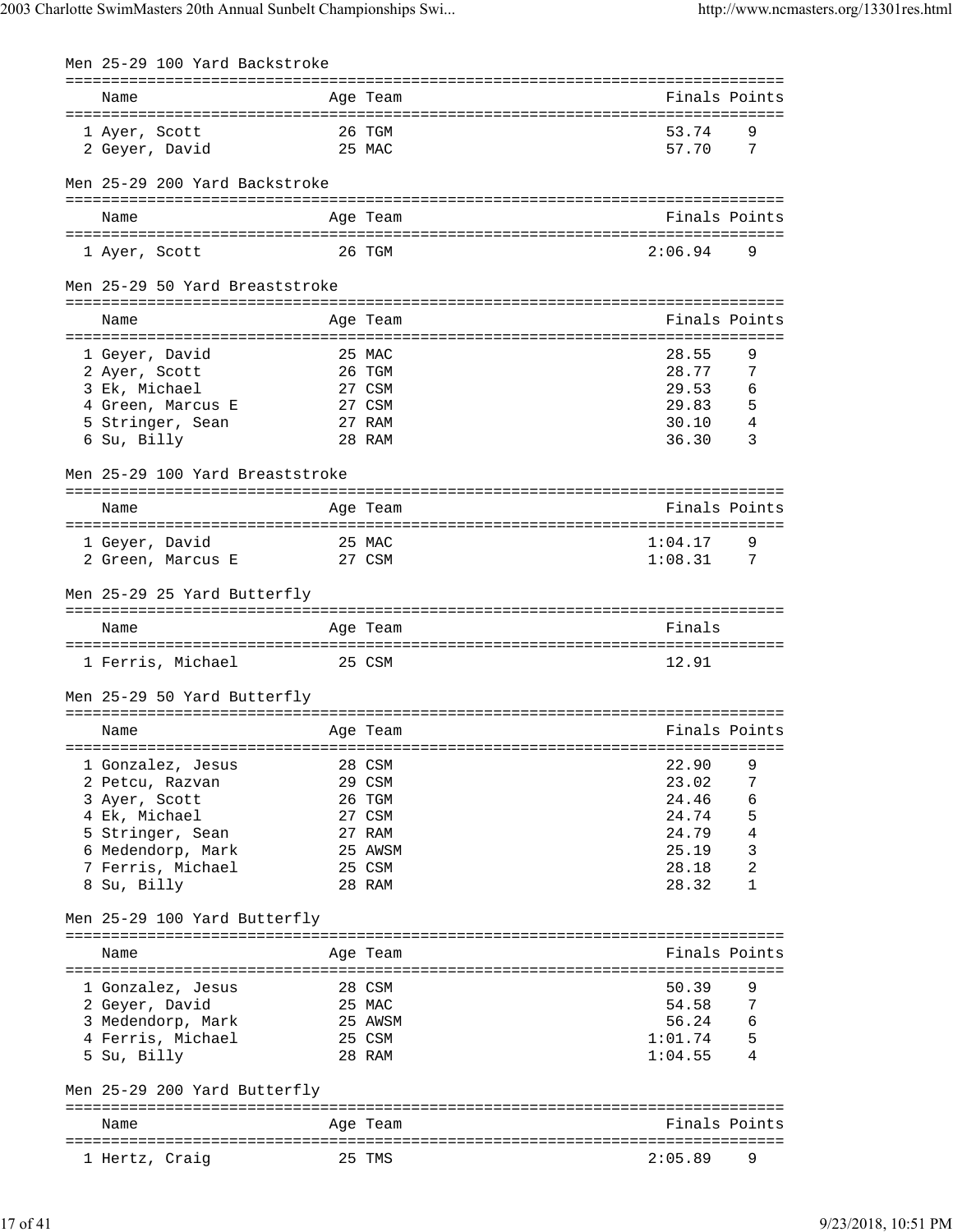| 2 Medendorp, Mark<br>3 Ferris, Michael<br>4 Su, Billy |                  | 25 AWSM<br>25 CSM<br>28 RAM                   | 2:06.71<br>2:17.58<br>2:30.03 | 7<br>6<br>5                |
|-------------------------------------------------------|------------------|-----------------------------------------------|-------------------------------|----------------------------|
| Men 25-29 100 Yard IM                                 |                  |                                               |                               |                            |
| Name                                                  |                  | :================================<br>Age Team | Finals Points                 |                            |
| 1 Ayer, Scott<br>2 Geyer, David<br>3 Su, Billy        | 26 TGM<br>25 MAC | 28 RAM                                        | 54.70<br>56.90<br>1:07.04     | 9<br>-7<br>$6\overline{6}$ |
| Men 25-29 200 Yard IM                                 |                  |                                               |                               |                            |
| Name                                                  |                  | Age Team                                      | Finals Points                 |                            |
| 1 Ayer, Scott<br>2 Geyer, David                       |                  | 26 TGM<br>25 MAC                              | 2:00.49<br>2:01.03            | 9<br>$\overline{7}$        |
| Men 25-29 400 Yard IM                                 |                  |                                               |                               |                            |
| Name                                                  |                  | Age Team                                      | Finals Points                 |                            |
| 1 Ferris, Michael<br>25 CSM                           |                  |                                               | 5:07.00                       | 9                          |
| Men 30-34 50 Yard Freestyle                           |                  |                                               |                               |                            |
| Name                                                  |                  | Age Team                                      | Finals Points                 |                            |
| 1 Cornell, Eric                                       |                  | 33 VMST                                       | 22.92                         | 9                          |
| 2 Allen, Scott                                        |                  | 31 RAM                                        | 25.40                         | 7                          |
| 3 Brinkley, Benton                                    |                  | 34 BUMS                                       | 26.29                         | 6                          |
| 4 Flowe, Layne                                        | 34 CSM           |                                               | 27.22                         | 5                          |
| 5 Vess, Eric                                          |                  | 32 CSM                                        | 27.70                         | 4                          |
| 6 Watson, Bret                                        |                  | 30 BUMS                                       | 27.97                         | 3                          |
| Men 30-34 100 Yard Freestyle                          |                  |                                               |                               |                            |
| Name                                                  |                  | Age Team                                      | Finals Points                 |                            |
|                                                       |                  |                                               |                               |                            |
| 1 Murray, Jeff                                        |                  | 33 CSM<br>33 VMST                             | 47.91<br>50.91                | 9<br>7                     |
| 2 Cornell, Eric<br>3 Allen, Scott                     |                  | 31 RAM                                        | 57.58                         | 6                          |
| 4 Flowe, Layne                                        |                  | 34 CSM                                        | 1:00.38                       | 5                          |
| 5 Vess, Eric                                          |                  | 32 CSM                                        | 1:04.06                       | 4                          |
| Men 30-34 200 Yard Freestyle                          |                  |                                               |                               |                            |
| Name                                                  |                  | Age Team                                      | Finals Points                 |                            |
|                                                       |                  |                                               |                               |                            |
| 1 Cornell, Eric<br>2 Watson, Bret                     |                  | 33 VMST<br>30 BUMS                            | 1:54.79<br>2:20.95            | 9<br>$\overline{7}$        |
| Men 30-34 500 Yard Freestyle                          |                  |                                               |                               |                            |
| Name                                                  |                  | Age Team                                      | Finals Points                 |                            |
| 1 Vess, Eric                                          |                  | 32 CSM                                        | 7:03.02                       | 9                          |
| Men 30-34 1000 Yard Freestyle                         |                  |                                               |                               |                            |
|                                                       |                  |                                               |                               |                            |
| Name                                                  |                  | Age Team                                      | Finals Points                 |                            |
| 1 Vess, Eric                                          |                  | 32 CSM                                        | 15:24.21                      | 9                          |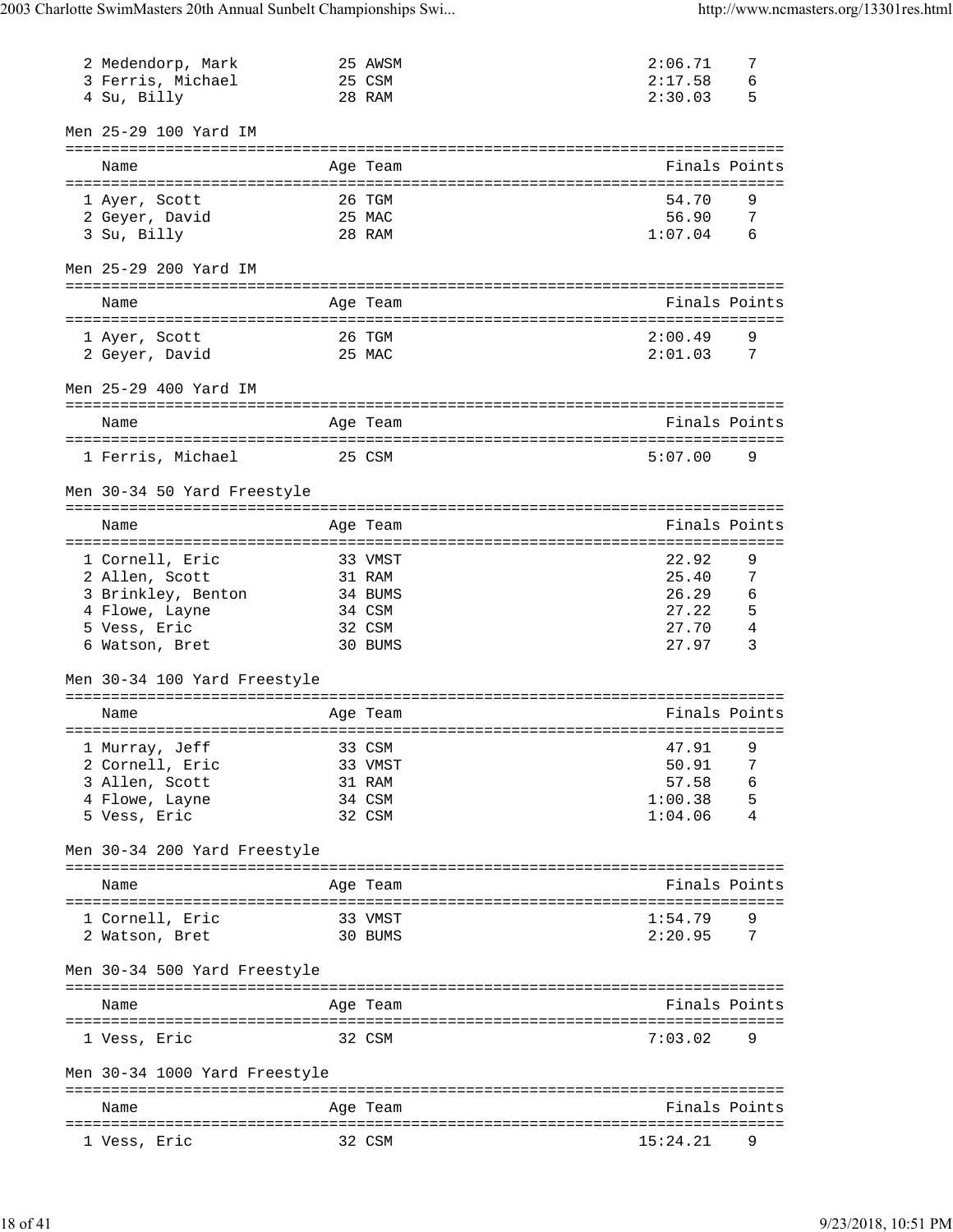| Men 30-34 50 Yard Backstroke    |          |             |                |
|---------------------------------|----------|-------------|----------------|
| Name                            | Age Team |             | Finals Points  |
| 33 CSM<br>1 Murray, Jeff        |          | 25.78       | 9              |
| 31 RAM<br>2 Allen, Scott        |          | 30.71       | $\overline{7}$ |
| Men 30-34 100 Yard Backstroke   |          |             |                |
| Name                            | Age Team |             | Finals Points  |
|                                 |          |             |                |
| 1 Flowe, Layne                  | 34 CSM   | 1:17.30     | 9              |
| 2 Brinkley, Benton 34 BUMS      |          | 1:22.76     | 7              |
| Men 30-34 200 Yard Backstroke   |          |             |                |
| Name                            | Age Team |             | Finals Points  |
| 1 Lizano, Jose                  | 31 CSM   | 2:34.38     | 9              |
| Men 30-34 50 Yard Breaststroke  |          |             |                |
| Name                            | Age Team |             | Finals Points  |
|                                 |          |             |                |
| 1 Brinkley, Benton<br>34 BUMS   |          | 35.16       | 9              |
| 2 Vess, Eric                    | 32 CSM   | 36.45       | 7              |
| 3 Watson, Bret                  | 30 BUMS  | 38.27 6     |                |
| Men 30-34 100 Yard Breaststroke |          |             |                |
| Name                            | Age Team |             | Finals Points  |
|                                 |          |             |                |
| 1 Vess, Eric                    | 32 CSM   | 1:23.11     | 9              |
| Men 30-34 200 Yard Breaststroke |          |             |                |
| Name                            | Age Team |             | Finals Points  |
|                                 |          |             |                |
| 1 Flowe, Layne                  | 34 CSM   | 2:45.98     | 9              |
| 2 Brinkley, Benton              | 34 BUMS  | 3:02.03     | 7              |
| 3 Vess, Eric                    | 32 CSM   | $3:05.87$ 6 |                |
| Men 30-34 25 Yard Butterfly     |          |             |                |
| Name                            | Age Team | Finals      |                |
|                                 |          |             |                |
| 1 Watson, Bret                  | 30 BUMS  | 14.12       |                |
| Men 30-34 50 Yard Butterfly     |          |             |                |
| Name                            |          |             | Finals Points  |
|                                 | Age Team |             |                |
| 1 Cornell, Eric                 | 33 VMST  | 25.67       | 9              |
| 2 Vess, Eric                    | 32 CSM   | 33.77 7     |                |
| 3 Flowe, Layne                  | 34 CSM   | 34.95 6     |                |
| Men 30-34 100 Yard Butterfly    |          |             |                |
|                                 |          |             |                |
| Name                            | Age Team |             | Finals Points  |
| 1 Murray, Jeff                  | 33 CSM   | 53.54       | 9              |
| 2 Cornell, Eric                 | 33 VMST  | 56.68       | $\overline{7}$ |
| Men 30-34 100 Yard IM           |          |             |                |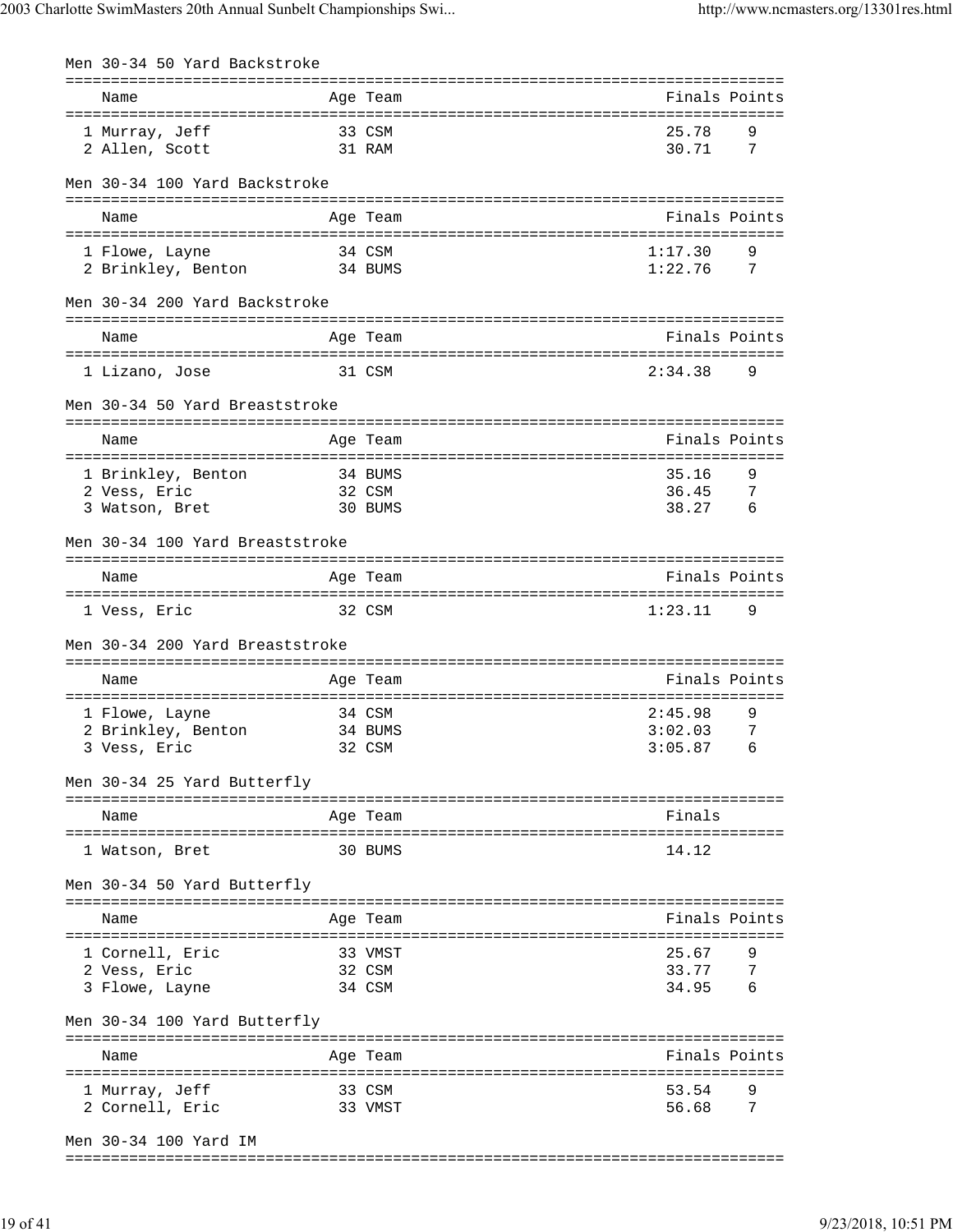| Name                                |        | Age Team |                                    | Finals Points  |
|-------------------------------------|--------|----------|------------------------------------|----------------|
| =================================== |        |          | ================================== |                |
| 1 Cornell, Eric                     |        | 33 VMST  | 1:01.24                            | 9              |
| 2 Lizano, Jose                      | 31 CSM |          | 1:11.18                            | 7              |
| 3 Flowe, Layne                      |        | 34 CSM   | 1:11.35                            | 6              |
| 4 Vess, Eric                        |        | 32 CSM   | 1:11.75                            | -5             |
| 5 Brinkley, Benton                  |        | 34 BUMS  | 1:11.87                            | 4              |
|                                     |        |          |                                    |                |
| Men 30-34 200 Yard IM               |        |          |                                    |                |
|                                     |        |          |                                    |                |
| Name                                |        | Age Team |                                    | Finals Points  |
|                                     |        |          |                                    |                |
| 1 Lizano, Jose                      |        | 31 CSM   | 2:34.18                            | 9              |
| 2 Flowe, Layne                      |        | 34 CSM   | 2:39.43                            | - 7            |
| 3 Vess, Eric                        |        | 32 CSM   | 2:48.04                            | - 6            |
|                                     |        |          |                                    |                |
|                                     |        |          |                                    |                |
| Men 30-34 400 Yard IM               |        |          |                                    |                |
|                                     |        |          |                                    |                |
| Name                                |        | Age Team |                                    | Finals Points  |
|                                     |        |          |                                    |                |
| 31 CSM<br>1 Lizano, Jose            |        |          | 5:32.14                            | 9              |
|                                     |        |          |                                    |                |
| Men 35-39 50 Yard Freestyle         |        |          |                                    |                |
|                                     |        |          |                                    |                |
| Name                                |        | Age Team |                                    | Finals Points  |
|                                     |        |          |                                    |                |
| 1 Stewart, Henry                    |        | 39 RAM   | 22.43                              | 9              |
| 2 Davis, William                    | 35 CSM |          | 26.16                              | 7              |
| 3 Kucharski, Micheal                |        | 35 CSM   | 26.68                              | 6              |
| 4 Green, Kelly                      |        | 37 CSM   | 26.72                              | 5              |
| 5 Fergas, Shayne                    |        | 36 TMS   | 27.32                              | $\overline{4}$ |
| 6 Sexauer, Tim D                    |        | 37 RAM   | 28.39                              | $\overline{3}$ |
| 7 Carson, Jeffrey                   |        | 37 BUMS  | 38.63                              | 2              |
|                                     |        |          |                                    |                |
| Men 35-39 100 Yard Freestyle        |        |          |                                    |                |
|                                     |        |          |                                    |                |
| Name                                |        | Age Team |                                    | Finals Points  |
|                                     |        |          |                                    |                |
| 1 Stewart, Henry                    |        | 39 RAM   | 49.75                              | 9              |
| 2 Smih, Jeff                        |        | 39 CSM   | 52.51                              | 7              |
| 3 Davis, William                    |        | 35 CSM   | 57.11                              | 6              |
| 4 Green, Kelly                      |        | 37 CSM   | 58.22                              | 5              |
| 5 Fergas, Shayne                    |        | 36 TMS   | 1:03.67                            | 4              |
| 6 Sexauer, Tim D                    |        | 37 RAM   | 1:05.93                            | 3              |
|                                     |        |          |                                    |                |
| Men 35-39 200 Yard Freestyle        |        |          |                                    |                |
|                                     |        |          |                                    |                |
| Name                                |        | Age Team |                                    | Finals Points  |
|                                     |        |          |                                    |                |
|                                     |        | 39 RAM   | 1:52.98                            | 9              |
| 1 Stewart, Henry<br>2 Smih, Jeff    |        | 39 CSM   | 2:00.65                            | $\overline{7}$ |
| 3 Davis, William                    |        |          | $2:05.59$ 6                        |                |
|                                     |        | 35 CSM   |                                    |                |
| 4 Fary, Robert                      |        | 38 CSM   | 2:17.83                            | - 5            |
| 5 Fergas, Shayne                    |        | 36 TMS   | 2:23.56                            | - 4            |
| 6 Carson, Jeffrey                   |        | 37 BUMS  | 2:59.53                            | 3              |
|                                     |        |          |                                    |                |
| Men 35-39 500 Yard Freestyle        |        |          |                                    |                |
|                                     |        |          |                                    |                |
| Name                                |        | Age Team |                                    | Finals Points  |
|                                     |        |          |                                    |                |
| 1 Green, Kelly                      | 37 CSM |          | 6:23.91                            |                |
| 2 Carson, Jeffrey                   |        | 37 BUMS  | 7:45.22                            | 7              |
|                                     |        |          |                                    |                |
| Men 35-39 1000 Yard Freestyle       |        |          |                                    |                |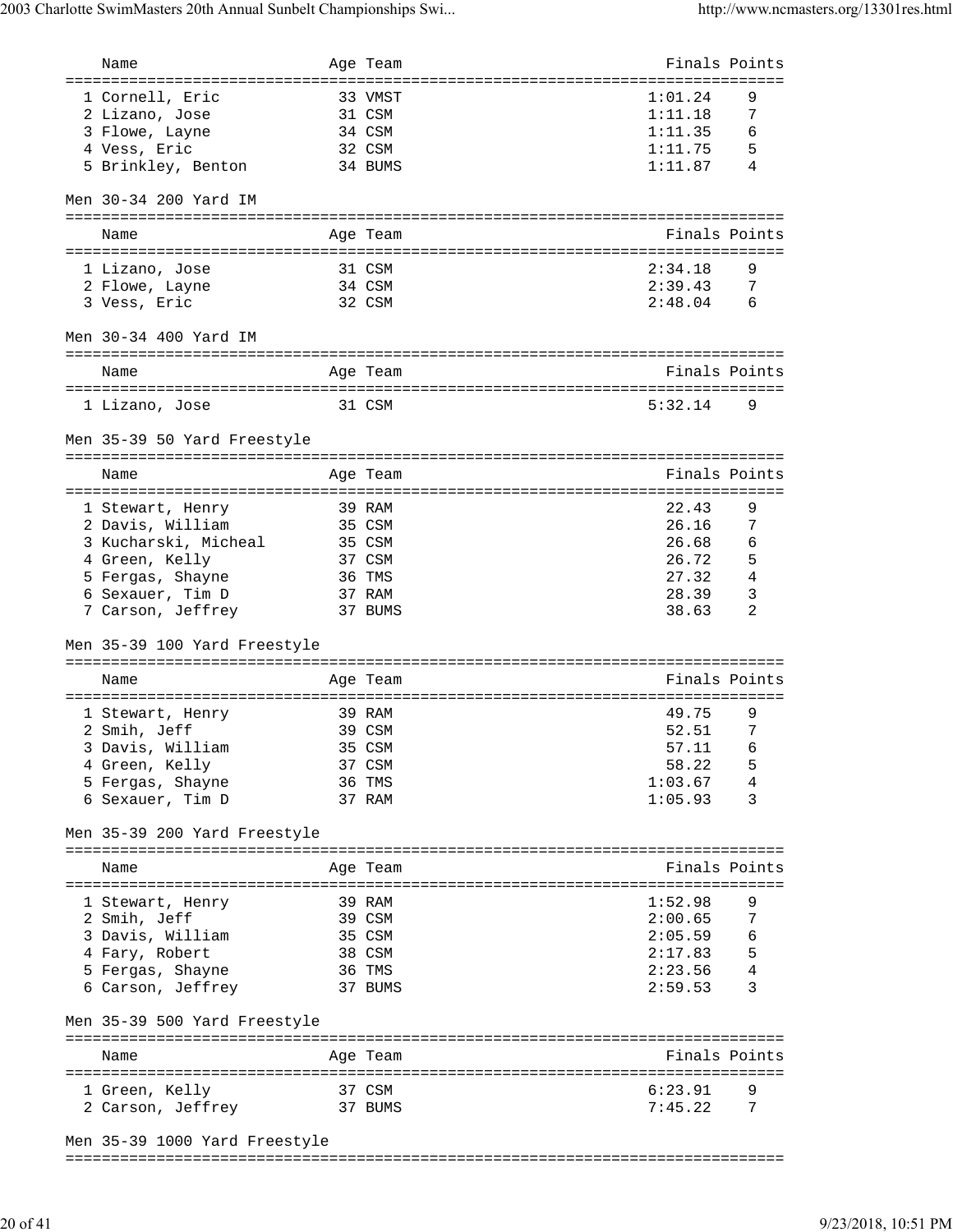| Name                                     | Age Team                            | Finals Points  |                 |
|------------------------------------------|-------------------------------------|----------------|-----------------|
| 1 Sexauer, Tim D                         | 37 RAM                              | 14:54.02       | 9               |
| Men 35-39 1650 Yard Freestyle            |                                     |                |                 |
| Name                                     | Age Team                            | Finals Points  |                 |
| 1 Fary, Robert                           | 38 CSM                              | 20:43.31       | 9               |
| Men 35-39 50 Yard Backstroke             |                                     |                |                 |
| Name                                     | Age Team                            | Finals Points  |                 |
|                                          |                                     |                |                 |
| 1 Smih, Jeff                             | 39 CSM                              | 27.99          | 9               |
| 2 Stewart, Henry                         | 39 RAM                              | 28.47          | 7               |
| 3 Carson, Jeffrey                        | 37 BUMS                             | 58.34          | 6               |
| Men 35-39 100 Yard Backstroke            |                                     |                |                 |
| Name                                     | Age Team                            | Finals Points  |                 |
|                                          | =================================== |                |                 |
| 1 Smih, Jeff                             | 39 CSM                              | 1:01.58        | 9               |
| 2 Mangrum, John                          | 37 RAM                              | 1:08.03        | $7\phantom{.0}$ |
| 3 Kucharski, Micheal 35 CSM              |                                     | 1:11.67        | - 6             |
| Men 35-39 200 Yard Backstroke            |                                     |                |                 |
|                                          |                                     |                |                 |
| Name                                     | Age Team                            | Finals Points  |                 |
| 1 Mangrum, John                          | 37 RAM                              | 2:24.87        | 9               |
| 2 Kucharski, Micheal 35 CSM              |                                     | 2:42.27        | 7               |
|                                          |                                     |                |                 |
| Men 35-39 50 Yard Breaststroke           |                                     |                |                 |
| Name                                     |                                     | Finals Points  |                 |
|                                          | Age Team                            |                |                 |
| 1 Stewart, Henry                         | 39 RAM                              | 31.26          | 9               |
| 2 Smih, Jeff                             | 39 CSM                              | 31.72          | 7               |
| 3 Green, Kelly                           | 37 CSM                              | 34.06          | 6               |
| 4 Fergas, Shayne                         | 36 TMS                              | 34.17          | $5^{\circ}$     |
| 5 Kucharski, Micheal                     | 35 CSM                              | 34.37          | 4               |
| Men 35-39 100 Yard Breaststroke          |                                     |                |                 |
| Name                                     | Age Team                            | Finals Points  |                 |
| 1 Fergas, Shayne                         | 36 TMS                              | 1:24.64        | 9               |
| Men 35-39 50 Yard Butterfly              |                                     |                |                 |
| Name                                     | Age Team                            | Finals Points  |                 |
|                                          |                                     |                |                 |
| 1 Stewart, Henry                         | 39 RAM                              | 25.35          | 9               |
| 2 Smih, Jeff                             | 39 CSM                              | 27.15          | 7               |
| 3 Kucharski, Micheal<br>4 Mangrum, John  | 35 CSM<br>37 RAM                    | 27.79<br>28.78 | 6<br>5          |
| Men 35-39 100 Yard Butterfly             |                                     |                |                 |
|                                          |                                     |                |                 |
| Name                                     | Age Team                            | Finals Points  |                 |
|                                          | 39 RAM                              | 54.67          | 9               |
| 1 Stewart, Henry<br>2 Kucharski, Micheal | 35 CSM                              | 1:04.35        | 7               |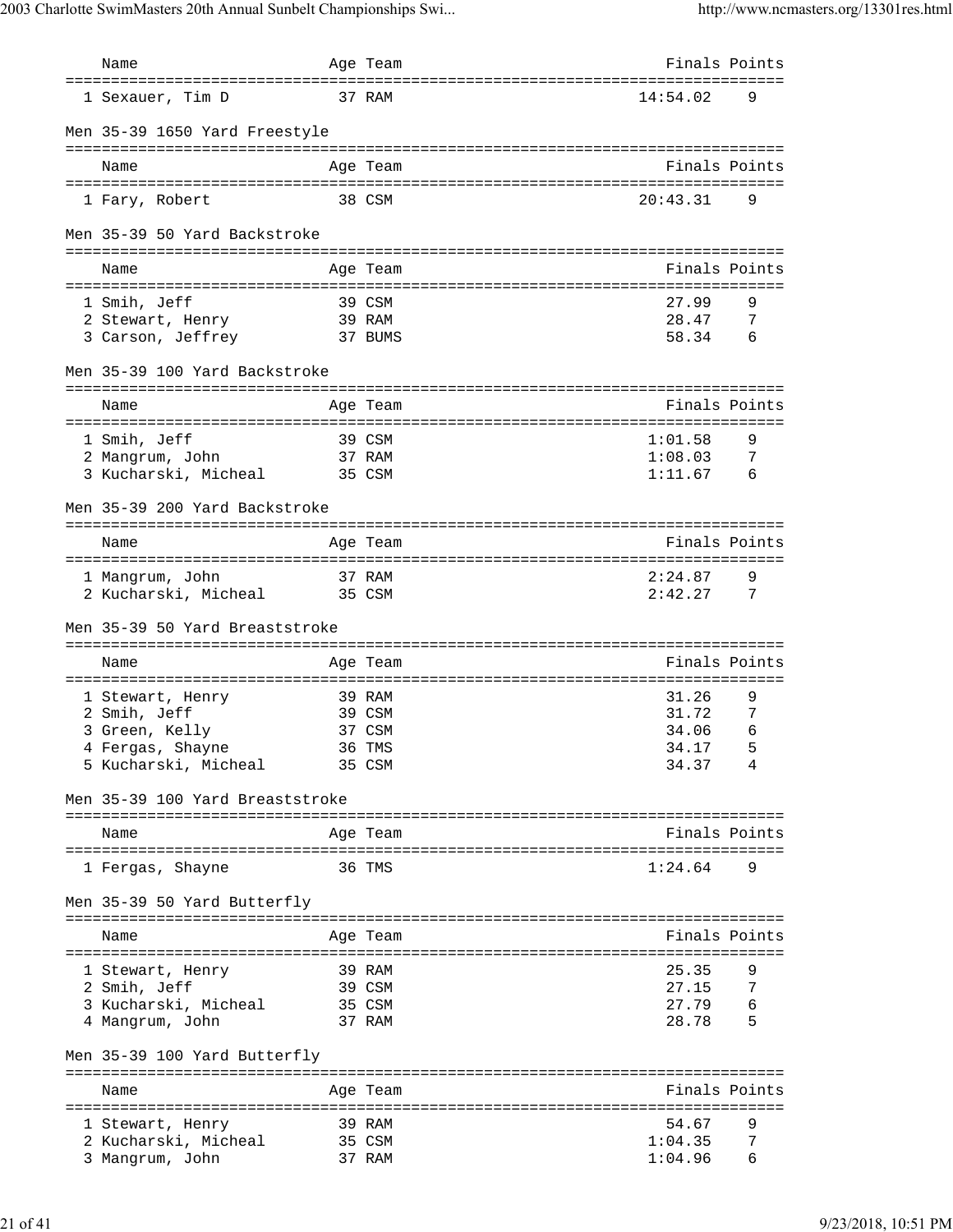| Men 35-39 200 Yard Butterfly        |        |                  |                    |                |
|-------------------------------------|--------|------------------|--------------------|----------------|
|                                     |        |                  |                    |                |
| Name                                |        | Age Team         |                    | Finals Points  |
| 1 Mangrum, John                     |        | 37 RAM           | 2:30.56            | 9              |
| Men 35-39 100 Yard IM               |        |                  |                    |                |
| Name                                |        | Age Team         |                    | Finals Points  |
|                                     |        |                  |                    |                |
| 1 Smih, Jeff                        |        | 39 CSM           | 1:00.72            | 9              |
| 2 Mangrum, John                     |        | 37 RAM           | 1:06.12            | 7              |
| 3 Green, Kelly                      |        | 37 CSM           | 1:11.03            | 6              |
| 4 Sexauer, Tim D                    |        | 37 RAM           | 1:15.93            | 5              |
| Men 35-39 200 Yard IM               |        |                  |                    |                |
| Name                                |        | Age Team         |                    | Finals Points  |
|                                     |        |                  |                    |                |
| 1 Smih, Jeff                        |        | 39 CSM           | 2:15.46            | 9              |
| 2 Mangrum, John                     |        | 37 RAM           | 2:25.40            | 7              |
| Men 35-39 400 Yard IM               |        |                  |                    |                |
|                                     |        |                  |                    | Finals Points  |
| Name                                |        | Age Team         |                    |                |
| 1 Fary, Robert                      | 38 CSM |                  | 5:42.94            | 9              |
| 2 Sexauer, Tim D<br>37 RAM          |        |                  | 6:25.34            | $\overline{7}$ |
|                                     |        |                  |                    |                |
| Men 40-44 25 Yard Freestyle         |        |                  |                    |                |
| Name                                |        | Age Team         | Finals             |                |
|                                     |        |                  |                    |                |
| 41 MAC<br>1 Pannenberg, Mark        |        |                  | 13.27              |                |
| Men 40-44 50 Yard Freestyle         |        |                  |                    |                |
| Name                                |        | Age Team         |                    | Finals Points  |
|                                     |        |                  |                    |                |
| 1 Shanklin, Mark                    |        | 43 UNA           | 24.63              | 9              |
| 2 Robinson, Alan                    |        | 43 TGM           | 24.77              | 7              |
| 3 Shaver, Dan                       |        | 43 NCMS          | 25.21              | 6              |
| 4 Weller, Jeffrey                   |        | 43 WNCY          | 25.71              | 5              |
| 5 Huey, Brian                       |        | 43 MAC           | 27.45              | 4              |
| 6 Pannenberg, Mark                  |        | 41 MAC           | 29.14              | 3              |
| 7 Gray, Stafford                    |        | 41 TMS           | 29.81              | 2              |
| 8 Gaines, Jeff                      |        | 44 TGM           | 30.93              | 1              |
| Men 40-44 100 Yard Freestyle        |        |                  |                    |                |
|                                     |        |                  |                    |                |
| Name                                |        | Age Team         |                    | Finals Points  |
|                                     |        |                  |                    |                |
| 1 Robinson, Alan                    |        | 43 TGM           | 55.05              | 9<br>7         |
| 2 Phillps, John                     |        | 44 CSM           | 55.37<br>58.83     |                |
| 3 Weller, Jeffrey                   |        | 43 WNCY          |                    | 6              |
| 4 Huey, Brian<br>5 Gray, Stafford   |        | 43 MAC<br>41 TMS | 1:00.23<br>1:05.44 | 5<br>4         |
|                                     |        | 40 RAM           | 1:08.48            | 3              |
| 6 Holshouser, Jay<br>7 Gaines, Jeff |        | 44 TGM           | 1:13.74            | 2              |
|                                     |        |                  |                    |                |
| Men 40-44 200 Yard Freestyle        |        |                  |                    |                |
| Name                                |        | Age Team         |                    | Finals Points  |
|                                     |        |                  |                    |                |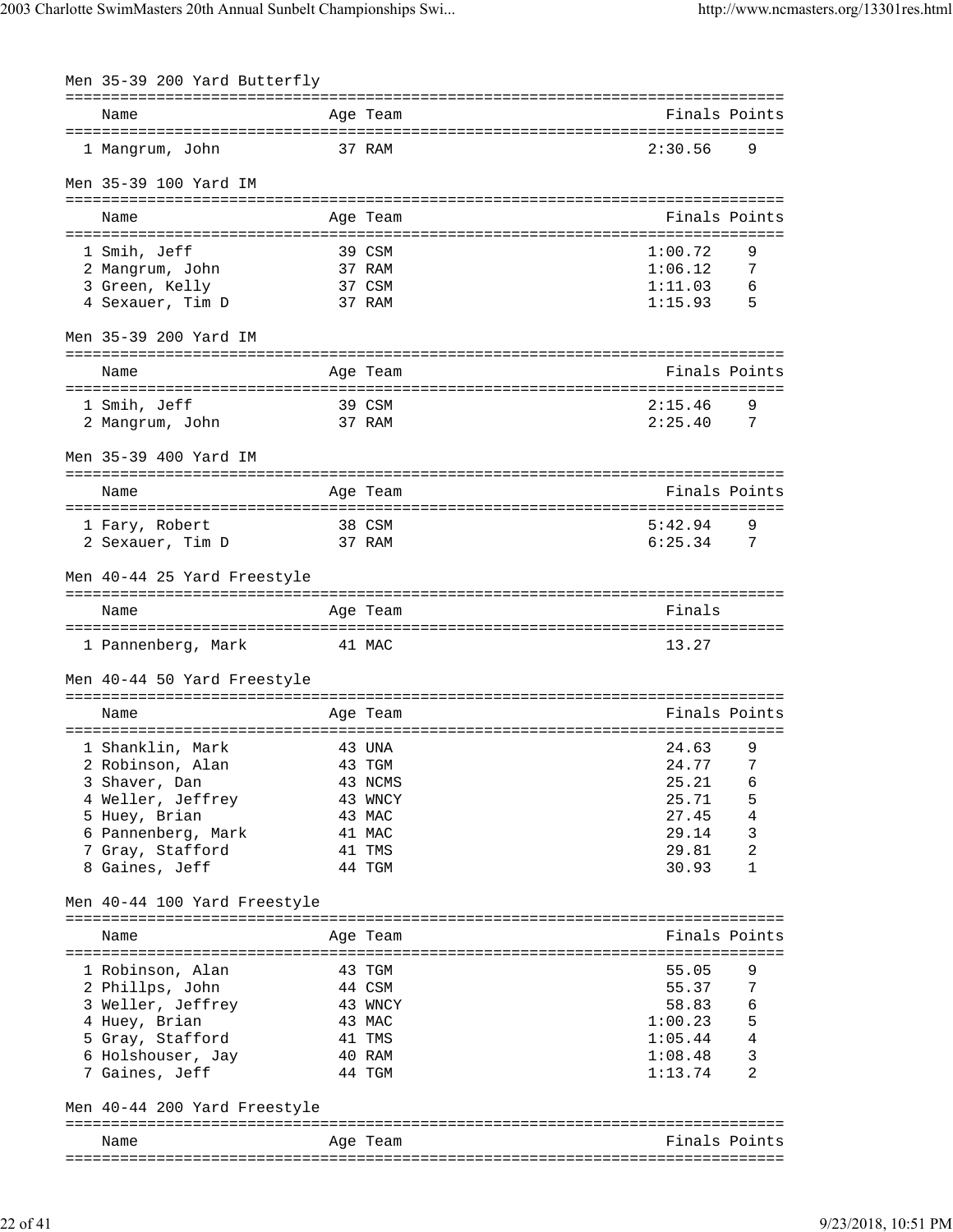| 1 Hollett, Peter                            |        | 42 NCAM           | 1:59.39     | 9              |
|---------------------------------------------|--------|-------------------|-------------|----------------|
| 2 Robinson, Alan                            |        | 43 TGM            | 2:03.51     | 7              |
| 3 Phillps, John                             |        | 44 CSM            | 2:05.73     | 6              |
| 4 Huey, Brian                               |        | 43 MAC            | 2:10.18     | 5              |
| 5 Gray, Stafford                            |        | 41 TMS            | 2:29.42     | 4              |
| 6 Gaines, Jeff                              |        | 44 TGM            | 2:52.33     | 3              |
|                                             |        |                   |             |                |
| Men 40-44 500 Yard Freestyle                |        |                   |             |                |
| Name                                        |        | Age Team          |             | Finals Points  |
|                                             |        |                   |             |                |
| 1 Robinson, Alan                            |        | 43 TGM            | 5:54.74     | 9              |
| 2 Huey, Brian                               | 43 MAC |                   | 5:55.69     | 7              |
| 3 Gaines, Jeff                              | 44 TGM |                   | $8:12.14$ 6 |                |
| Men 40-44 1000 Yard Freestyle               |        |                   |             |                |
|                                             |        |                   |             |                |
| Name                                        |        | Age Team          |             | Finals Points  |
|                                             |        |                   |             |                |
| 1 Hollett, Peter                            |        | 42 NCAM           | 11:28.31    | 9              |
| 2 Erickson, John<br>41 MAC                  |        |                   | 14:48.68    | $\overline{7}$ |
| Men 40-44 1650 Yard Freestyle               |        |                   |             |                |
|                                             |        |                   |             |                |
| Name                                        |        | Age Team          |             | Finals Points  |
|                                             |        |                   | 17:55.84    | 9              |
| 1 Bailey, Matthew                           |        | 41 GAJA<br>43 MAC | 20:20.31    | 7              |
| 2 Huey, Brian                               |        | 43 TGM            | 20:39.49    | 6              |
| 3 Robinson, Alan<br>4 Shaver, Dan           |        | 43 NCMS           | 22:15.64    | $5^{\circ}$    |
|                                             |        |                   |             |                |
|                                             |        |                   |             |                |
| Men 40-44 50 Yard Backstroke                |        |                   |             |                |
|                                             |        |                   |             |                |
| Name                                        |        | Age Team          |             | Finals Points  |
| 1 Lehman, Fritz                             |        | 44 RAM            | 25.86       | 9              |
|                                             |        |                   | 37.09       | 7              |
| 2 Weller, Jeffrey 43 WNCY<br>3 Gaines, Jeff | 44 TGM |                   | 40.40       | 6              |
|                                             |        |                   |             |                |
| Men 40-44 100 Yard Backstroke               |        |                   |             |                |
| Name                                        |        | Age Team          |             | Finals Points  |
|                                             |        |                   |             |                |
| 1 Lehman, Fritz                             |        | 44 RAM            | 54.74       | 9              |
| 2 Phillps, John                             |        | 44 CSM            | 1:06.19     | 7              |
| Men 40-44 200 Yard Backstroke               |        |                   |             |                |
|                                             |        |                   |             |                |
| Name                                        |        | Age Team          |             | Finals Points  |
|                                             |        |                   |             |                |
| 1 Lehman, Fritz                             |        | 44 RAM            | 2:04.16     | 9              |
| 2 Aneralla, John                            |        | 40 MAC            | 2:12.12     | 7              |
| Men 40-44 50 Yard Breaststroke              |        |                   |             |                |
|                                             |        |                   |             |                |
| Name                                        |        | Age Team          |             | Finals Points  |
|                                             |        | 44 RAM            | 29.84       | 9              |
| 1 Lehman, Fritz                             |        | 40 RAM            | 34.11       | 7              |
| 2 Holshouser, Jay                           |        | 43 WNCY           | 34.48       | 6              |
| 3 Weller, Jeffrey<br>4 Pannenberg, Mark     |        | 41 MAC            | 35.90       | 5              |
| 5 Erickson, John                            |        | 41 MAC            | 36.95       | 4              |

Men 40-44 100 Yard Breaststroke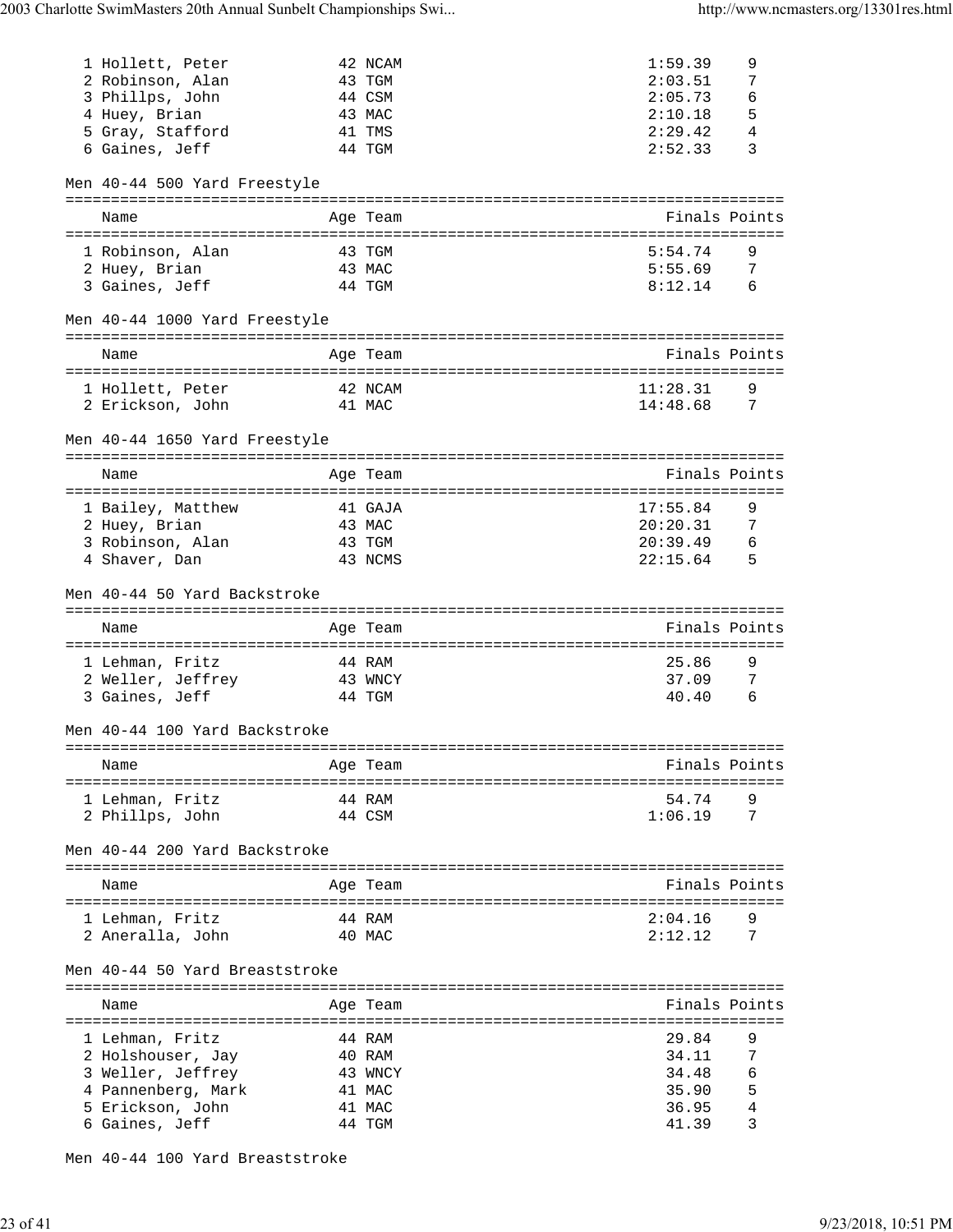| Name                                 |        | Age Team          |                                     |                | Finals Points |
|--------------------------------------|--------|-------------------|-------------------------------------|----------------|---------------|
|                                      |        |                   |                                     |                |               |
| 1 Pannenberg, Mark                   | 41 MAC |                   |                                     | 1:21.05        | 9             |
| 2 Gaines, Jeff                       | 44 TGM |                   |                                     | 1:29.34        | 7             |
|                                      |        |                   |                                     |                |               |
| Men 40-44 200 Yard Breaststroke      |        |                   |                                     |                |               |
|                                      |        |                   |                                     |                |               |
| Name                                 |        | Age Team          |                                     |                | Finals Points |
|                                      |        |                   |                                     |                |               |
| 1 Erickson, John                     |        | 41 MAC            |                                     | 3:15.03        | 9             |
| 2 Gaines, Jeff                       | 44 TGM |                   |                                     | 3:17.15        | 7             |
| Men 40-44 50 Yard Butterfly          |        |                   |                                     |                |               |
|                                      |        |                   | ============================        |                |               |
| Name                                 |        | Age Team          |                                     |                | Finals Points |
|                                      |        |                   | =================================== |                |               |
| 1 Lehman, Fritz                      |        | 44 RAM            |                                     | 25.62<br>27.20 | 9<br>7        |
| 2 Lechner, Chris<br>3 Robinson, Alan |        | 42 WNCY<br>43 TGM |                                     | 27.78          | 6             |
| 4 Shanklin, Mark                     |        | 43 UNA            |                                     | 28.16          | 5             |
| 5 Gaines, Jeff                       |        | 44 TGM            |                                     | 46.87          | 4             |
|                                      |        |                   |                                     |                |               |
| Men 40-44 100 Yard Butterfly         |        |                   |                                     |                |               |
|                                      |        |                   |                                     |                |               |
| Name                                 |        | Age Team          |                                     |                | Finals Points |
|                                      |        |                   |                                     |                |               |
| 1 Aneralla, John                     |        | 40 MAC            |                                     | 57.74          | 9             |
| 2 Phillps, John                      | 44 CSM |                   |                                     | 1:00.03        | 7             |
| 3 Robinson, Alan                     | 43 TGM |                   |                                     | 1:00.72        | 6             |
| 4 Lechner, Chris                     |        | 42 WNCY           |                                     | 1:00.73        | 5             |
| -- Huey, Brian                       |        | 43 MAC            |                                     | DQ             |               |
|                                      |        |                   |                                     |                |               |
|                                      |        |                   |                                     |                |               |
|                                      |        |                   |                                     |                |               |
| Men 40-44 200 Yard Butterfly         |        |                   |                                     |                |               |
| Name                                 |        | Age Team          |                                     |                | Finals Points |
|                                      |        |                   |                                     |                |               |
| 1 Aneralla, John                     |        | 40 MAC            |                                     | 2:08.08        | 9             |
| 2 Robinson, Alan                     |        | 43 TGM            |                                     | 2:30.62        | 7             |
| 3 Shaver, Dan                        |        | 43 NCMS           |                                     | 2:45.51        | 6             |
|                                      |        |                   |                                     |                |               |
| Men 40-44 100 Yard IM                |        |                   |                                     |                |               |
|                                      |        |                   |                                     |                |               |
| Name                                 |        | Age Team          |                                     |                | Finals Points |
|                                      |        |                   |                                     |                |               |
| 1 Phillps, John                      |        | 44 CSM            |                                     | 1:03.33        | 9             |
| 2 Shanklin, Mark                     |        | 43 UNA            |                                     | 1:05.03        | 7             |
| 3 Holshouser, Jay                    |        | 40 RAM            |                                     | 1:16.39        | 6             |
| 4 Gray, Stafford                     |        | 41 TMS            |                                     | 1:17.28        | 5             |
| 5 Erickson, John                     |        | 41 MAC            |                                     | 1:27.93        | 4             |
| 6 Gaines, Jeff                       |        | 44 TGM            |                                     | 1:28.10        | 3             |
|                                      |        |                   |                                     |                |               |
| Men 40-44 200 Yard IM                |        |                   |                                     |                |               |
|                                      |        |                   |                                     |                |               |
| Name                                 |        | Age Team          |                                     |                | Finals Points |
|                                      |        |                   |                                     |                |               |
| 1 Aneralla, John                     |        | 40 MAC            |                                     | 2:10.11        | 9             |
| 2 Phillps, John                      | 44 CSM |                   |                                     | 2:21.73        | 7             |
| 3 Gray, Stafford                     |        | 41 TMS            |                                     | 2:51.62        | 6             |
|                                      |        |                   |                                     |                |               |
| Men 40-44 400 Yard IM                |        |                   |                                     |                |               |
|                                      |        |                   |                                     |                |               |
| Name                                 |        | Age Team          |                                     |                | Finals Points |
| 1 Aneralla, John                     |        | 40 MAC            |                                     | 4:39.22        |               |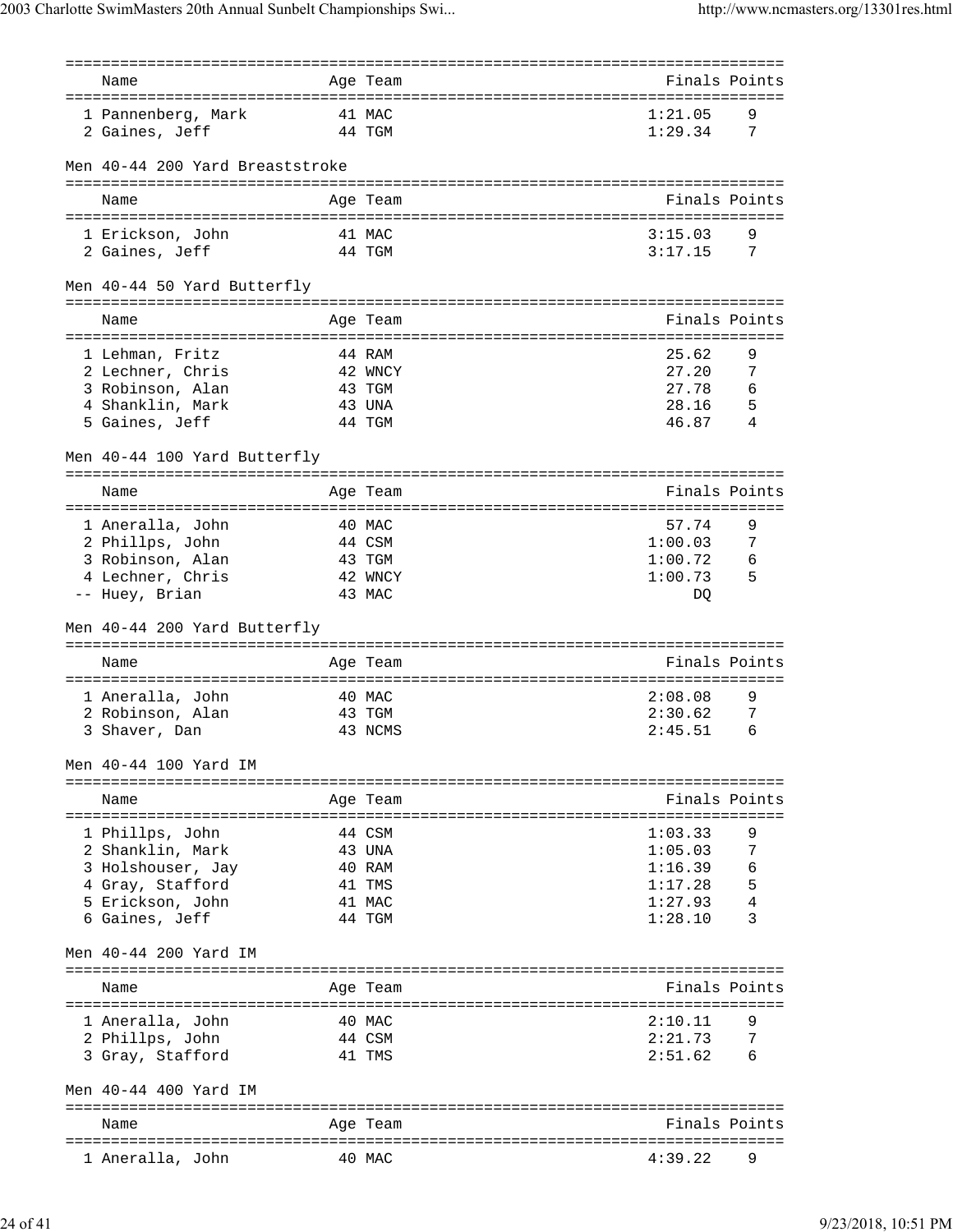| 2 Hollett, Peter<br>3 Shaver, Dan |        | 42 NCAM<br>43 NCMS     | 5:05.45<br>5:32.60             | 7<br>6        |
|-----------------------------------|--------|------------------------|--------------------------------|---------------|
| Men 45-49 25 Yard Freestyle       |        |                        |                                |               |
| Name                              |        | Age Team               | Finals                         |               |
|                                   |        |                        |                                |               |
| 1 Chapman, John                   |        | 48 CSM                 | 16.80                          |               |
| Men 45-49 50 Yard Freestyle       |        |                        |                                |               |
| Name                              |        | Age Team               |                                | Finals Points |
| 1 Klein, Johathan                 |        | 45 NCAM                | 24.25                          | 9             |
| 2 Marsom, Phil                    |        | 45 NCMS                | 24.82                          | 7             |
| 3 Gilchrist, Donald               |        | 48 UNA                 | 25.11                          | 6             |
| 4 Johnson, Ken                    |        | 45 CSM                 | 26.04                          | 5             |
| 5 Miller, Richard                 |        | 48 NCMS                | 26.68                          | 4             |
| 6 Easterling, David               |        | 47 WNCY                | 26.76                          | 3             |
| 7 Shiels, Terry                   | 48 MAC |                        | 28.79                          | 2             |
| 8 McKee, Bob                      |        | 46 MAC                 | 34.67                          | 1             |
| Men 45-49 100 Yard Freestyle      |        |                        |                                |               |
| Name                              |        | Age Team               |                                | Finals Points |
|                                   |        |                        |                                |               |
| 1 Klein, Johathan                 |        | 45 NCAM                | 53.43                          | 9             |
| 2 Marsom, Phil                    |        | 45 NCMS                | 55.36                          | 7             |
| 3 Strakos, Roman                  |        | 47 DYNA                | 1:00.70                        | 6             |
| Men 45-49 200 Yard Freestyle      |        |                        |                                |               |
| Name                              |        | ==========<br>Age Team |                                | Finals Points |
|                                   |        |                        | ================               |               |
| 1 Klein, Johathan                 |        | 45 NCAM                | 2:00.54                        | 9             |
| 2 Ferroggiaro, Fred               |        | 49 UNA                 | 2:03.17                        | 7             |
| 3 Gilchrist, Donald               |        | 48 UNA                 | 2:05.11                        | 6             |
| 4 Matysek, Joe                    |        | 45 CSM                 | 2:12.05                        | 5             |
| 5 Miller, Richard                 |        | 48 NCMS                | 2:18.65                        | 4             |
| 6 McKee, Bob                      |        | 46 MAC                 | 2:50.06                        | 3             |
| Men 45-49 500 Yard Freestyle      |        |                        |                                |               |
|                                   |        |                        |                                |               |
| Name                              |        | Age Team               |                                | Finals Points |
| 1 Marsom, Phil                    |        | 45 NCMS                | 5:54.29                        | 9             |
| 2 Matysek, Joe                    |        | 45 CSM                 | 6:19.76                        | 7             |
|                                   |        |                        |                                |               |
| Men 45-49 1000 Yard Freestyle     |        |                        | ============================== |               |
| Name                              |        | Age Team               |                                | Finals Points |
| ----------------------            |        | ===================    | =============================  |               |
| 1 Miller, Richard                 |        | 48 NCMS                | 13:30.50                       | 9             |
| 2 Shiels, Terry                   |        | 48 MAC                 | 15:02.56                       | 7             |
| 3 McKee, Bob                      |        | 46 MAC                 | 16:06.10                       |               |
| Men 45-49 1650 Yard Freestyle     |        |                        |                                |               |
| Name                              |        | Age Team               |                                | Finals Points |
|                                   |        |                        |                                |               |
| 1 Ferroggiaro, Fred               |        | 49 UNA                 | 19:50.97                       | 9             |
| Men 45-49 25 Yard Backstroke      |        |                        |                                |               |
| -------------------------<br>Name |        | Age Team               | Finals                         |               |
|                                   |        |                        |                                |               |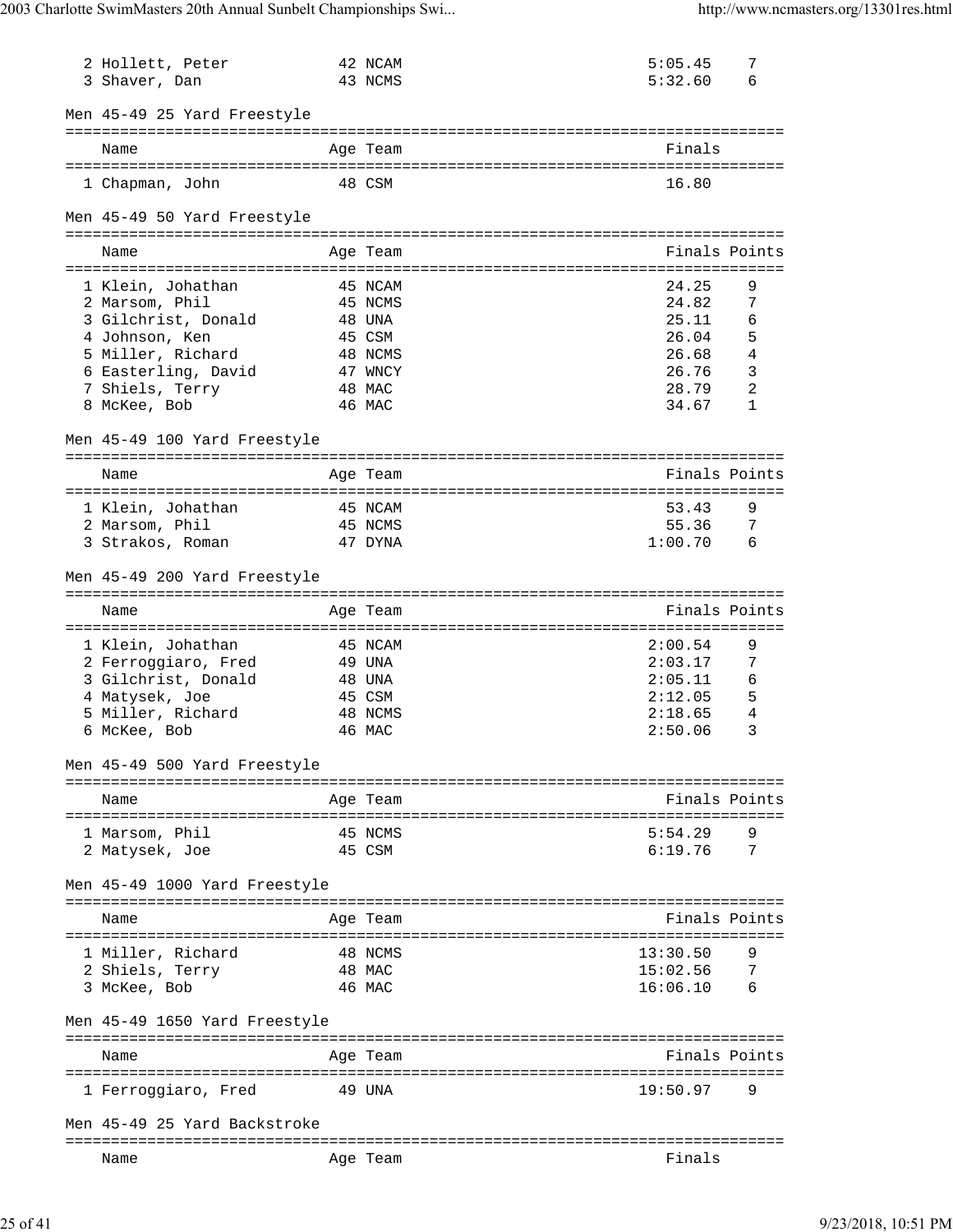| 1 Chapman, John                 | 48 CSM            | 20.44              |               |
|---------------------------------|-------------------|--------------------|---------------|
| Men 45-49 50 Yard Backstroke    |                   |                    |               |
|                                 |                   |                    |               |
| Name                            | Age Team          |                    | Finals Points |
|                                 |                   |                    |               |
| 1 Klein, Johathan               | 45 NCAM           | 28.38              | 9             |
| 2 Marsom, Phil                  | 45 NCMS           | 28.40<br>28.90     | 7<br>6        |
| 3 Ferroggiaro, Fred             | 49 UNA            |                    |               |
| Men 45-49 100 Yard Backstroke   |                   |                    |               |
| Name                            | Age Team          |                    | Finals Points |
|                                 |                   |                    |               |
| 1 Klein, Johathan               | 45 NCAM           | 1:01.41            | 9             |
| 2 Ferroggiaro, Fred             | 49 UNA            | 1:01.45            | 7             |
| 3 Marsom, Phil                  | 45 NCMS           | 1:01.71            | 6             |
| 4 Matysek, Joe                  | 45 CSM            | 1:13.47            | 5             |
| 5 Johnson, Ken                  | 45 CSM            | 1:14.29            | 4             |
| 6 Miller, Richard               | 48 NCMS           | 1:16.13            | 3             |
| 7 Shiels, Terry                 | 48 MAC            | 1:19.49            | 2             |
| 8 McKee, Bob                    | 46 MAC            | 1:30.56            | 1             |
| Men 45-49 200 Yard Backstroke   |                   |                    |               |
| Name                            | Age Team          |                    | Finals Points |
|                                 |                   |                    |               |
| 1 Ferroggiaro, Fred             | 49 UNA            | 2:14.20            | 9             |
| 2 Klein, Johathan               | 45 NCAM           | 2:16.51            | 7             |
|                                 |                   |                    |               |
| Men 45-49 25 Yard Breaststroke  |                   |                    |               |
| Name                            | Age Team          | Finals             |               |
| 1 Chapman, John                 | 48 CSM            | 22.39              |               |
| Men 45-49 50 Yard Breaststroke  |                   |                    |               |
|                                 |                   |                    |               |
| Name                            | Age Team          |                    | Finals Points |
|                                 |                   |                    |               |
| 1 Gilchrist, Donald             | 48 UNA            | 32.26              | 9             |
| 2 Lee, Doug                     | 46 CSM            | 32.79              | 7             |
| 3 Lucan, Jeff                   | 45 CFYM           | 33.09              | 6             |
| 4 Easterling, David             | 47 WNCY           | 35.04              | 5             |
| Men 45-49 100 Yard Breaststroke |                   |                    |               |
| Name                            | Age Team          |                    | Finals Points |
|                                 |                   |                    |               |
| 1 Lee, Doug                     | 46 CSM            | 1:11.71            | 9             |
| 2 Johnson, Ken                  | 45 CSM            | 1:17.40            | 7             |
| 3 Matysek, Joe                  | 45 CSM            | 1:17.66            | 6             |
|                                 |                   |                    |               |
| Men 45-49 200 Yard Breaststroke |                   |                    |               |
|                                 |                   |                    |               |
| Name                            | Age Team          |                    | Finals Points |
|                                 |                   |                    |               |
| 1 Lee, Doug                     | 46 CSM<br>45 CFYM | 2:35.01<br>2:46.30 |               |
| 2 Lucan, Jeff                   |                   |                    | 7             |
| Men 45-49 25 Yard Butterfly     |                   |                    |               |
| ==================              | ============      |                    |               |
| Name                            | Age Team          | Finals             |               |
|                                 |                   |                    |               |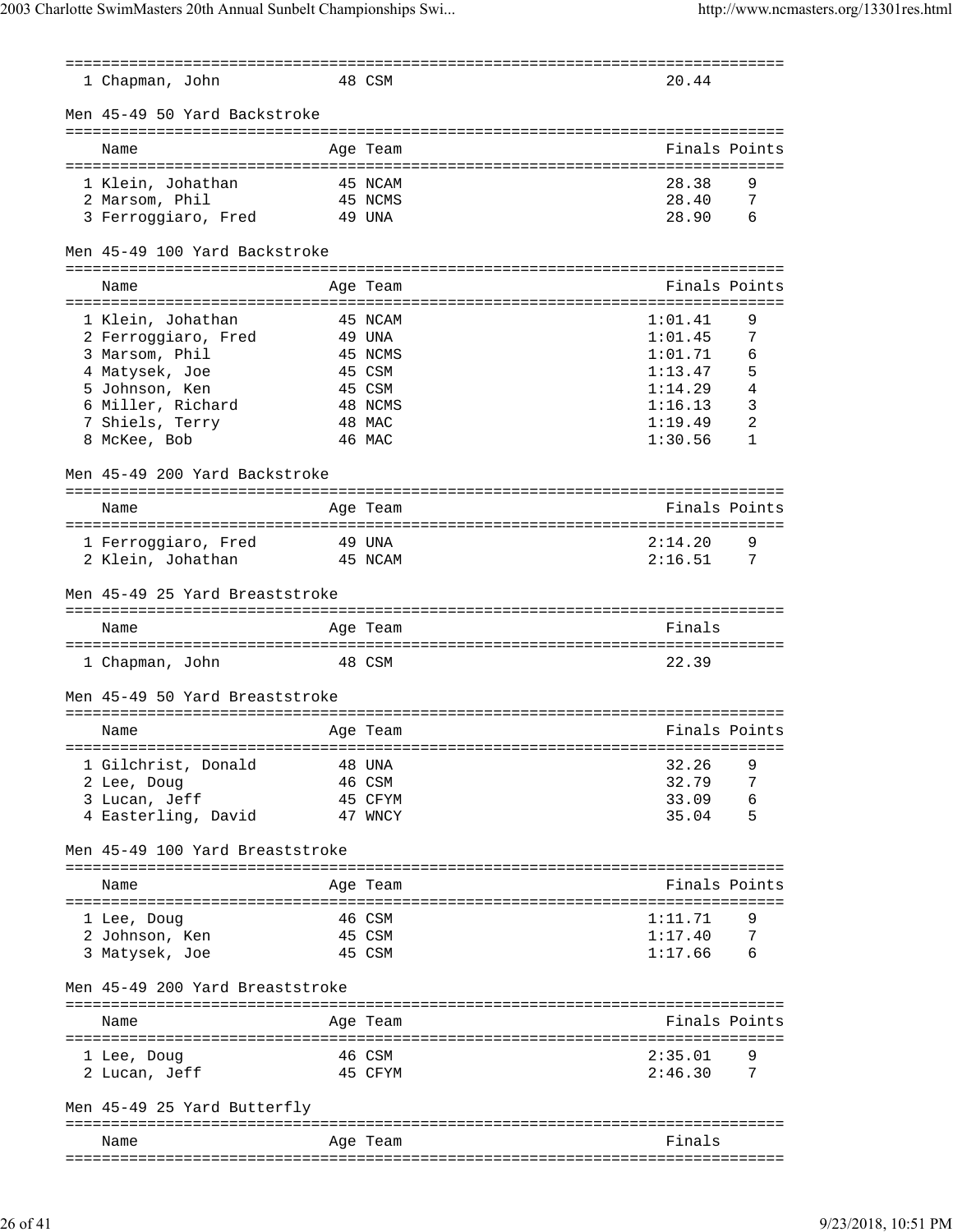| 1 Chapman, John                              |           | 48 CSM            | 21.42                          |                |
|----------------------------------------------|-----------|-------------------|--------------------------------|----------------|
| Men 45-49 50 Yard Butterfly                  |           |                   |                                |                |
| Name                                         |           | Age Team          |                                | Finals Points  |
|                                              |           |                   | ============================== | ======         |
| 1 Lee, Doug                                  |           | 46 CSM            | 28.88                          | 9              |
| 2 Johnson, Ken<br>3 Strakos, Roman           |           | 45 CSM<br>47 DYNA | 29.41<br>30.64                 | 7<br>6         |
|                                              |           |                   |                                |                |
| Men 45-49 100 Yard Butterfly                 |           |                   |                                |                |
| Name                                         |           | Age Team          |                                | Finals Points  |
|                                              |           |                   |                                |                |
| 1 Lee, Doug                                  |           | 46 CSM            | 1:05.87                        | 9              |
| 2 Matysek, Joe                               |           | 45 CSM            | 1:10.50                        | 7              |
| Men 45-49 100 Yard IM<br>=================== |           |                   |                                |                |
| Name                                         |           | Aqe Team          |                                | Finals Points  |
| 1 Marsom, Phil                               |           |                   | 1:03.37                        | 9              |
| 2 Gilchrist, Donald                          |           | 45 NCMS<br>48 UNA | 1:04.04                        | 7              |
| 3 Lee, Doug                                  |           | 46 CSM            | 1:06.68                        | 6              |
| 4 Johnson, Ken                               |           | 45 CSM            | 1:08.86                        | 5              |
| 5 Easterling, David                          |           | 47 WNCY           | 1:09.03                        | 4              |
| 6 Matysek, Joe                               |           | 45 CSM            | 1:10.59                        | 3              |
| 7 Lucan, Jeff                                |           | 45 CFYM           | 1:11.99                        | 2              |
| 8 Shiels, Terry                              |           | 48 MAC            | 1:19.24                        | 1              |
| Men 45-49 200 Yard IM                        |           |                   |                                |                |
|                                              |           |                   |                                |                |
| Name                                         | :======== | Age Team          |                                | Finals Points  |
| 1 Johnson, Ken                               |           | 45 CSM            | 2:36.19                        | 9              |
| 2 Strakos, Roman                             |           | 47 DYNA           | 2:39.63                        | 7              |
|                                              |           |                   |                                |                |
| Men 50-54 50 Yard Freestyle                  |           |                   |                                |                |
| Name                                         |           | Age Team          |                                | Finals Points  |
|                                              |           |                   |                                |                |
| 1 Coxhead, George                            |           | 50 CSM            | 25.80                          | 9              |
| 2 Glass, Ernie                               |           | 53 CSM            | 25.97                          | 7              |
| 3 Saumby, Jack                               |           | 50 MAC            | 27.40                          | 6              |
| 4 Fleming, John                              |           | 53 SCMM           | 27.64                          | 5              |
| 5 Payne, Bob                                 |           | 52 RAM            | 31.16                          | 4              |
| -- Schmitz, Robert                           |           | 50 NCAM           | DQ                             |                |
| Men 50-54 100 Yard Freestyle                 |           |                   |                                |                |
| Name                                         |           | Age Team          |                                | Finals Points  |
|                                              |           |                   |                                |                |
| 1 McCall, John                               |           | 51 ORLM           | 55.49                          | 9              |
| 2 Schmitz, Robert                            |           | 50 NCAM           | 58.42                          | 7              |
| 3 Miller, Jim                                |           | 52 VMST           | 58.84                          | 6              |
| 4 Glass, Ernie                               |           | 53 CSM            | 58.98                          | -5             |
| 5 Fleming, John                              |           | 53 SCMM           | 1:00.34                        | $\overline{4}$ |
| 6 Saumby, Jack                               |           | 50 MAC            | 1:01.99                        | 3              |
| 7 Floerchinger, Bob                          |           | 50 SMAC           | 1:05.05                        | 2              |
| Men 50-54 200 Yard Freestyle                 |           |                   |                                |                |
| ===========================<br>Name          |           |                   |                                | Finals Points  |
|                                              |           | Age Team          |                                |                |
| 1 Glass, Ernie<br>53 CSM                     |           |                   | 2:13.94                        | 9              |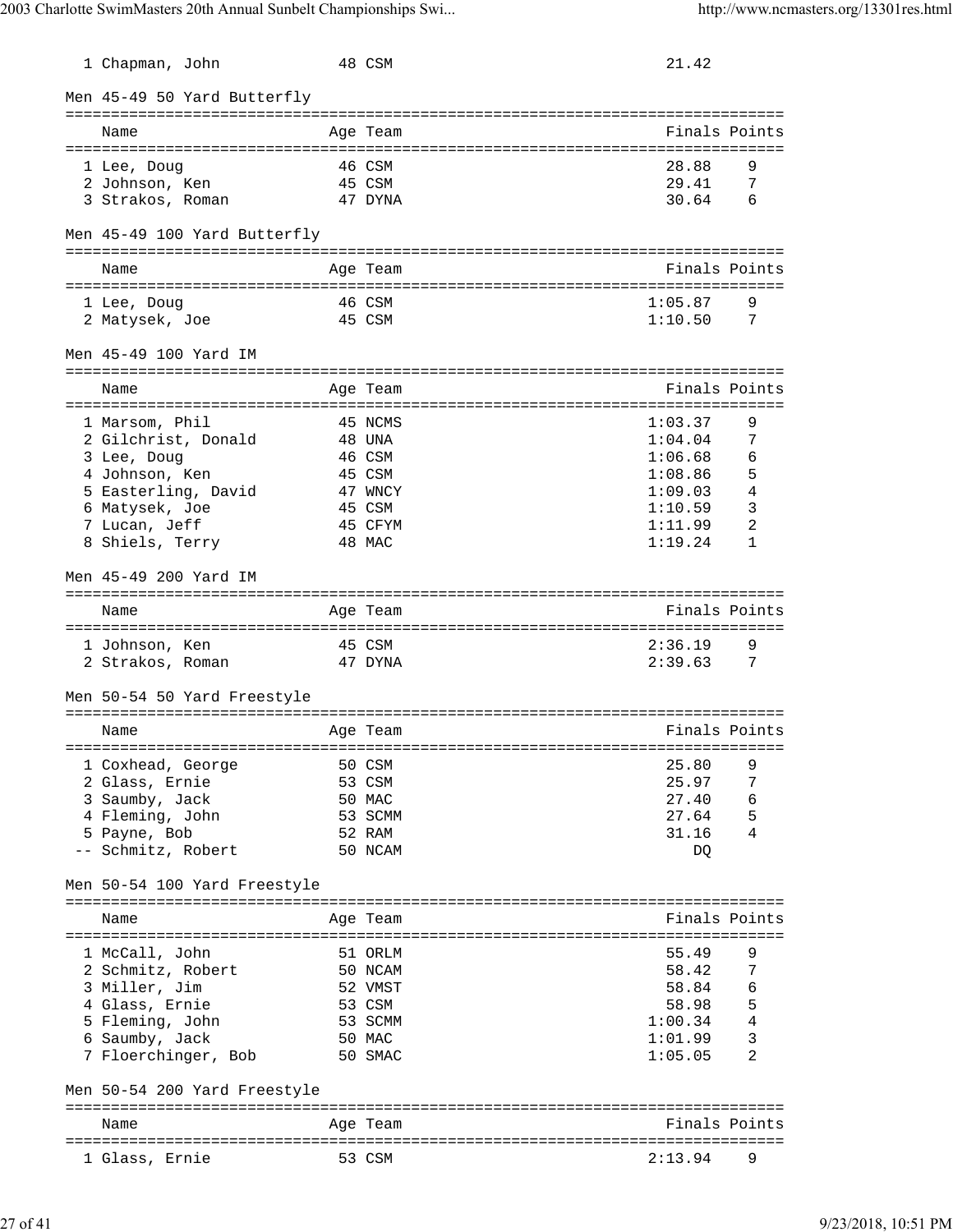| 2 Fleming, John                 | 53 SCMM           | 2:20.32  | 7               |
|---------------------------------|-------------------|----------|-----------------|
| Men 50-54 500 Yard Freestyle    |                   |          |                 |
| Name                            | Age Team          |          | Finals Points   |
| 1 McCall, John                  | 51 ORLM           | 5:34.01  | 9               |
| 2 Glass, Ernie                  | 53 CSM            | 6:23.03  | 7               |
| Men 50-54 1000 Yard Freestyle   |                   |          |                 |
| Name                            | Age Team          |          | Finals Points   |
| 1 Saumby, Jack                  | 50 MAC            | 13:43.82 | 9               |
| Men 50-54 50 Yard Backstroke    |                   |          |                 |
| Name                            | Age Team          |          | Finals Points   |
| 1 Schmitz, Robert               | 50 NCAM           | 32.82    | 9               |
| 2 Miller, Jim                   | 52 VMST           | 33.80    | 7               |
| 3 Saumby, Jack                  | 50 MAC            | 33.93    | $6^{\circ}$     |
| Men 50-54 100 Yard Backstroke   |                   |          |                 |
| Name                            | Age Team          |          | Finals Points   |
| 1 Saumby, Jack                  | 50 MAC            | 1:17.26  | 9               |
|                                 |                   |          |                 |
| Men 50-54 200 Yard Backstroke   |                   |          |                 |
| Name                            | Age Team          |          | Finals Points   |
| 1 Miller, Jim                   | 52 VMST           | 2:37.42  | 9               |
| Men 50-54 50 Yard Breaststroke  |                   |          |                 |
|                                 |                   |          |                 |
| Name                            | Age Team          |          | Finals Points   |
| 1 Schmitz, Robert               | 50 NCAM           | 32.29    | 9               |
| 2 Payne, Bob                    | 52 RAM            | 33.40    | 7               |
| 3 Floerchinger, Bob             | 50 SMAC           | 35.59    | 6               |
| 4 Saumby, Jack                  | 50 MAC            | 37.94    | 5               |
| 5 Boder, Robert                 | 51 CFYM           | 38.01    | 4               |
| Men 50-54 100 Yard Breaststroke |                   |          |                 |
| Name                            | Age Team          |          | Finals Points   |
| 1 Schmitz, Robert               |                   | 1:11.32  | 9               |
| 2 Payne, Bob                    | 50 NCAM<br>52 RAM | 1:16.96  | 7               |
| 3 Floerchinger, Bob             | 50 SMAC           | 1:19.62  | $6\overline{6}$ |
|                                 |                   |          |                 |
| Men 50-54 200 Yard Breaststroke |                   |          |                 |
| Name                            | Age Team          |          | Finals Points   |
|                                 |                   |          |                 |
| 1 Floerchinger, Bob             | 50 SMAC           | 2:51.82  | 9               |
| 2 Payne, Bob                    | 52 RAM            | 2:58.92  | 7               |
| -- Schmitz, Robert              | 50 NCAM           | DQ       |                 |
| Men 50-54 50 Yard Butterfly     |                   |          |                 |
| Name                            | Age Team          |          | Finals Points   |
|                                 |                   |          |                 |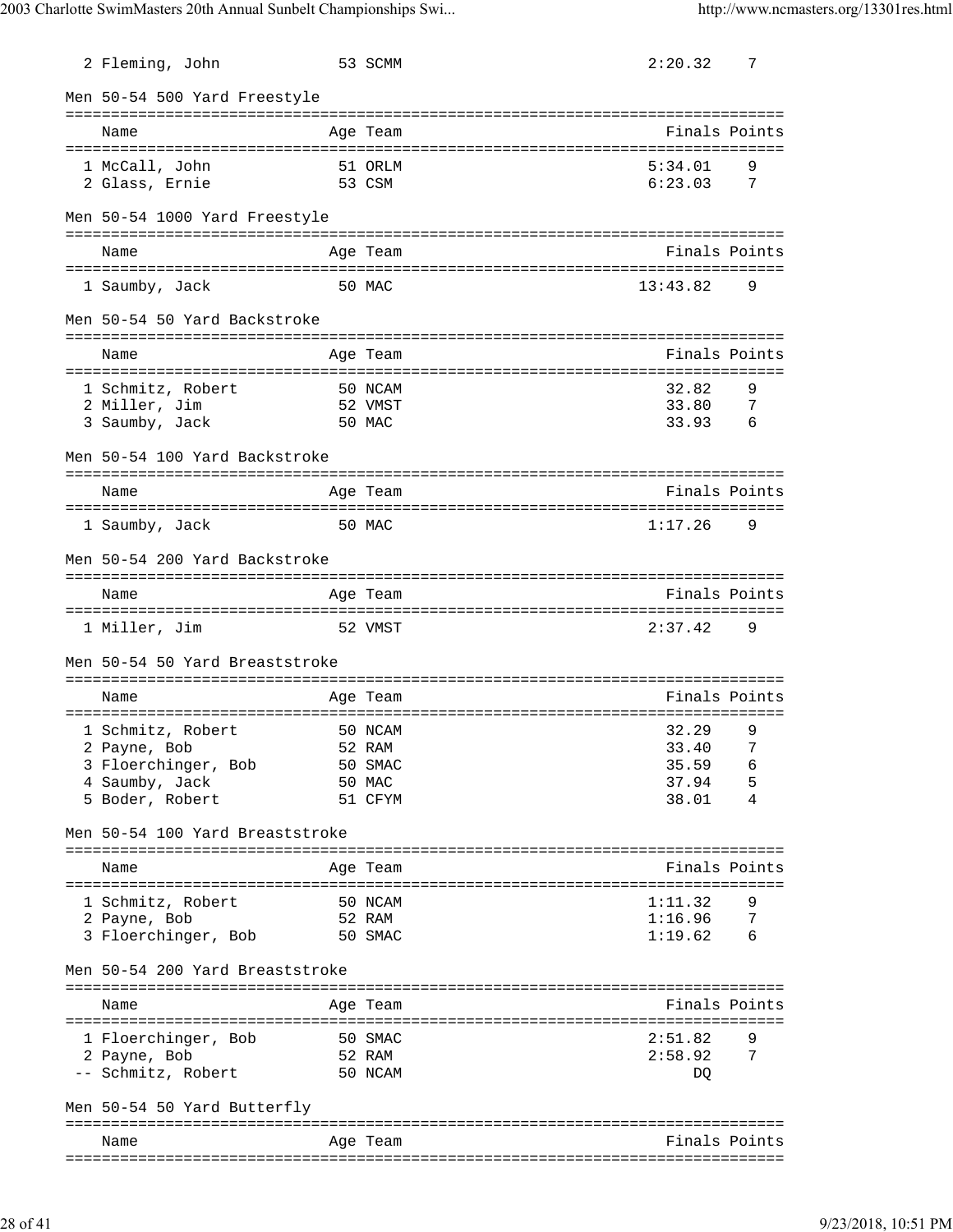| 1 McCall, John               | 51 ORLM  | 25.35         | 9             |
|------------------------------|----------|---------------|---------------|
| 2 Saumby, Jack               | 50 MAC   | 29.60         | 7             |
| 3 Schmitz, Robert            | 50 NCAM  | 29.92         | 6             |
| 4 Glass, Ernie               | 53 CSM   | 30.36         | 5             |
| 5 Floerchinger, Bob          | 50 SMAC  | 30.48         | 4             |
| 6 Payne, Bob                 | 52 RAM   | 32.17         | 3             |
|                              |          |               |               |
| Men 50-54 100 Yard Butterfly |          |               |               |
| Name                         | Age Team |               | Finals Points |
|                              |          |               |               |
|                              |          |               |               |
| 1 McCall, John               | 51 ORLM  | 55.97         | 9             |
| 2 Saumby, Jack               | 50 MAC   | 1:08.60       | 7             |
| 3 Glass, Ernie               | 53 CSM   | 1:09.17       | 6             |
| 4 Floerchinger, Bob          | 50 SMAC  | 1:10.46       | -5            |
|                              |          |               |               |
| Men 50-54 100 Yard IM        |          |               |               |
|                              |          |               |               |
| Name                         | Age Team |               | Finals Points |
|                              |          |               |               |
| 1 Coxhead, George            | 50 CSM   | 1:05.38       | 9             |
| 2 Schmitz, Robert            | 50 NCAM  | 1:07.31       | 7             |
|                              |          | 1:09.17       |               |
| 3 Saumby, Jack               | 50 MAC   |               | 6             |
| 4 Floerchinger, Bob          | 50 SMAC  | 1:11.16       | 5             |
| 5 Fleming, John              | 53 SCMM  | 1:12.94       | 4             |
| 6 Payne, Bob                 | 52 RAM   | 1:14.96       | 3             |
|                              |          |               |               |
| Men 50-54 200 Yard IM        |          |               |               |
|                              |          |               |               |
| Name                         | Age Team | Finals Points |               |
|                              |          |               |               |
| 1 Saumby, Jack               | 50 MAC   | 2:37.47       | 9             |
|                              |          | 2:37.99       |               |
| 2 Fleming, John              | 53 SCMM  |               | 7             |
| 3 Floerchinger, Bob          | 50 SMAC  | 2:38.44       | - 6           |
| 4 Miller, Jim                | 52 VMST  | 2:41.24       | - 5           |
|                              |          |               |               |
| Men 50-54 400 Yard IM        |          |               |               |
|                              |          |               |               |
| Name                         | Age Team |               | Finals Points |
|                              |          |               |               |
| 1 McCall, John               | 51 ORLM  | 4:49.49       |               |
| 2 Floerchinger, Bob          | 50 SMAC  | 5:37.24       | 7             |
|                              |          |               |               |
|                              |          |               |               |
| Men 55-59 50 Yard Freestyle  |          |               |               |
|                              |          |               |               |
| Name                         | Age Team |               | Finals Points |
|                              |          |               |               |
| 1 Richelson, Andrew          | 55 TMS   | 27.29         | 9             |
| 2 White, Bernie              | 59 CSM   | 28.28         | 7             |
| 3 Byers, Jerry               | 55 UNA   | 33.48         | 6             |
| 4 Davenport, John            | 58 MAC   | 37.83         | - 5           |
|                              |          |               |               |
| Men 55-59 100 Yard Freestyle |          |               |               |
|                              |          |               |               |
|                              |          |               |               |
| Name                         | Age Team |               | Finals Points |
|                              |          |               |               |
| 1 Richelson, Andrew          | 55 TMS   | 1:01.17       | 9             |
| 2 White, Bernie              | 59 CSM   | 1:07.97       | 7             |
| 3 Slaughter, James           | 57 RAM   | 1:08.44       | 6             |
| 4 Byers, Jerry               | 55 UNA   | 1:17.72       | 5             |
|                              |          |               |               |
|                              |          |               |               |
|                              |          |               |               |
| Men 55-59 200 Yard Freestyle |          |               |               |
|                              |          |               |               |
| Name                         | Age Team |               | Finals Points |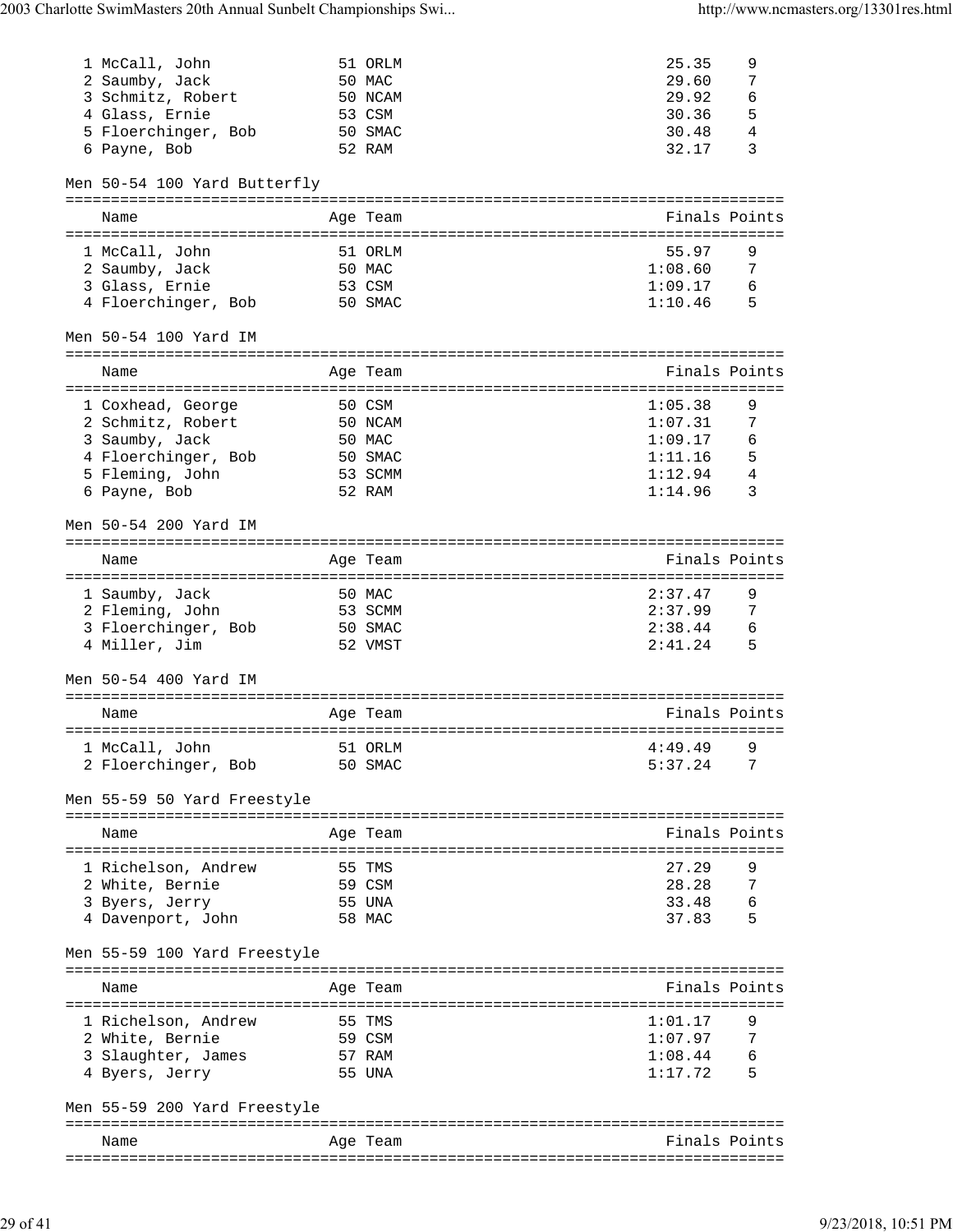| 1 Richelson, Andrew<br>2 White, Bernie<br>3 Marshall, John |        | 55 TMS<br>59 CSM<br>57 MAC            | 2:24.96<br>2:38.71<br>2:42.78 | 9<br>7<br>6   |
|------------------------------------------------------------|--------|---------------------------------------|-------------------------------|---------------|
| Men 55-59 500 Yard Freestyle                               |        |                                       |                               |               |
| Name                                                       |        | Age Team                              |                               | Finals Points |
| 1 Zeigler, John<br>2 Slaughter, James<br>3 White, Bernie   | 57 RAM | 57 GAJA<br>59 CSM                     | 6:58.56<br>7:15.76<br>7:21.60 | 9<br>7<br>6   |
| Men 55-59 1000 Yard Freestyle                              |        |                                       |                               |               |
| Name                                                       |        | Age Team                              |                               | Finals Points |
| 1 Zeigler, John                                            |        | 57 GAJA                               | 14:04.58                      | 9             |
| Men 55-59 1650 Yard Freestyle                              |        |                                       |                               |               |
| Name                                                       |        | Age Team                              |                               | Finals Points |
| 1 Slaughter, James                                         |        | =========================<br>57 RAM   | 25:25.92                      | 9             |
| 2 Collins, Ken                                             |        | 58 MAC                                | 25:49.07                      | 7             |
| Men 55-59 50 Yard Backstroke                               |        |                                       |                               |               |
| Name                                                       |        | Age Team                              |                               | Finals Points |
| 1 Byers, Jerry                                             |        | 55 UNA                                | 44.68                         | 9             |
| Men 55-59 100 Yard Backstroke                              |        |                                       |                               |               |
| Name                                                       |        | Age Team                              |                               | Finals Points |
|                                                            |        |                                       |                               |               |
| 1 White, Bernie                                            |        | 59 CSM                                | 1:22.90                       | 9             |
| Men 55-59 200 Yard Backstroke                              |        | ------------------------------------- |                               |               |
| Name                                                       |        | Age Team                              |                               | Finals Points |
| ============<br>1 Zeigler, John                            |        | =========<br>57 GAJA                  | 3:01.46                       | 9             |
| Men 55-59 50 Yard Breaststroke                             |        |                                       |                               |               |
| Name                                                       |        | Age Team                              |                               | Finals Points |
| 1 Zeigler, John                                            |        | 57 GAJA                               | 34.72                         | 9             |
| 2 Byers, Jerry                                             |        | 55 UNA                                | 35.53                         | 7             |
| 3 Slaughter, James                                         |        | 57 RAM                                | 38.33                         | 6             |
| Men 55-59 100 Yard Breaststroke                            |        |                                       |                               |               |
| Name                                                       |        | Age Team                              |                               | Finals Points |
| ====================<br>1 Poiletman, Robert                |        | ================<br>59 GCAM           | 1:12.70                       | 9             |
| 2 Zeigler, John                                            |        | 57 GAJA                               | 1:18.35                       | 7             |
| 3 Byers, Jerry                                             |        | 55 UNA                                | 1:21.28                       | 6             |
| 4 Slaughter, James                                         |        | 57 RAM                                | 1:23.69                       | 5             |
| Men 55-59 200 Yard Breaststroke                            |        |                                       |                               |               |
| Name<br>=====================                              |        | Age Team                              | ==========                    | Finals Points |
| 1 Poiletman, Robert                                        |        | 59 GCAM                               | 2:38.08                       | 9             |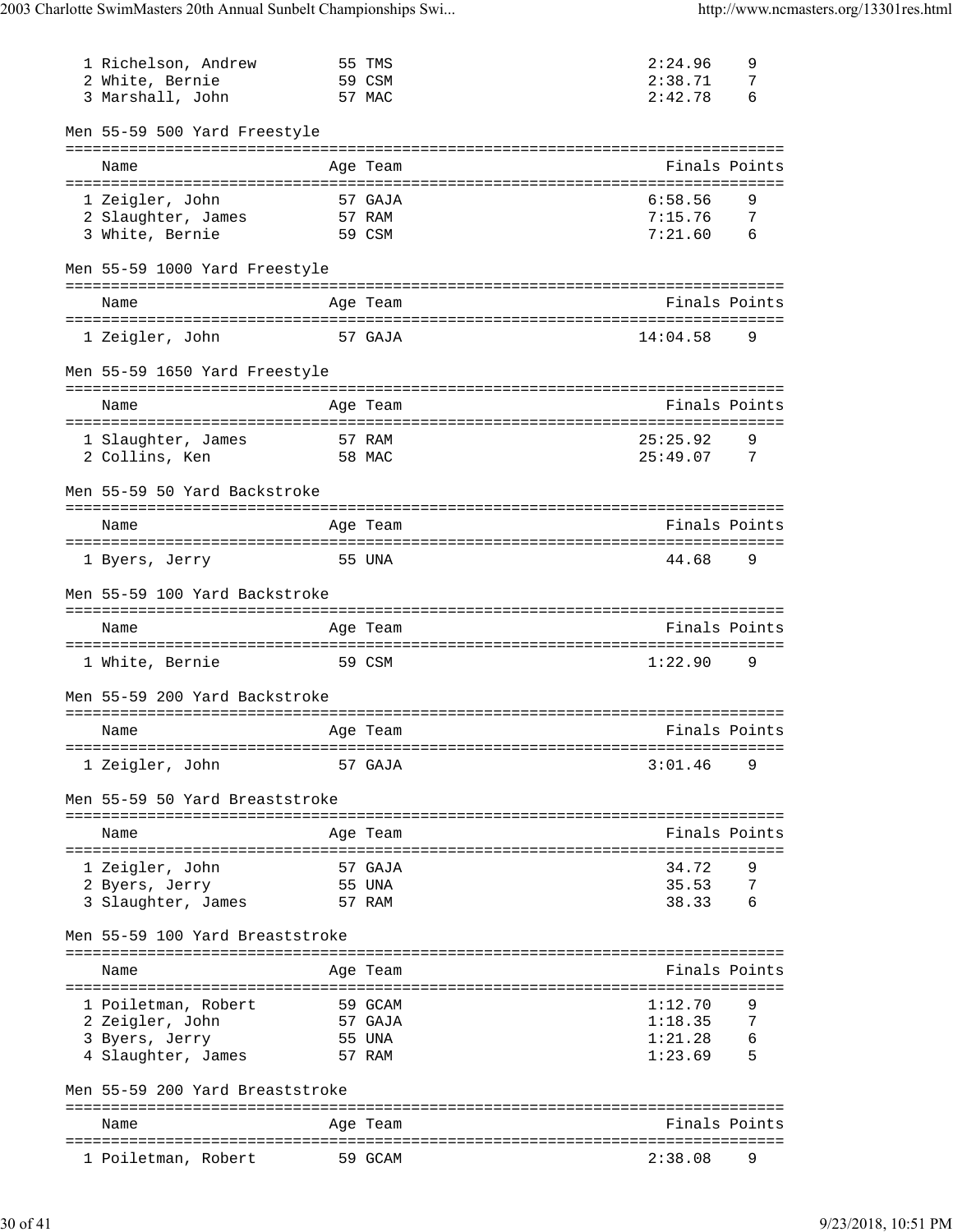| 2 Zeigler, John<br>3 Slaughter, James<br>4 Davenport, John                       | 57 GAJA<br>57 RAM<br>58 MAC                             | 2:56.60<br>3:20.30<br>3:51.36            | 7<br>6<br>5      |
|----------------------------------------------------------------------------------|---------------------------------------------------------|------------------------------------------|------------------|
| Men 55-59 50 Yard Butterfly                                                      |                                                         |                                          |                  |
| Name                                                                             | Age Team                                                |                                          | Finals Points    |
| 1 Poiletman, Robert<br>2 White, Bernie<br>3 Richelson, Andrew                    | 59 GCAM<br>59 CSM<br>55 TMS                             | 28.10<br>30.98<br>31.61                  | 9<br>7<br>6      |
| Men 55-59 100 Yard Butterfly                                                     |                                                         |                                          |                  |
| Name                                                                             | Age Team                                                |                                          | Finals Points    |
| 1 Poiletman, Robert<br>2 Richelson, Andrew<br>3 White, Bernie<br>4 Zeigler, John | 59 GCAM<br>55 TMS<br>59 CSM<br>57 GAJA                  | 1:00.07<br>1:12.46<br>1:13.76<br>1:21.48 | 9<br>7<br>6<br>5 |
| Men 55-59 200 Yard Butterfly                                                     |                                                         |                                          |                  |
| Name                                                                             | Age Team                                                |                                          | Finals Points    |
| 1 Poiletman, Robert<br>2 Zeigler, John                                           | 59 GCAM<br>57 GAJA                                      | 2:13.09<br>3:00.42                       | 9<br>7           |
| Men 55-59 100 Yard IM                                                            |                                                         |                                          |                  |
| Name                                                                             | Age Team                                                |                                          | Finals Points    |
| 1 Poiletman, Robert<br>2 Byers, Jerry                                            | ==================================<br>59 GCAM<br>55 UNA | 1:06.01<br>1:28.27                       | 9<br>7           |
| Men 55-59 200 Yard IM                                                            |                                                         |                                          |                  |
| Name                                                                             | Age Team                                                |                                          | Finals Points    |
| 1 Zeigler, John                                                                  | 57 GAJA                                                 | 2:48.90                                  | 9                |
| Men 55-59 400 Yard IM                                                            |                                                         |                                          |                  |
| Name                                                                             | Age Team                                                |                                          | Finals Points    |
| 1 Zeigler, John                                                                  | 57 GAJA                                                 | 6:00.29                                  | 9                |
| Men 60-64 50 Yard Freestyle                                                      |                                                         |                                          |                  |
| Name                                                                             | Age Team                                                |                                          | Finals Points    |
| 1 Enyart, Jim                                                                    | 61 WAM                                                  | 33.82                                    | 9                |
| Men 60-64 100 Yard Freestyle                                                     |                                                         |                                          |                  |
| Name                                                                             | Age Team                                                |                                          | Finals Points    |
| 1 MaCartney, Norn                                                                | 64 SCMM                                                 | 1:23.87                                  | 9                |
| Men 60-64 200 Yard Freestyle                                                     |                                                         |                                          |                  |
| Name                                                                             | Age Team                                                |                                          | Finals Points    |
| ===============<br>1 Enyart, Jim                                                 | 61 WAM                                                  | =================<br>3:02.50             | 9                |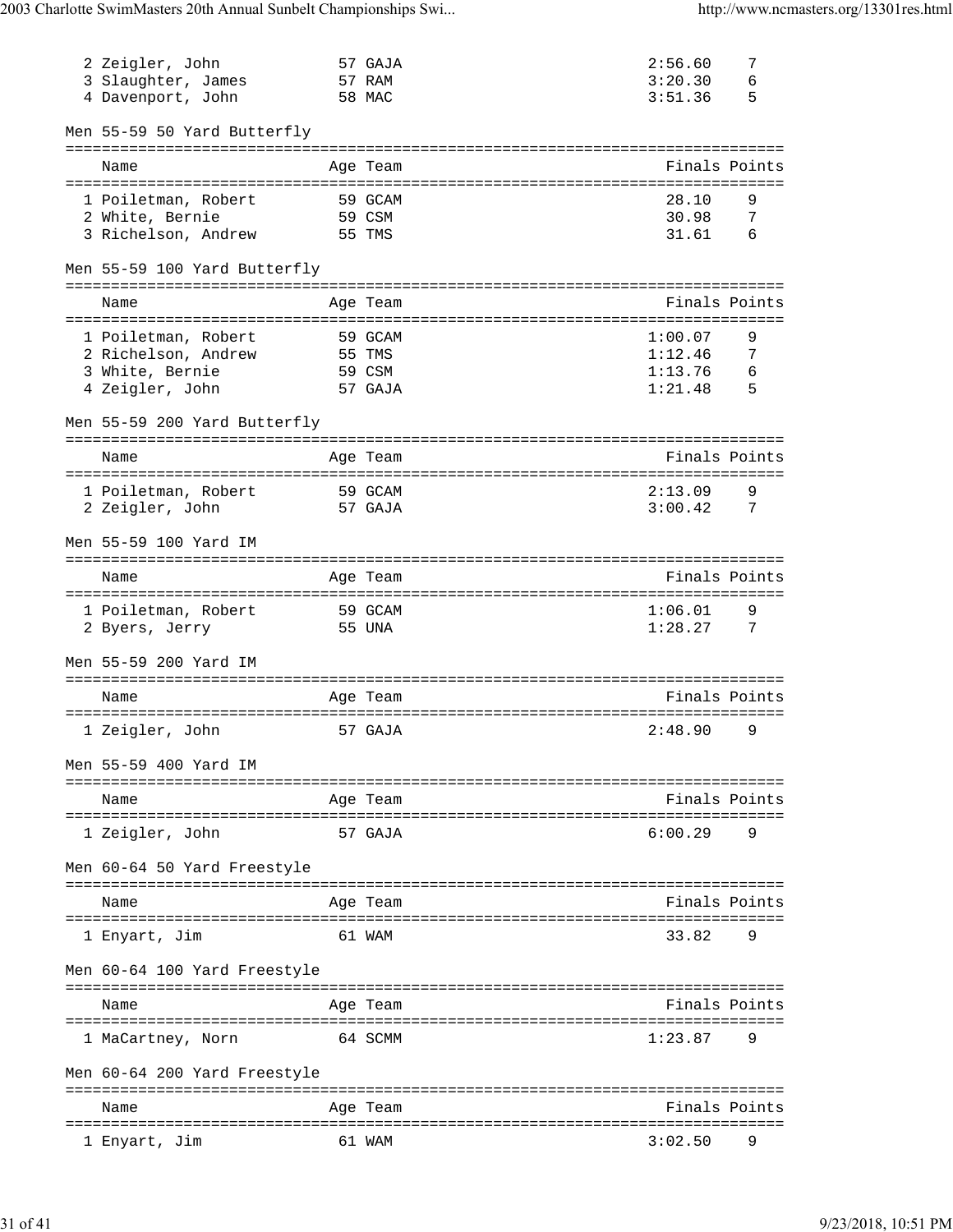| Men 60-64 100 Yard Backstroke        |        |                   |                                 |                |
|--------------------------------------|--------|-------------------|---------------------------------|----------------|
| Name                                 |        | Age Team          |                                 | Finals Points  |
|                                      |        |                   |                                 |                |
| 1 MaCartney, Norn<br>2 Enyart, Jim   |        | 64 SCMM<br>61 WAM | 1:40.17<br>1:50.35              | 9<br>7         |
|                                      |        |                   |                                 |                |
| Men 60-64 50 Yard Breaststroke       |        |                   |                                 |                |
| Name                                 |        | Age Team          |                                 | Finals Points  |
|                                      |        |                   |                                 |                |
| 1 MaCartney, Norn                    |        | 64 SCMM           | 44.11                           | 9              |
| 2 Enyart, Jim                        | 61 WAM |                   | 55.07                           | $\overline{7}$ |
| Men 60-64 100 Yard Breaststroke      |        |                   |                                 |                |
| Name                                 |        | Age Team          |                                 | Finals Points  |
|                                      |        |                   |                                 |                |
| 1 MaCartney, Norn                    |        | 64 SCMM           | 1:37.89                         | 9              |
| Men 60-64 200 Yard Breaststroke      |        |                   |                                 |                |
|                                      |        |                   |                                 |                |
| Name                                 |        | Age Team          |                                 | Finals Points  |
| 1 MaCartney, Norn                    |        | 64 SCMM           | 3:39.65                         | 9              |
| Men 60-64 50 Yard Butterfly          |        |                   |                                 |                |
|                                      |        |                   |                                 |                |
| Name                                 |        | Age Team          |                                 | Finals Points  |
| 1 MaCartney, Norn                    |        | 64 SCMM           | 44.32                           | 9              |
|                                      |        |                   |                                 |                |
| Men 60-64 100 Yard Butterfly         |        |                   |                                 |                |
| Name                                 |        | Age Team          |                                 | Finals Points  |
|                                      |        |                   |                                 |                |
| 1 Kitchell, Richard                  | 62 CSM |                   | 1:05.14<br>1:57.90              | 9<br>7         |
| 2 MaCartney, Norn                    |        | 64 SCMM           |                                 |                |
| Men 60-64 200 Yard Butterfly         |        |                   |                                 |                |
| Name                                 |        | Age Team          |                                 | Finals Points  |
| ==================================== |        |                   | =============================== |                |
| 1 Kitchell, Richard                  |        | 62 CSM            | 2:29.55                         | 9              |
| Men 60-64 100 Yard IM                |        |                   |                                 |                |
|                                      |        |                   |                                 |                |
| Name<br>========================     |        | Age Team          |                                 | Finals Points  |
| 1 MaCartney, Norn                    |        | 64 SCMM           | 1:36.72                         | 9              |
| 2 Enyart, Jim                        |        | 61 WAM            | 1:45.51                         | 7              |
| Men 60-64 200 Yard IM                |        |                   |                                 |                |
|                                      |        |                   |                                 |                |
| Name                                 |        | Age Team          |                                 | Finals Points  |
| 1 Kitchell, Richard                  |        | 62 CSM            | 2:41.32                         | 9              |
| 2 MaCartney, Norn                    |        | 64 SCMM           | 3:35.96                         | 7              |
| Men 60-64 400 Yard IM                |        |                   |                                 |                |
|                                      |        |                   |                                 |                |
| Name                                 |        | Age Team          |                                 | Finals Points  |
| 1 Kitchell, Richard                  |        | 62 CSM            | 5:46.31                         | 9              |
| 2 MaCartney, Norn                    |        | 64 SCMM           | 7:40.65                         | 7              |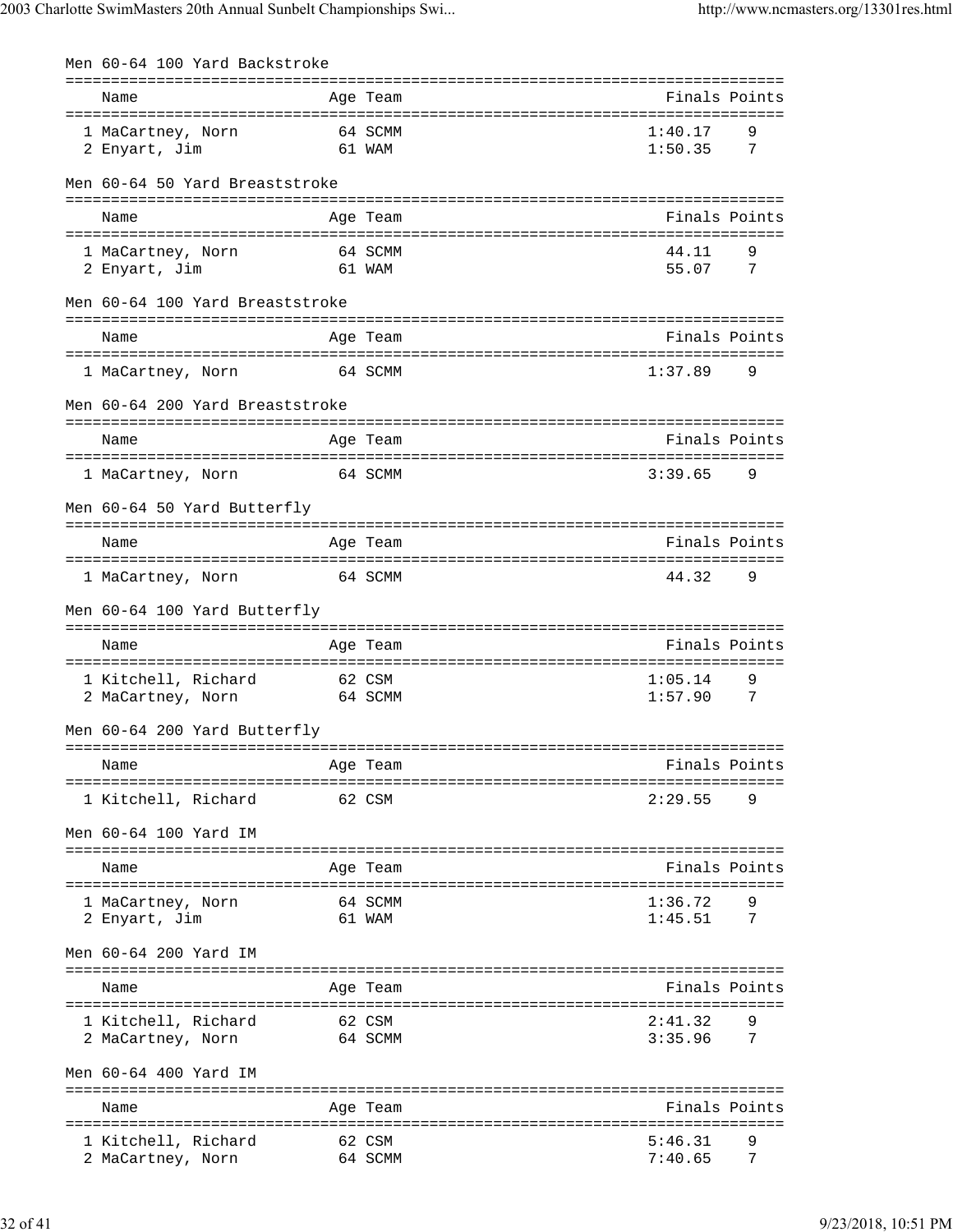| Men 65-69 50 Yard Freestyle               |                                |                    |                            |
|-------------------------------------------|--------------------------------|--------------------|----------------------------|
|                                           |                                |                    |                            |
| Name                                      | Age Team                       |                    | Finals Points              |
|                                           |                                |                    |                            |
| 1 Clark, Jerry                            | 65 CSM                         | 27.13              | 9                          |
| 2 Robertson, Bill                         | 66 TGM                         | 28.19              | 7                          |
| 3 Gee, Milton                             | 66 CSM                         | 34.26              | 6                          |
| 4 Goldsten, Simon                         | 65 SMAC                        | 36.36              | 5                          |
| 5 DePaul, Donald                          | 69 MGCM                        | 46.95              | 4                          |
|                                           |                                |                    |                            |
| Men 65-69 100 Yard Freestyle              |                                |                    |                            |
|                                           |                                |                    |                            |
| Name                                      | Age Team                       |                    | Finals Points              |
|                                           |                                |                    |                            |
| 1 Clark, Jerry                            | 65 CSM                         | 1:01.31            | 9                          |
| 2 Robertson, Bill                         | 66 TGM                         | 1:01.97            | 7                          |
| 3 Gee, Milton                             | 66 CSM                         | 1:17.31            | 6                          |
| 4 Goldsten, Simon                         | 65 SMAC                        | 1:25.84            | 5                          |
| 5 Shouse, W Darle                         | 69 AWSM                        | $1:40.74$ 4        |                            |
| 6 DePaul, Donald                          | 69 MGCM                        | 1:56.28            | 3                          |
| Men 65-69 200 Yard Freestyle              |                                |                    |                            |
|                                           |                                |                    |                            |
| Name                                      | Age Team                       |                    | Finals Points              |
|                                           |                                |                    |                            |
| 1 Clark, Jerry                            | 65 CSM                         | 2:18.69            | 9                          |
| 2 Robertson, Bill                         | 66 TGM                         | 2:21.69 7          |                            |
| 3 Gee, Milton                             | 66 CSM                         | 3:09.54            | 6                          |
| 4 DePaul, Donald                          | 69 MGCM                        | $4:17.44$ 5        |                            |
| Men 65-69 500 Yard Freestyle              |                                |                    |                            |
| Name                                      | Age Team                       |                    | Finals Points              |
|                                           |                                |                    |                            |
| 1 Clark, Jerry                            | 65 CSM                         | 6:31.79            | 9                          |
| 2 Gee, Milton                             | 66 CSM                         | 8:30.78            | 7                          |
|                                           |                                |                    | 6                          |
|                                           |                                |                    |                            |
| 3 DePaul, Donald                          | 69 MGCM                        | 11:50.94           |                            |
| Men 65-69 1000 Yard Freestyle             |                                |                    |                            |
|                                           |                                |                    |                            |
| Name                                      | Age Team                       |                    | Finals Points              |
|                                           |                                |                    |                            |
| 1 Clark, Jerry                            | 65 CSM                         | 13:39.51           | 9                          |
| 2 DePaul, Donald                          | 69 MGCM                        | 24:05.18           | 7                          |
| Men 65-69 50 Yard Backstroke              |                                |                    |                            |
| Name                                      | Age Team                       |                    | Finals Points              |
| ======================                    |                                |                    |                            |
| 1 Gee, Milton                             | 66 CSM                         | 45.42              | 9                          |
| 2 Morvay, Rudy                            | 65 CSM                         | 46.34              | 7                          |
| 3 Alkire, David                           | 69 CSM                         |                    |                            |
| 4 DePaul, Donald                          | 69 MGCM                        | 51.50 6<br>1:11.46 | $\overline{\phantom{0}}$ 5 |
|                                           |                                |                    |                            |
| Men 65-69 100 Yard Backstroke             |                                |                    |                            |
| Name                                      | Age Team                       |                    | Finals Points              |
| =======================<br>============== | ============================== |                    |                            |
| 1 Goldsten, Simon<br>65 SMAC              |                                | 1:40.22            | 9                          |
| 2 Gee, Milton                             | 66 CSM                         | 1:43.09            | 7                          |
|                                           |                                |                    |                            |
| Men 65-69 200 Yard Backstroke             |                                |                    |                            |
| Name                                      | Age Team                       |                    | Finals Points              |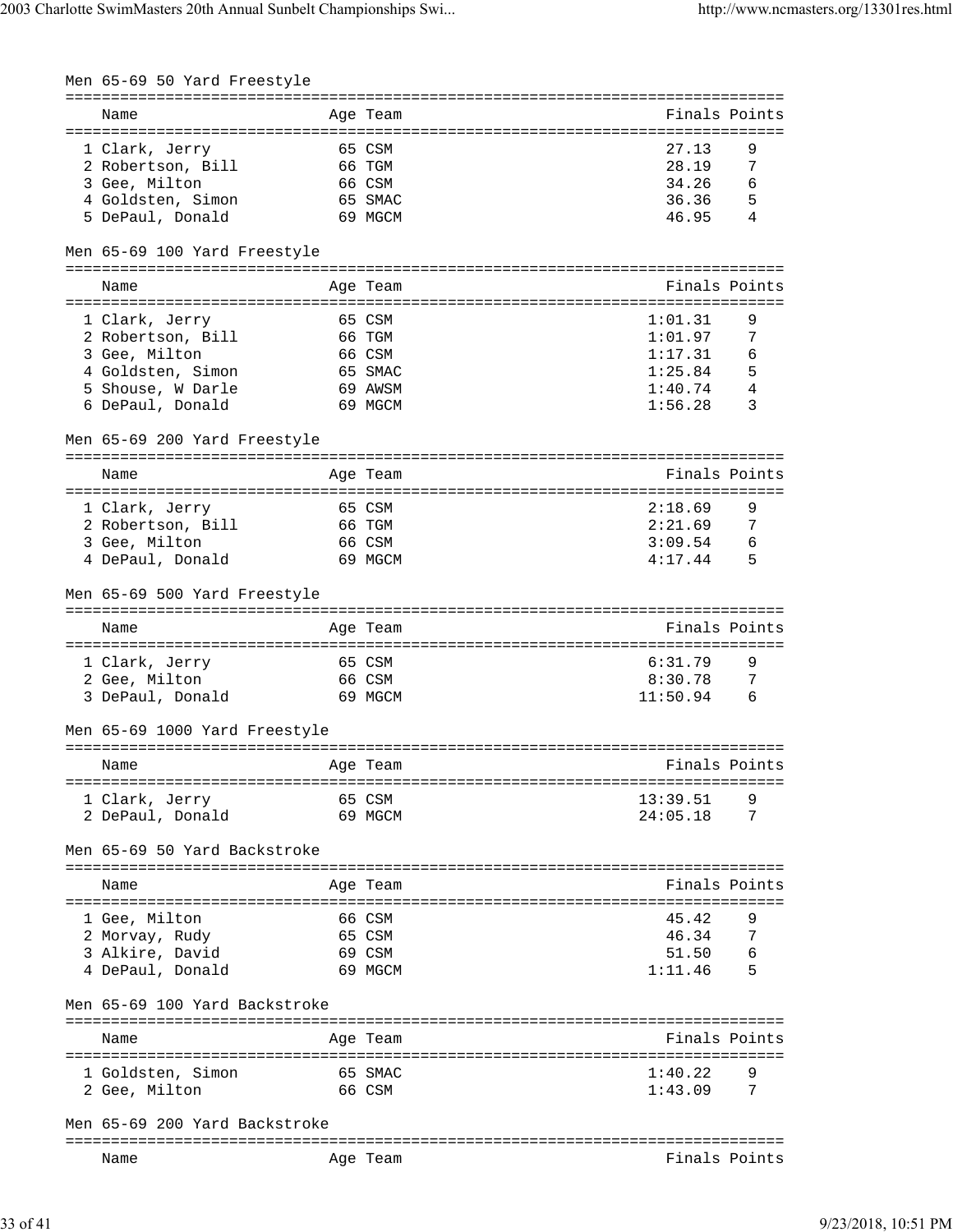| 1 Goldsten, Simon                      |                       | 65 SMAC            | 3:33.34            | 9             |
|----------------------------------------|-----------------------|--------------------|--------------------|---------------|
| Men 65-69 50 Yard Breaststroke         |                       |                    |                    |               |
| Name                                   |                       | Age Team           |                    | Finals Points |
| 1 Clark, Jerry                         |                       | 65 CSM             | 37.98              | 9             |
| 2 Shouse, W Darle                      |                       | 69 AWSM            | 46.16              | -7            |
| 3 Alkire, David                        |                       | 69 CSM             | 51.40              | 6             |
| 4 DePaul, Donald                       |                       | 69 MGCM            | 1:13.74            | 5             |
| Men 65-69 100 Yard Breaststroke        |                       |                    |                    |               |
| Name                                   |                       | Age Team           |                    | Finals Points |
|                                        |                       |                    |                    |               |
| 1 Shouse, W Darle                      |                       | 69 AWSM            | 1:43.68            | 9             |
| Men 65-69 200 Yard Breaststroke        |                       |                    |                    |               |
| Name                                   |                       | Age Team           |                    | Finals Points |
|                                        |                       |                    |                    |               |
| 1 Shouse, W Darle                      |                       | 69 AWSM            | 3:32.78            | 9             |
| Men 65-69 50 Yard Butterfly            |                       |                    |                    |               |
| Name                                   |                       | Age Team           |                    | Finals Points |
|                                        |                       |                    |                    |               |
| 1 Goldsten, Simon                      |                       | 65 SMAC            | 41.75              | 9             |
| 2 Alkire, David                        |                       | 69 CSM             | 54.39              | 7             |
| -- DePaul, Donald                      |                       | 69 MGCM            | DO.                |               |
|                                        |                       |                    |                    |               |
| Men 65-69 100 Yard Butterfly           |                       | :=========         |                    |               |
| Name                                   |                       | Age Team           |                    | Finals Points |
|                                        | . = = = = = = = = = : |                    |                    |               |
| 1 Goldsten, Simon<br>-- DePaul, Donald |                       | 65 SMAC<br>69 MGCM | 1:47.92<br>DQ      | 9             |
| Men 65-69 200 Yard Butterfly           |                       |                    |                    |               |
|                                        |                       |                    |                    |               |
| Name                                   |                       | Age Team           |                    | Finals Points |
| 1 Goldsten, Simon                      |                       | 65 SMAC            | 4:35.58            | 9             |
| Men 65-69 100 Yard IM                  |                       |                    |                    |               |
| Name                                   |                       | Age Team           |                    | Finals Points |
|                                        |                       |                    |                    |               |
| 1 Goldsten, Simon                      |                       | 65 SMAC            | 1:38.25            | 9             |
| 2 Shouse, W Darle                      |                       | 69 AWSM            | 1:48.88            | -7<br>6       |
| 3 Alkire, David<br>4 DePaul, Donald    |                       | 69 CSM<br>69 MGCM  | 1:51.16<br>2:41.02 | -5            |
| Men 65-69 200 Yard IM                  |                       |                    |                    |               |
|                                        |                       |                    |                    |               |
| Name                                   |                       | Age Team           |                    | Finals Points |
|                                        |                       |                    |                    |               |
| 1 Robertson, Bill<br>2 Goldsten, Simon |                       | 66 TGM<br>65 SMAC  | 2:59.20<br>3:45.32 | 9<br>7        |
| 3 Shouse, W Darle                      |                       | 69 AWSM            | 4:01.70            | 6             |

Men 65-69 400 Yard IM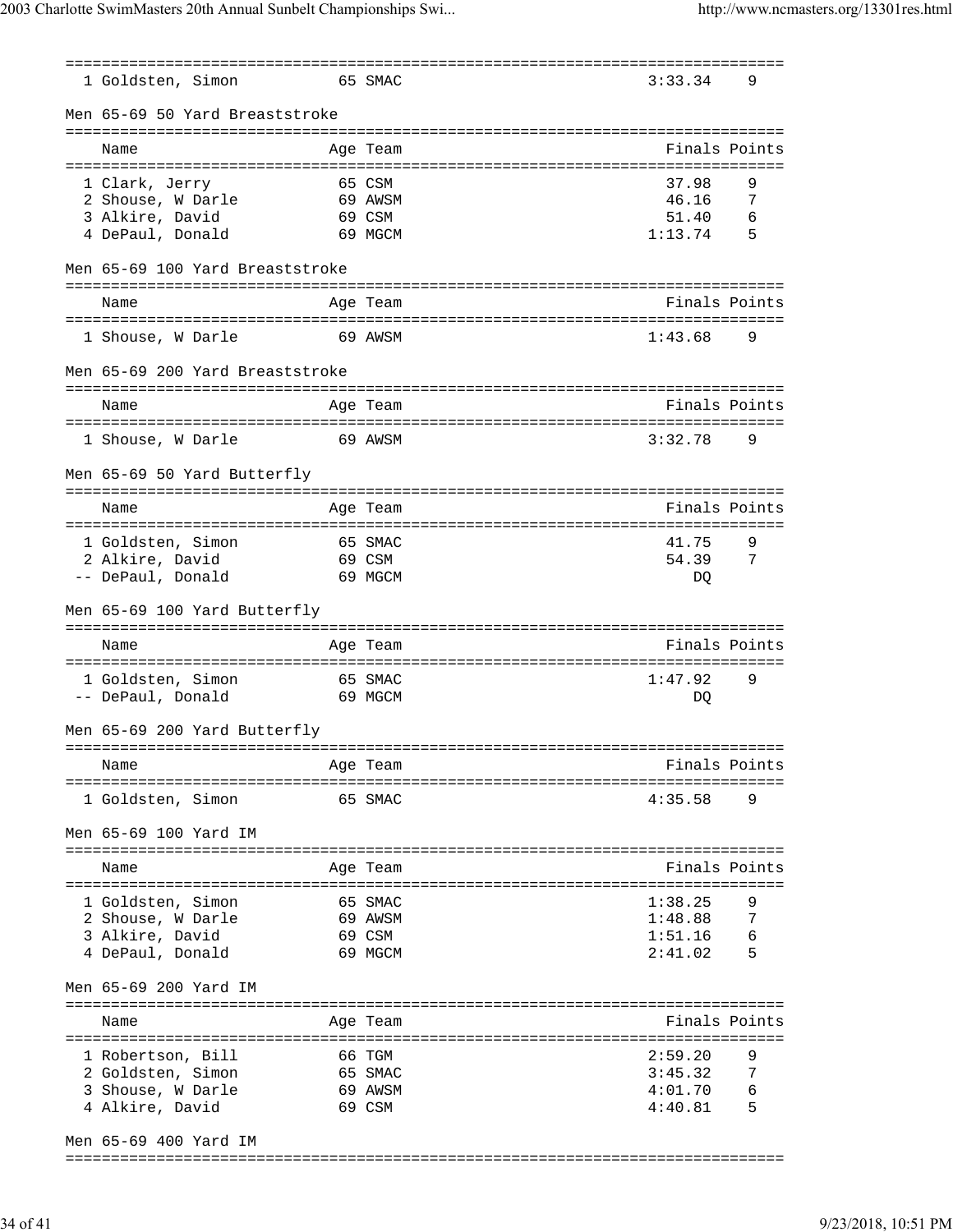| Name                                                       | Age Team                    |                           | Finals Points            |
|------------------------------------------------------------|-----------------------------|---------------------------|--------------------------|
| 1 Goldsten, Simon                                          | 65 SMAC                     | 8:54.00                   | 9                        |
| Men 70-74 50 Yard Freestyle                                |                             |                           |                          |
| Name                                                       | Age Team                    |                           | Finals Points            |
| 1 Mitchell, Clarke<br>2 Webber, Dick<br>3 MaGuire, Richard | 70 WNCY<br>73 RAM<br>70 CSM | 29.63<br>30.70<br>47.39   | 9<br>7<br>6              |
| Men 70-74 100 Yard Freestyle                               |                             |                           |                          |
| Name                                                       | Age Team                    |                           | Finals Points            |
| 1 Mitchell, Clarke                                         | 70 WNCY                     | 1:07.02                   | 9                        |
| Men 70-74 200 Yard Freestyle                               |                             |                           |                          |
| -----------------------<br>Name                            | Age Team                    |                           | Finals Points            |
| 1 Mitchell, Clarke                                         | 70 WNCY                     | 2:36.05                   | 9                        |
| Men 70-74 500 Yard Freestyle                               |                             |                           |                          |
| Name                                                       | Age Team                    |                           | Finals Points            |
| 1 Mitchell, Clarke                                         | 70 WNCY                     | 7:28.71                   | 9                        |
| Men 70-74 50 Yard Backstroke                               |                             |                           |                          |
| Name                                                       | Age Team<br>=============== |                           | Finals Points            |
| 1 Mitchell, Clarke<br>2 MaGuire, Richard                   | 70 WNCY<br>70 CSM           | 33.11<br>1:01.48          | 9<br>7                   |
| Men 70-74 100 Yard Backstroke                              |                             |                           |                          |
| Name                                                       | Age Team                    |                           | Finals Points            |
| 1 Mitchell, Clarke                                         | 70 WNCY                     | 1:16.15                   | 9                        |
| Men 70-74 50 Yard Breaststroke                             |                             |                           |                          |
| Name                                                       | Age Team                    |                           | Finals Points            |
| 1 Kortheuer, John<br>2 Webber, Dick<br>3 MaGuire, Richard  | 71 CSM<br>73 RAM<br>70 CSM  | 35.28<br>45.95<br>1:17.77 | 9<br>$\overline{7}$<br>6 |
| Men 70-74 100 Yard Breaststroke                            |                             |                           |                          |
| Name                                                       | Age Team                    |                           | Finals Points            |
| 1 Kortheuer, John                                          | 71 CSM                      | 1:20.35                   | 9                        |
| Men 70-74 200 Yard Breaststroke                            |                             |                           |                          |
| Name                                                       | Age Team                    |                           | Finals Points            |
| 1 Kortheuer, John                                          | 71 CSM                      | 3:07.88                   | 9                        |
| Men 70-74 50 Yard Butterfly                                |                             |                           |                          |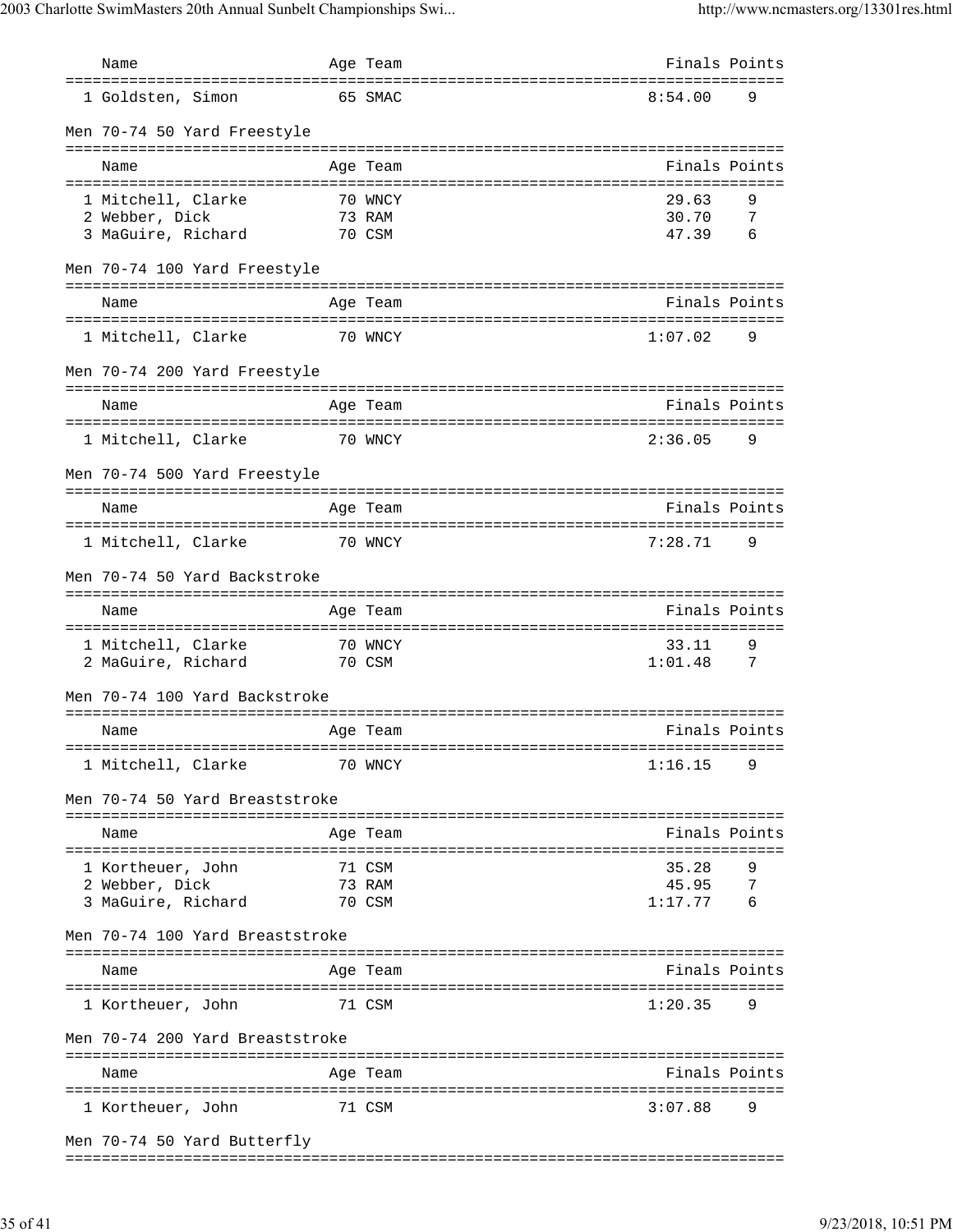| Name                                                                        | Age Team          |                                 |                    | Finals Points |
|-----------------------------------------------------------------------------|-------------------|---------------------------------|--------------------|---------------|
| ===================================<br>1 Mitchell, Clarke<br>2 Webber, Dick | 70 WNCY<br>73 RAM | =============================== | 32.89<br>34.65     | 9<br>- 7      |
| Men 70-74 100 Yard IM                                                       |                   |                                 |                    |               |
| Name                                                                        | Age Team          |                                 |                    | Finals Points |
| 1 Kortheuer, John<br>2 Webber, Dick                                         | 71 CSM<br>73 RAM  |                                 | 1:15.59<br>1:23.46 | 9<br>- 7      |
| Men 70-74 200 Yard IM                                                       |                   |                                 |                    |               |
| Name                                                                        | Age Team          |                                 |                    | Finals Points |
| 1 Webber, Dick                                                              | 73 RAM            |                                 | 3:21.39            | 9             |
| Men 75-79 50 Yard Freestyle                                                 |                   |                                 |                    |               |
| Name                                                                        | Age Team          |                                 |                    | Finals Points |
| 1 Mitchell, Jack                                                            | 76 GAJA           |                                 | 36.29              | 9             |
| 2 Scherbarith, Jim                                                          | 79 RAM            |                                 | 42.84              | 7             |
| 3 McCarthy, Ed                                                              | 77 CSM            |                                 | 51.78              | - 6           |
| 4 Eichenbrenner, Fred 79 MAC                                                |                   |                                 | 1:01.31            | - 5           |
| Men 75-79 100 Yard Freestyle                                                |                   |                                 |                    |               |
| Name                                                                        | Age Team          |                                 |                    | Finals Points |
| 1 McCarthy, Ed                                                              | 77 CSM            |                                 | 2:07.90            | 9             |
| Men 75-79 200 Yard Freestyle                                                |                   |                                 |                    |               |
| Name                                                                        | Age Team          |                                 |                    | Finals Points |
|                                                                             |                   |                                 |                    |               |
| 1 McCarthy, Ed<br>2 Eichenbrenner, Fred 79 MAC                              | 77 CSM            |                                 | 4:28.33<br>4:58.26 | 9<br>7        |
| Men 75-79 50 Yard Backstroke                                                |                   |                                 |                    |               |
| Name                                                                        | Age Team          |                                 |                    | Finals Points |
| 1 Scherbarith, Jim                                                          | 79 RAM            |                                 | 57.77              | 9             |
| Men 75-79 100 Yard Backstroke                                               |                   |                                 |                    |               |
|                                                                             |                   |                                 |                    |               |
| Name                                                                        | Age Team          |                                 |                    | Finals Points |
| 1 Mitchell, Jack                                                            | 76 GAJA           |                                 | 1:35.78            | 9             |
| 2 Eichenbrenner, Fred                                                       | 79 MAC            |                                 | 2:12.72            | 7             |
| 3 Scherbarith, Jim                                                          | 79 RAM            |                                 | 2:18.28            | 6             |
| Men 75-79 50 Yard Breaststroke                                              |                   |                                 |                    |               |
| Name                                                                        | Age Team          |                                 |                    | Finals Points |
| 1 Mitchell, Jack                                                            | 76 GAJA           |                                 | 43.83              | 9             |
| 2 Scherbarith, Jim                                                          | 79 RAM            |                                 | 1:01.39            | 7             |
| 3 McCarthy, Ed                                                              | 77 CSM            |                                 | 1:05.86            | 6             |
| Men 75-79 100 Yard Breaststroke                                             |                   |                                 |                    |               |
|                                                                             |                   |                                 |                    |               |
| Name                                                                        | Age Team          |                                 |                    | Finals Points |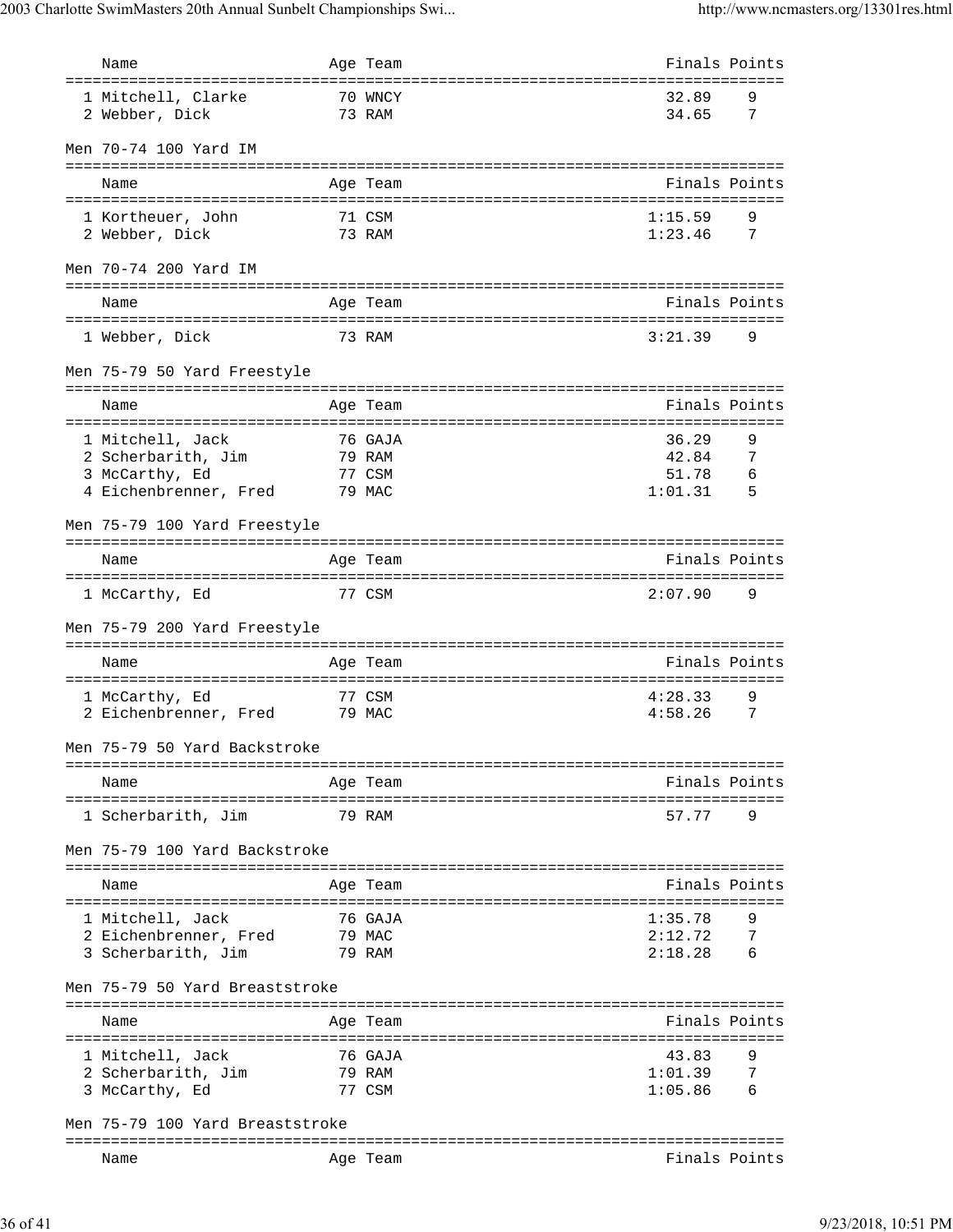=============================================================================== 1 McCarthy, Ed 77 CSM 2:34.50 9 Men 75-79 200 Yard Breaststroke =============================================================================== Name **Age Team** Age Team **Finals Points** =============================================================================== 1 Mitchell, Jack 76 GAJA 2 McCarthy, Ed 77 CSM 5:24.27 7 Men 75-79 100 Yard IM =============================================================================== Age Team and the South State of the South State Points Points =============================================================================== 1 Scherbarith, Jim 79 RAM 2:27.66 9 Men 90-94 50 Yard Freestyle =============================================================================== Name Age Team Finals Points =============================================================================== 1 Campbell, Boyd 93 CSM 1:16.34 9 Men 90-94 100 Yard Freestyle =============================================================================== Name Age Team Age Team Finals Points =============================================================================== 1 Campbell, Boyd 93 CSM 2:38.02 9 Men 90-94 50 Yard Backstroke =============================================================================== Name Age Team Finals Points =============================================================================== 1 Campbell, Boyd 93 CSM 1:22.14 9 Men 90-94 100 Yard Backstroke =============================================================================== Name Age Team Age Team Finals Points =============================================================================== 1 Campbell, Boyd 93 CSM 2:53.18 9 Women 19+ 200 Yard Medley Relay =============================================================================== Team Finals Points =============================================================================== 1 North Carolina Masters 'A' 2:04.57 18 1) Fraas, Kerry 28 2) Katz, Sarah 23 3) Dore, Mary 39 4) Vess, Christine 38 Women 25+ 200 Yard Medley Relay =============================================================================== Team Finals Points =============================================================================== 1 MAC Masters 'A' 2:12.44 18 1) Waldron, Patty 40 2) Bonfilio, Dawn 34 3) Brouse, Susan 36 4) Hetzel, Wnitney 35 Women 35+ 200 Yard Freestyle Relay =============================================================================== Team Finals Points =============================================================================== 1 MAC Masters 'A'<br>
1) Brouse, Susan 36 2) Woodard, Alis 42 1) Brouse, Susan 36 3) Hetzel, Wnitney 35 4) Waldron, Patty 40

Women 35+ 200 Yard Medley Relay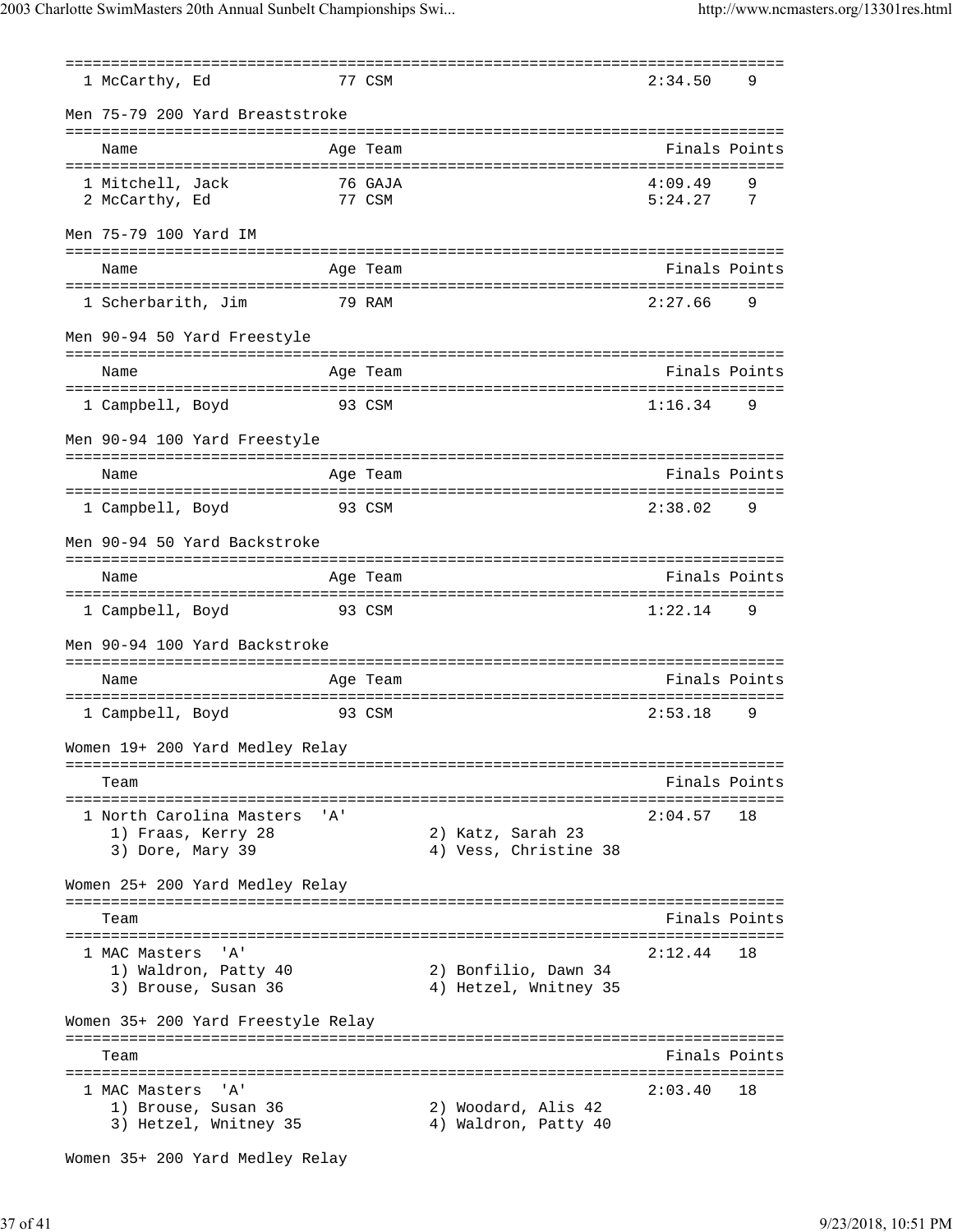```
===============================================================================
   Team Finals Points
===============================================================================
 1 Charlotte SwimMasters 'A' 2:58.14 18
 1) Tallmadge, Karen 40 2) Frederick, Bette 43
3) Smith, Celeste 36 4) Miller, Bette 43
 2 MAC Masters 'A' 2:59.79 14
 1) Bradbury, Shelley 43 2) Willams, Kathy 44
3) Woodard, Alis 42 4) Anderson, Kathey 47
Men 19+ 200 Yard Freestyle Relay
===============================================================================
   Team Finals Points Points Points Points Points Points Points Points Points Points Points Points Points Points Points Points Points Points Points Points Points Points Points Points Points Points Points Points Points Points 
===============================================================================
  1 Charlotte SwimMasters 'B' 1:37.80 18
     1) Ek, Michael 27 2) Ferris, Michael 25
                                 4) Phillps, John 44
Men 19+ 200 Yard Medley Relay
===============================================================================
   Team Finals Points
===============================================================================
 -- Charlotte SwimMasters 'A' DQ
 1) Gonzalez, Jesus 28 2) Huges, Richard 23
 3) Ek, Michael 27 4) Ferris, Michael 25
Men 25+ 200 Yard Freestyle Relay
===============================================================================
   Team Finals Points
===============================================================================
  1 North Carolina Masters 'A' 1:25.63 18
 1) Petcu, Razvan 29 2) Gonzalez, Jesus 28
3) Geyer, David 25 4) Murray, Jeff 33
 2 MAC Masters 'A' 1:45.03 14
 1) Huey, Brian 43 2) Fritch, Terry 29
   a a term of the set of the set of the set of the set of the set of the set of the set of the 1.1 of the 1.1 of the 1.1 of the 1.1 of the 1.1 of the 1.1 of the 1.1 of the 1.1 of the 1.1 of the 1.1 of the 1.1 of the 1.1 of t
 3 Traid Masters Swimming 'A' 1:51.08 12<br>1) Richelson, Andrew 55 2) Gray, Stafford 41
 1) Richelson, Andrew 55 2) Gray, Stafford 41
 3) Fergas, Shayne 36 4) Medendorp, Mark 25
 4 Charlotte SwimMasters 'B' 1:54.66 10
1) Flowe, Layne 34 2) Lizano, Jose 31
 3) Kucharski, Micheal 35 4) White, Bernie 59
Men 25+ 200 Yard Medley Relay
===============================================================================
  Team Finals Points
===============================================================================
  1 Charlotte SwimMasters 'B' 1:58.78 18
 1) Lizano, Jose 31 2) Davis, William 35
3) Phillps, John 44 4 4) Flowe, Layne 34
 2 Traid Masters Swimming 'A' 1:59.85 14
 1) Gray, Stafford 41 2) Hertz, Craig 25
 3) Fergas, Shayne 36 4) Richelson, Andrew 55
 3 MAC Masters 'A' 2:00.39 12
 1) Geyer, David 25 2) Erickson, John 41
3) Huey, Brian 43 4) Saumby, Jack 50
 4 Raleigh Area Masters 'A' 2:03.58 10<br>1) Su, Billy 28 2) Allen, Scott 31
 1) Su, Billy 28 2) Allen, Scott 31
 3) Mangrum, John 37 4) Holshouser, Jay 40
Men 35+ 200 Yard Medley Relay
===============================================================================
   Team Finals Points Points Points Points Points Points Points Points Points Points Points Points Points Points Points Points Points Points Points Points Points Points Points Points Points Points Points Points Points Points 
===============================================================================
 1 Charlotte SwimMasters 'B' 1:58.83 18
```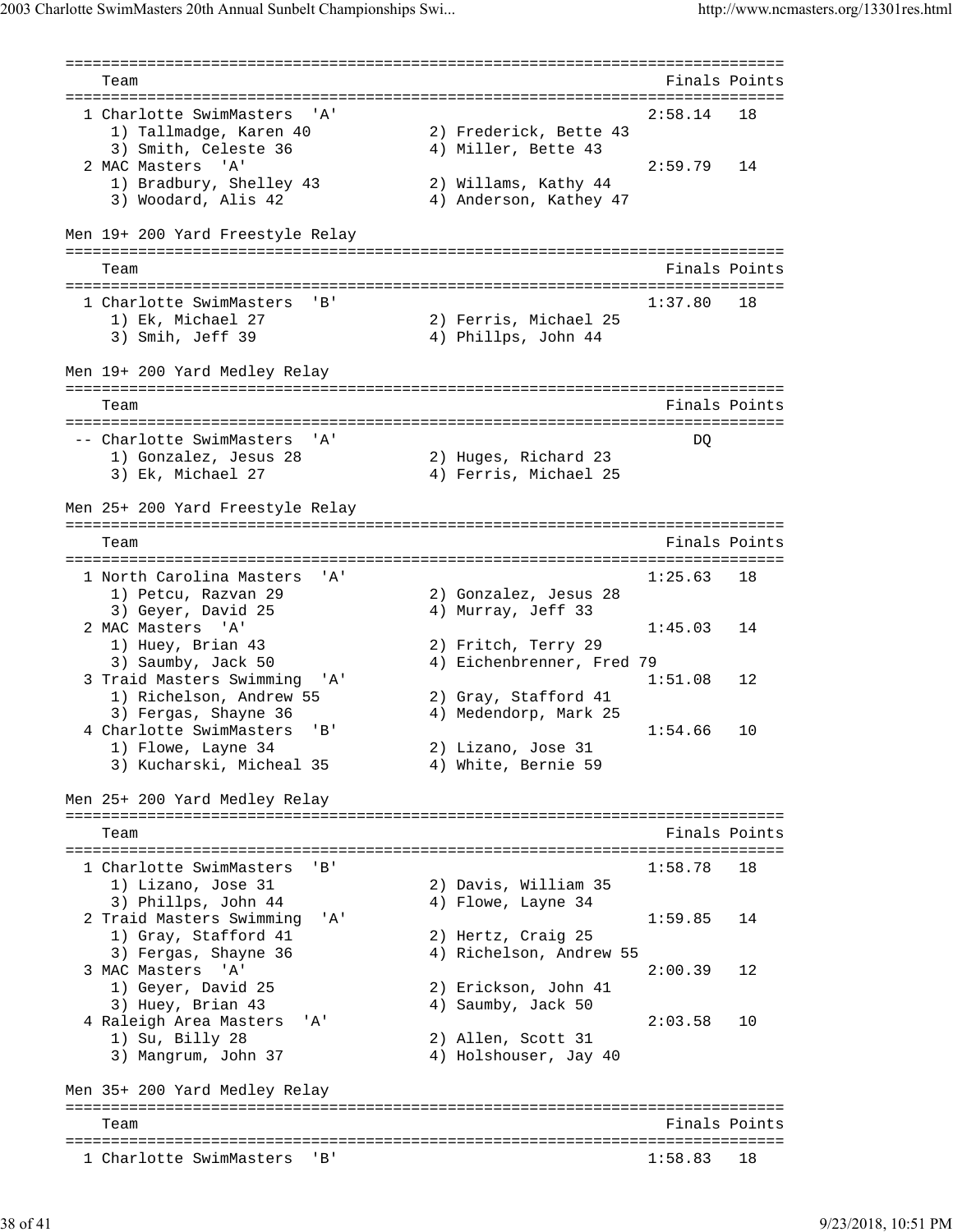1) Smih, Jeff 39 2) Green, Kelly 37<br>3) Kucharski, Micheal 35 4) Fary, Robert 38 3) Kucharski, Micheal 35 2 MAC Masters 'A' 2:20.57 14 1) McKee, Bob 46 2) Pannenberg, Mark 41 3) Marshall, John 57 4) Davenport, John 58 Men 45+ 200 Yard Freestyle Relay =============================================================================== Team Finals Points =============================================================================== 1 Charlotte SwimMasters 'B' 1:46.97 18 1) Glass, Ernie 53 2) Matysek, Joe 45 3) Lee, Doug 46 41 41 Johnson, Ken 45 2 Charlotte SwimMasters 'A' 2:21.09 14 1) Clark, Jerry 65 2) Chapman, John 48 3) McCarthy, Ed 77 (4) Alkire, David 69 Men 45+ 200 Yard Medley Relay =============================================================================== Team Finals Points =============================================================================== 1 Charlotte SwimMasters 'A' 2:01.33 18<br>1) Glass, Ernie 53 2) Matysek, Joe 45 1) Glass, Ernie 53 3) Johnson, Ken 45 4) Lee, Doug 46 Men 65+ 200 Yard Medley Relay =============================================================================== Team Finals Points =============================================================================== 1 Charlotte SwimMasters 'A' 2:39.78 18 1) Gee, Milton 66 2) Kortheuer, John 71 3) Clark, Jerry 65 4) Alkire, David 69 Mixed 19+ 200 Yard Freestyle Relay =============================================================================== Team Finals Points =============================================================================== 1 North Carolina Masters 'A' 1) Petcu, Razvan 29 2) Gonzalez, Jesus 28 3) Katz, Sarah 23 4) Glossop, Amanda 27 Mixed 19+ 200 Yard Medley Relay =============================================================================== Team Finals Points =============================================================================== 1 Raleigh Area Masters 'A' 2:07.70 18 1) Robinson, Doracy 22 2) Gellin, Jonathan 22 3) Pender, Danielle 36 (4) Sexauer, Tim D 37 2 North Carolina Masters 'A' 2:10.36 14 1) Katz, Sarah 23 2) Rogers, Christina 38 3) Lizano, Jose 31 4) Fary, Robert 38 Mixed 25+ 200 Yard Freestyle Relay =============================================================================== Team Finals Points =============================================================================== 1 MAC Masters 'A' 1:45.56 18 1) Fritch, Terry 29 2) Bonfilio, Dawn 34 3) Hetzel, Wnitney 35 (4) Geyer, David 25 Mixed 25+ 200 Yard Medley Relay =============================================================================== Team Finals Points =============================================================================== 1 Charlotte SwimMasters 'C' 1:50.60 18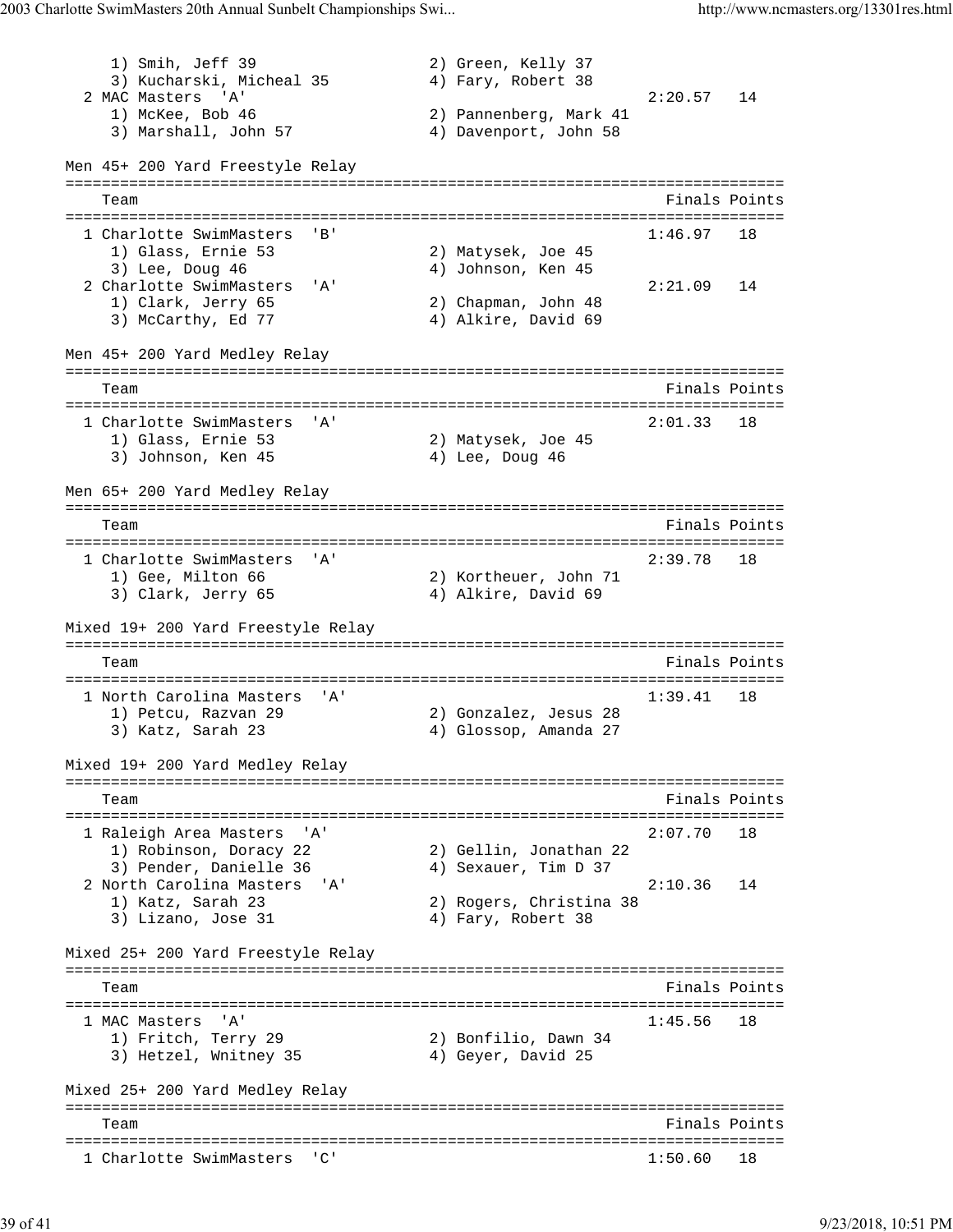```
1) Fraas, Kerry 28 2) Dore, Mary 39
3) Ek, Michael 27 (4) Petcu, Razvan 29
 2 Traid Masters Swimming 'A' 1:55.85 14<br>
1) Medendorp, Mark 25 2) Hertz, Craig 25
1) Medendorp, Mark 25 2) Hertz, Craig 25
 3) Shigehara, Karen 27 4) Pirih, Marisa 25
  3 MAC Masters 'A' 2:08.82 12
 1) Waldron, Patty 40 2) Saumby, Jack 50
3) Brouse, Susan 36 4) Geyer, David 25
 4 Team Greenville Masters 'A' 2:09.13 10<br>
1) Ayer, Scott 26 2) Sumpter, Paula 45<br>
3) Robinson, Alan 43 4) Weber, Becky 40
 1) Ayer, Scott 26 2) Sumpter, Paula 45
3) Robinson, Alan 43 4) Weber, Becky 40
 5 MAC Masters 'B' 2:15.27 8
 1) Bonfilio, Dawn 34 2) Pannenberg, Mark 41
   3) Huey, Brian 43 4) Woodard, Alis 42
Mixed 35+ 200 Yard Freestyle Relay
===============================================================================
  Team Finals Points
===============================================================================
  MAC Masters 'A' 1:52.97 18<br>1) Huey, Brian 43 2) Woodard, Alis 42
                         2) Woodard, Alis 42
   3) Waldron, Patty 40 4) Aneralla, John 40
Mixed 35+ 200 Yard Medley Relay
===============================================================================
   Team Finals Points
===============================================================================
 1 Raleigh Area Masters 'A' 2:07.96 18
 1) Estep-Lampley, Kim 44 2) Lehman, Fritz 44
3) Stott, Kim 43 4) Holshouser, Jay 40
 2 MAC Masters 'A' 2:27.45 14
 1) McKee, Bob 46 2) Hetzel, Wnitney 35
 3) Shiels, Terry 48 4) Bradbury, Shelley 43
 3 Team Greenville Masters 'A' 2:36.30 12
 1) Baxter, Kim 54 2) Hill, Mary Lou 54
3) Robertson, Bill 66 4) Gaines, Jeff 44
 4 MAC Masters 'B' 2:57.43 10
 1) Willams, Kathy 44 2) Davenport, John 58
 3) Marshall, John 57 4) Anderson, Kathey 47
Mixed 45+ 200 Yard Medley Relay
===============================================================================
   Team Finals Points
===============================================================================
  1 Charlotte SwimMasters 'A' 2:34.06 18
 1) Sansbury, Mary 49 2) Phillips, Rita 47
3) White, Bernie 59 (4) Johnson, Ken 45
Mixed 65+ 200 Yard Freestyle Relay
===============================================================================
   Team Finals Points
===============================================================================
 1 Charlotte SwimMasters 'A' 3:17.73 18
 1) Billings, Betty 77 2) Alkire, David 69
3) Vass, Mary Katherine 66 \hskip 1.6cm 4 McCarthy, Ed 77
Mixed 65+ 200 Yard Medley Relay
===============================================================================
                                     Finals Points
===============================================================================
 1 Charlotte SwimMasters 'A'
1) Vass, Mary Katherine 66 2) McCarthy, Ed 77
3) Alkire, David 69 4) Billings, Betty 77
```